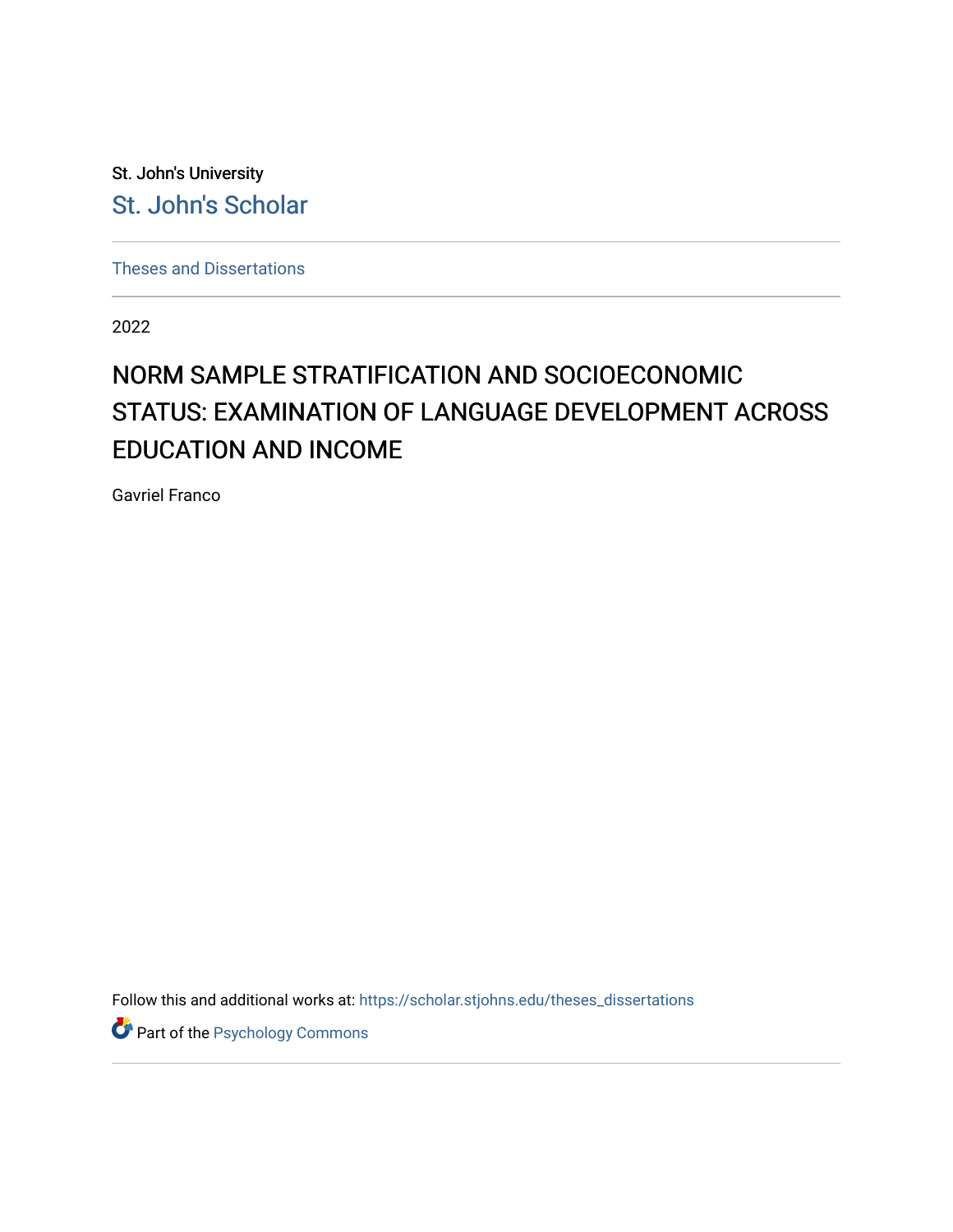# NORM SAMPLE STRATIFICATION AND SOCIOECONOMIC STATUS: EXAMINATION OF LANGUAGE DEVELOPMENT ACROSS EDUCATION AND INCOME

A dissertation submitted in partial fulfillment

of the requirements for the degree of

# DOCTOR OF PSYCHOLOGY

to the faculty of the

# DEPARTMENT OF PSYCHOLOGY

of

# ST. JOHN'S COLLEGE OF LIBERAL ARTS AND SCIENCES

at

# ST. JOHN'S UNIVERSITY

New York

by

Gavriel Franco

Date Submitted

\_\_\_\_\_\_\_\_\_\_\_\_\_\_\_\_\_\_\_\_\_

Date Approved

Gavriel Franco

Samuel Ortiz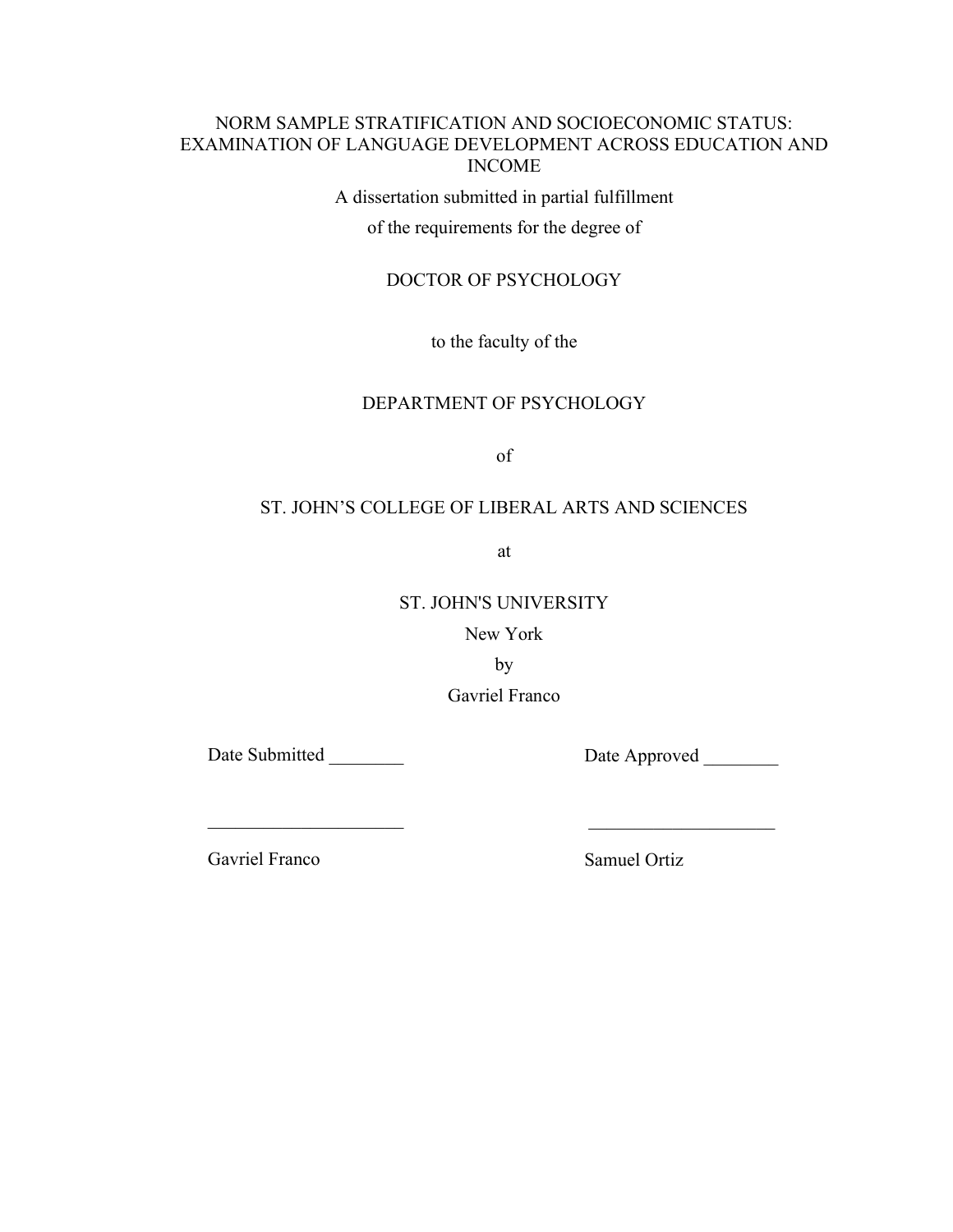**© Copyright by Gavriel Franco 2022**

**All Rights Reserved**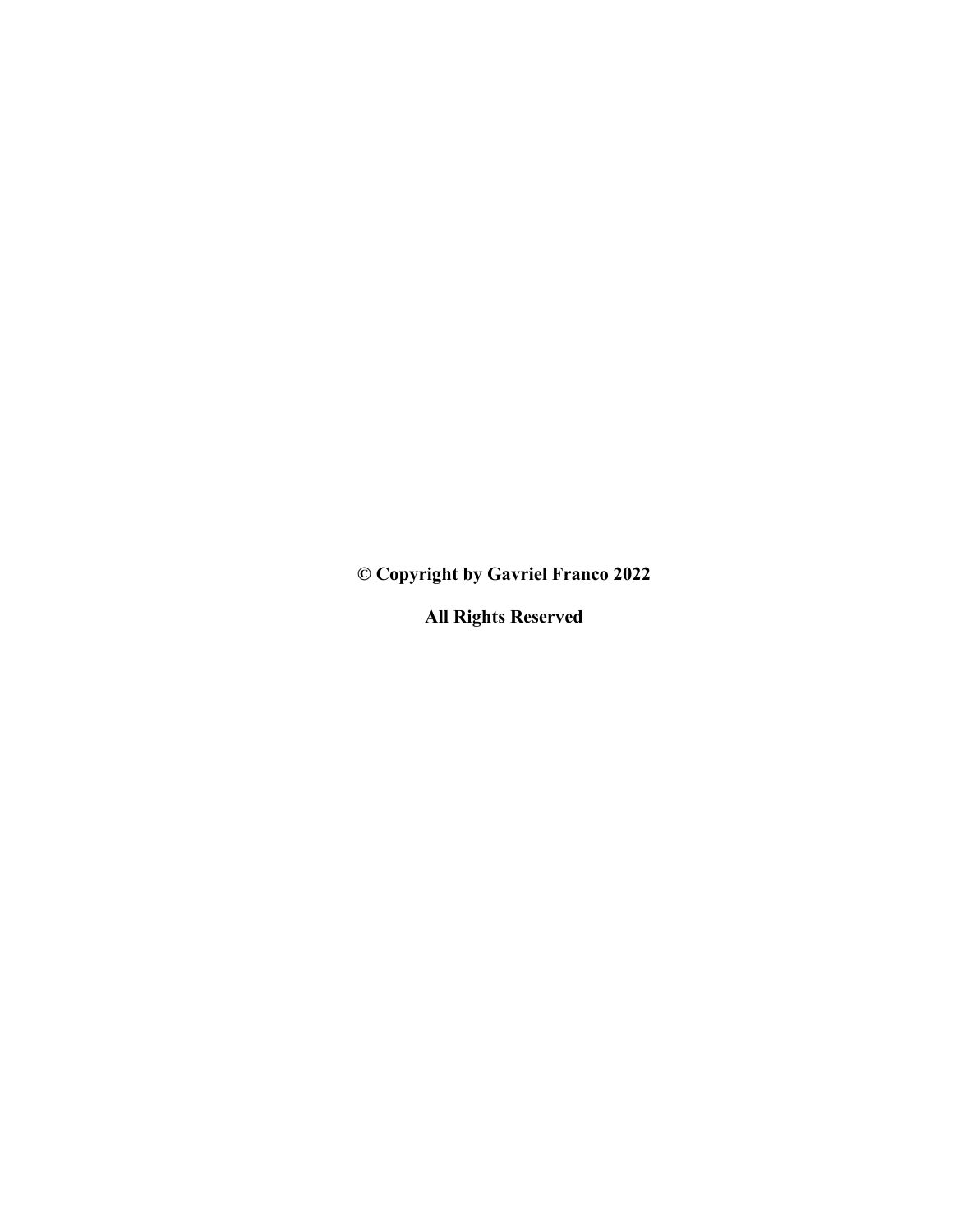# ABSTRACT

# NORM SAMPLE STRATIFICATION AND SOCIOECONOMIC STATUS: EXAMINATION OF LANGUAGE DEVELOPMENT ACROSS EDUCATION AND INCOME

Gavriel Franco

The norm samples that are developed in Westernized countries are typically created using a routine process in test development that involves stratification of a range of independent variables. However, this method of creating norm-referenced samples may be discriminatory against individuals from low SES. Because SES is generally stratified by category, according to U.S. Census demographics, any such sample developed in this manner is likely to be appropriate only for individuals within the "average" SES range. The present study was interested in investigating the appropriateness of norm samples for lower SES individuals by examining whether individuals from lower SES backgrounds would perform significantly differently on a measure of language development than those from higher SES backgrounds. It was hypothesized that the mean receptive language score on a test of language development for the lower SES group based on maternal education or family income would be significantly and meaningfully lower than the score for the higher SES group based on maternal education. Independent-samples t-tests were conducted to compare language development scores in the higher SES group and the lower SES group. Overall, contrary to what was predicted, findings of this study did not support the hypothesis that the lower SES group based on annual family income and or maternal education would be significantly and meaningfully lower than the mean language development score for the higher SES group based on annual family income and or maternal education. However, when examining English Learners alone and when dividing the higher and lower SES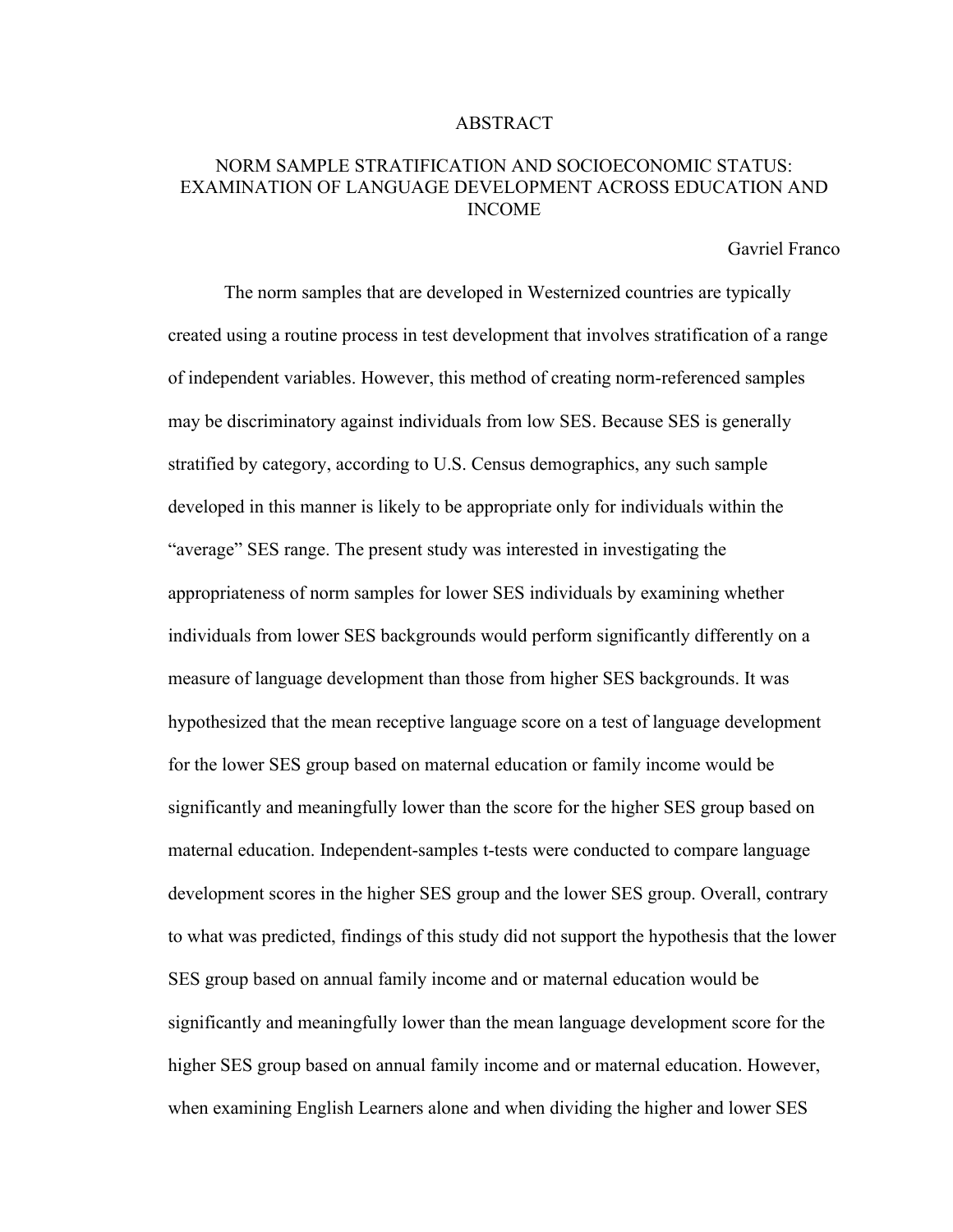groups at \$65,000 for annual family income and 14 years for maternal education a significant difference between the groups was found. As such, it seems plausible that the stratification of SES by sampling across the range as a way of controlling for presumed differences to create middle-class representation is likely to be discriminatory for lower SES individuals and may require a different procedure to assure fairness and equity in testing.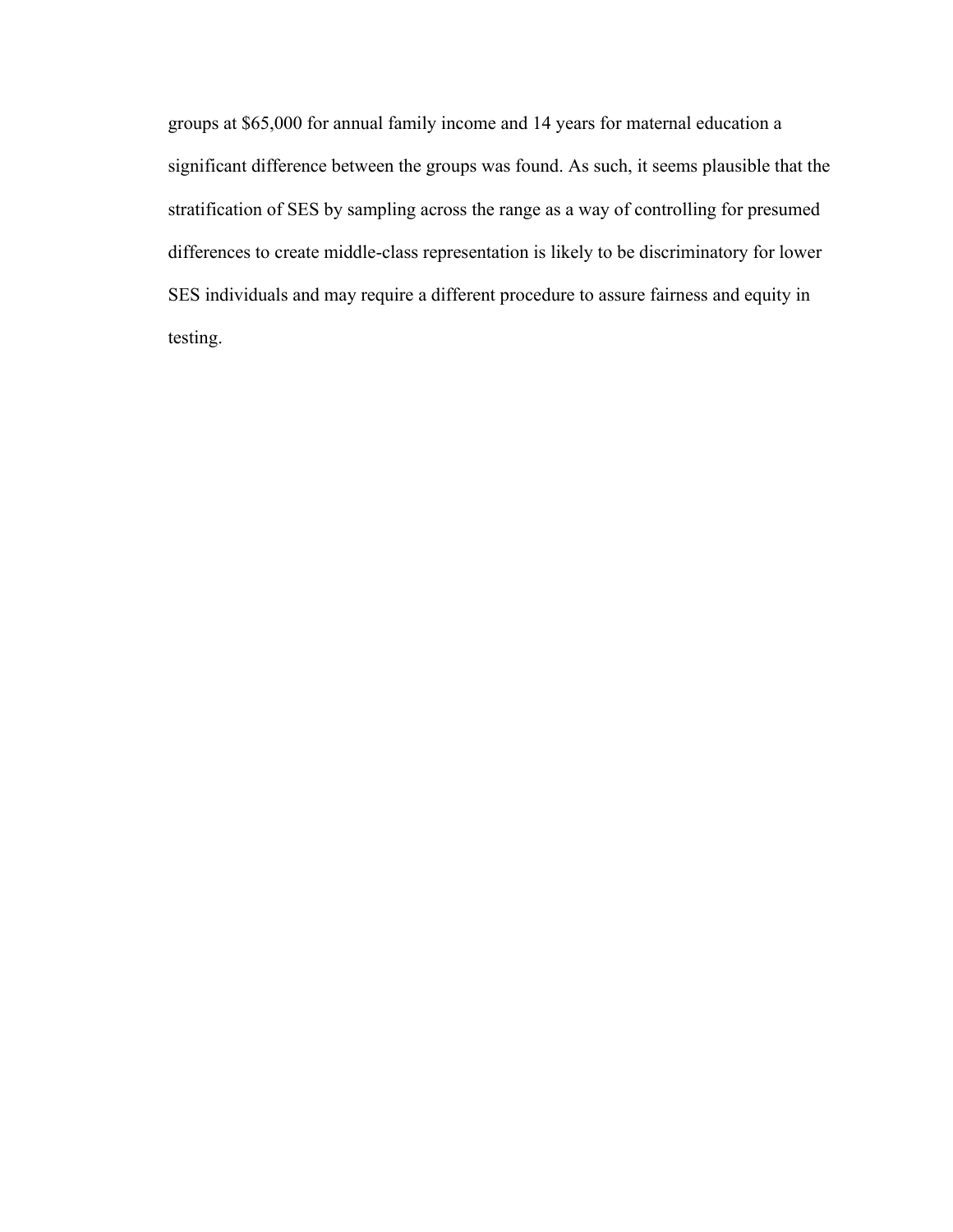### ACKNOWLEDGEMENTS

I would like to acknowledge those that have helped me reach this momentous achievement of completing my dissertation. Thank you to my mentor Dr. Samuel Ortiz. I feel fortunate to have had your guidance, advice, and support throughout the dissertation process. Thank you to my committee members Dr. Marlene Sotelo and Dr. Lauren Moskowitz for allowing my defense to be enjoyable and for your helpful feedback. I would also like to thank my family and friends for their continuous love and encouragement. I would like to especially thank my husband, Michael. Thank you for being my best friend, my biggest supporter and for always believing in me. And finally, thank you to my son, Max, for accompanying me (in my belly) during the end of my dissertation journey and defense.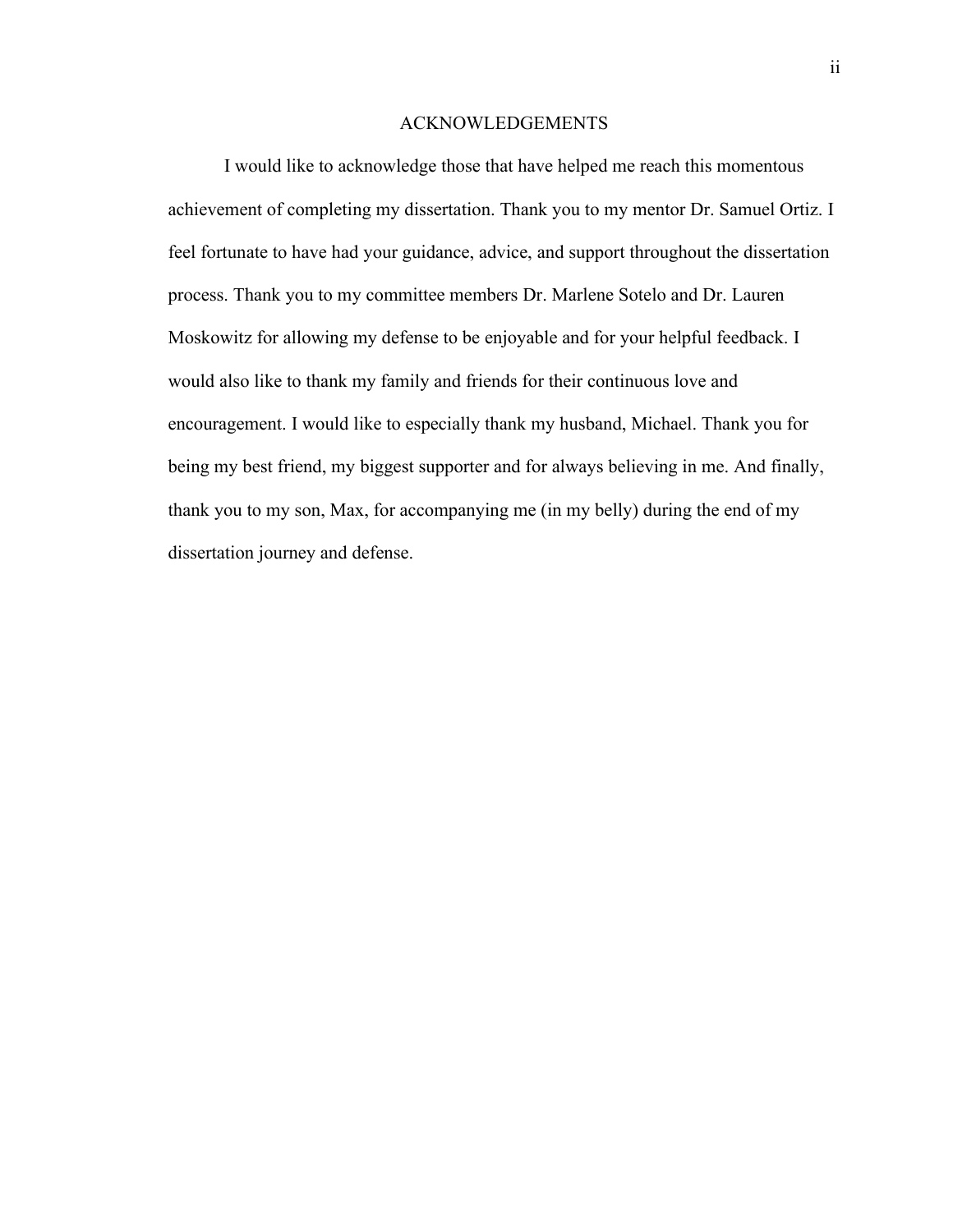# TABLE OF CONTENTS

| Hypothesis 1: Effect of maternal education on language20 |
|----------------------------------------------------------|
|                                                          |
|                                                          |
|                                                          |
|                                                          |
|                                                          |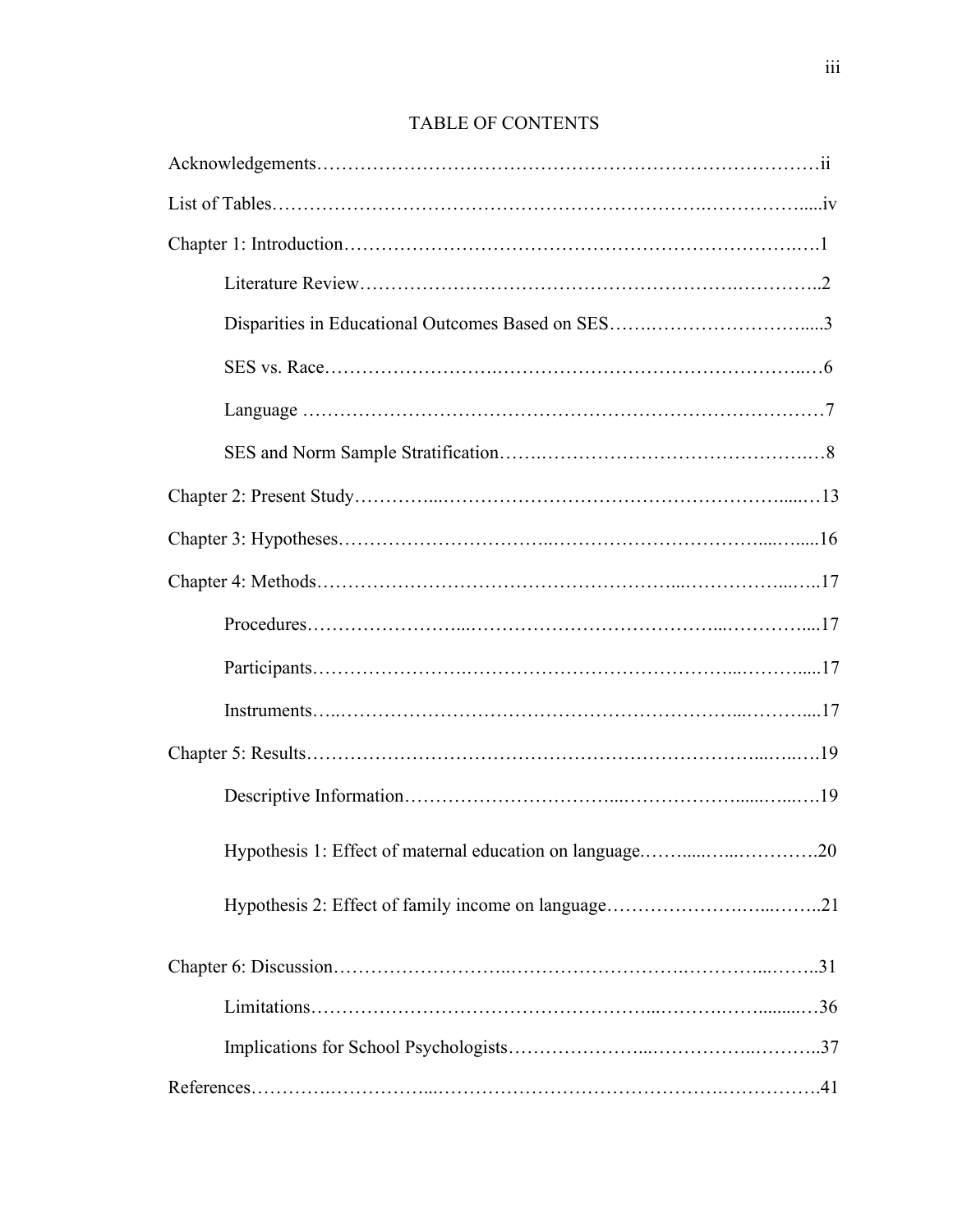# LIST OF TABLES

| Table 2. Mean Standard Score According to Maternal Education21               |  |
|------------------------------------------------------------------------------|--|
| Table 3. Mean Standard Score According to Annual Family Income21             |  |
|                                                                              |  |
|                                                                              |  |
| Table 6. Mean Standard Score According to Annual Family Income24             |  |
| Table 7. Mean Standard Score According to Maternal Education26               |  |
| Table 8. Mean Standard Score According to Annual Family Income26             |  |
|                                                                              |  |
|                                                                              |  |
| Table 11. Mean Standard Score According to Annual Family Income29            |  |
| Table 12. Mean Standard Score According to Annual Family Income30            |  |
| Table 13. Median Household Income Based on Education Attainment of Household |  |
|                                                                              |  |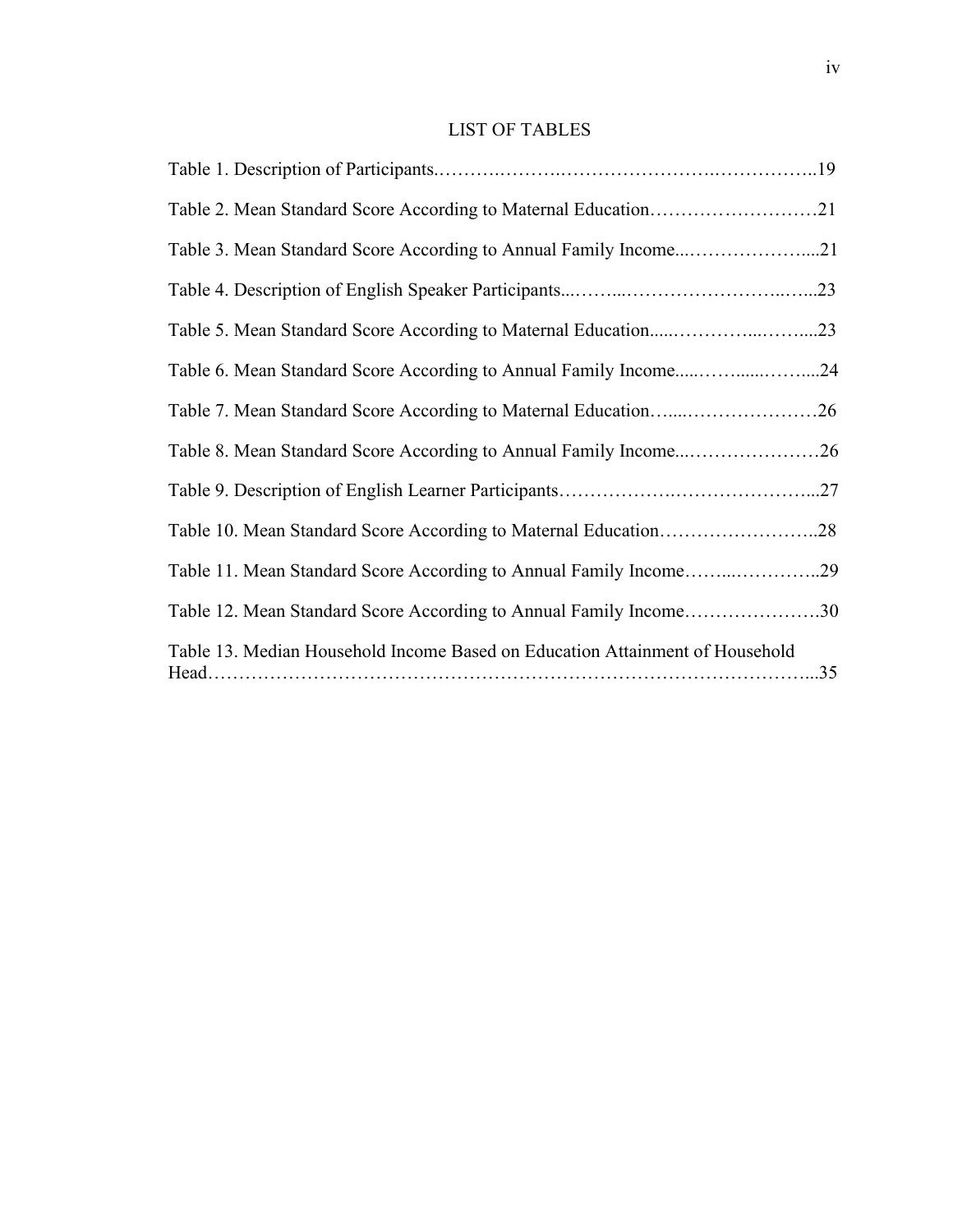# Chapter 1 **Introduction**

Socioeconomic status (SES), whether measured by income, education level, or occupational status, is among the strongest determinants of disparities in educational outcomes. Research has established that there are significant gaps in achievement of students from low-SES backgrounds and students from middle to high-SES backgrounds (Sirin, 2005). Determining students' level of achievement on tests of learning, knowledge and development is an essential component of Specific Learning Disability (SLD) identification. The most widely used SLD classification systems, including the discrepancy model, the Response to Intervention model (RTI) and the alternative research-based procedures for SLD identification, take into account student achievement on a variety of standardized assessment (Alfonso & Flanagan, 2018). Given that differences in SES are associated with disparities in achievement, it follows that students from low-SES backgrounds are more likely to be diagnosed with an SLD than their higher-SES peers (Blair & Scott, 2002). The results of a study by Sullivan and Bal (2013), which utilized a sample of 18,000 students, support the supposition that lowincome students are at an elevated risk for being identified as having an SLD. The notion that low-income students are diagnosed with SLDs at a higher rate than their peers possibly as a result of factors associated with their family's SES is disconcerting, particularly because the Individuals with Disabilities Education Improvement Act (IDEA, 2004) explicitly warns that, when considering a student for SLD diagnosis, the learning difficulties of that student must not be primarily the result of economic disadvantage (Alfonso & Flanagan, 2018). Currently, it is difficult to prove that an individual's level of achievement on standardized assessment is primarily the result of their economic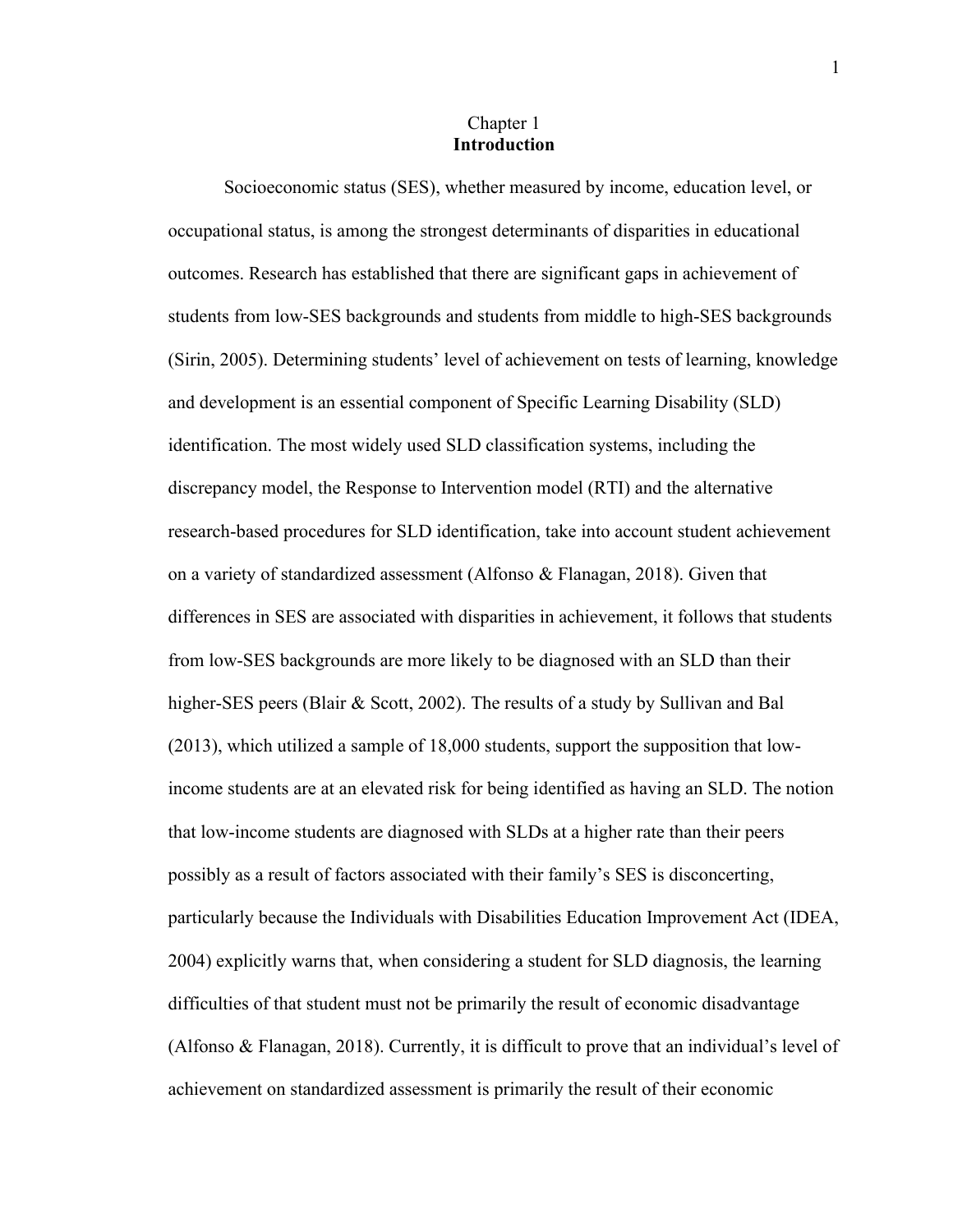disadvantage rather than other potential contributing factors. Thus, we cannot yet quantify how many students are inappropriately being assessed as SLD as a result of their economic situation.

# **Literature Review**

Ordinarily, assessments of knowledge and development are standardized based on systematic stratification of demographic variables that reflect that current population, including gender, age, geographic region, and education, occupation, or both (Cicchetti, 1994). A score yielded from an standardized assessment is said to be acceptable when similarity exists between the individual who was tested and the standardization sample (Groth-Marnat, 2009). Because individuals from low-SES backgrounds are included in representative standardization samples of standardized assessments, it is assumed that the norms that are generated during standardization are appropriate for individuals belonging to all SES backgrounds. However, this assumption disregards the unique developmental experience of individuals from low-SES backgrounds. Given that growing up in an economically disadvantaged environment negatively impacts the cognitive development of children, and consequently their academic performance, the norms that are yielded from current stratification techniques appear inappropriate. Additionally, there are disproportionately high rates of ethnically, culturally and linguistically diverse individuals in the low-SES population, which would also likely imbalance the normative data. The consequence of including all SES groups in the sample is that the norms produced will likely adequately estimate the academic performance of middle-SES individuals, while underestimating the performance of low-SES individuals and overestimating the performance of high-SES individuals. Researchers that study the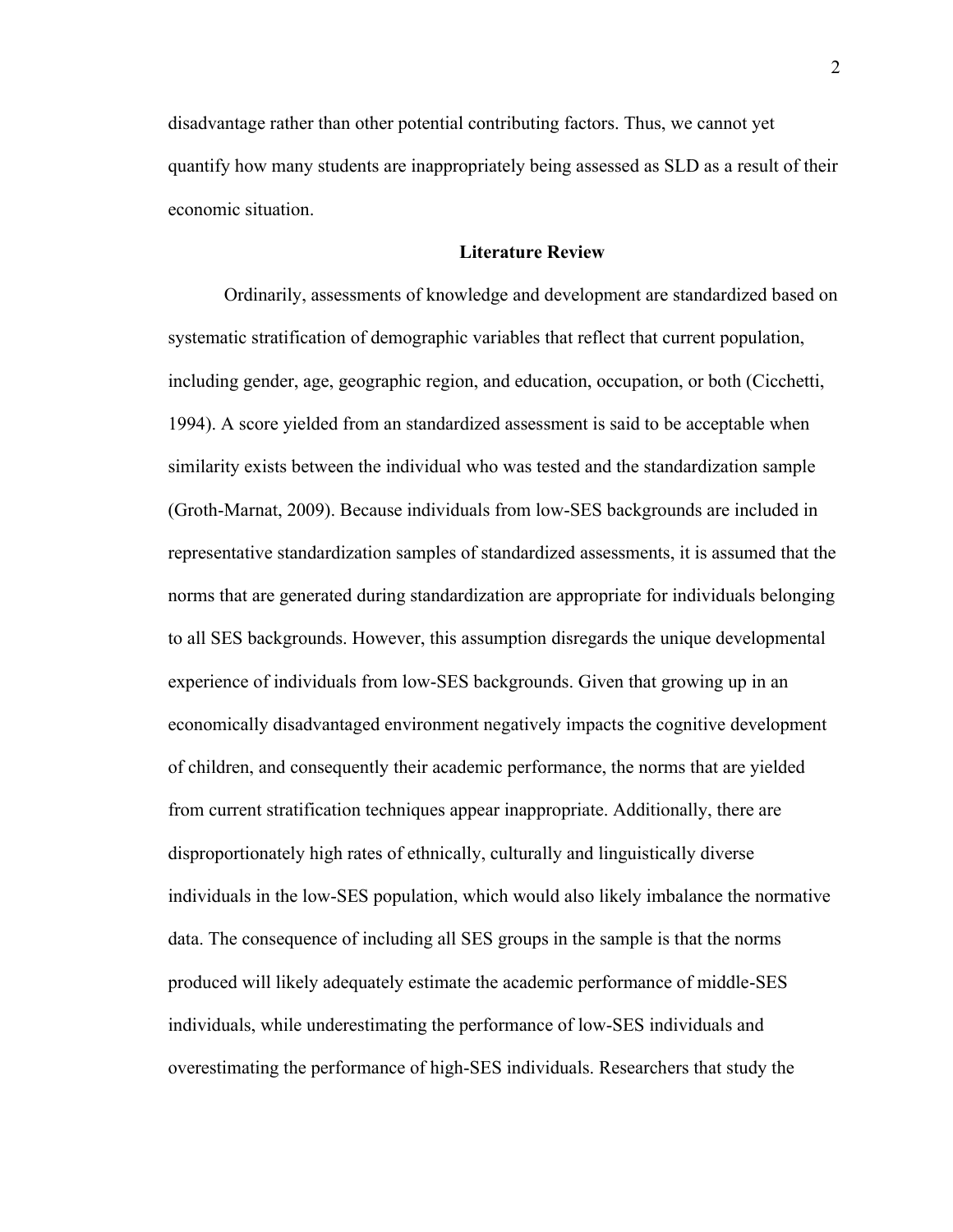effect of SES on academic and cognitive development have proposed a threshold hypothesis, which explains that until SES reaches a particular middle level, development is noticeably affected but after that point, only individual differences in ability affect further development (Votruba-Drzal, Miller, & Coley, 2016). The literature on the threshold effect regarding SES and development did not provide any specific cutoff for the threshold, however there are some indications that this threshold lies closely above the poverty line (Duncan, Magnuson, & Votruba-Drzal, 2014).

The Standards for Educational and Psychological Testing assert that fairness is, "a fundamental validity issue and requires attention throughout all states of test development and use" (p. 49; AERA, APA, & NCME, 2014). Thus, in order for a test to be deemed 'fair' it must be an equally valid assessment for all subgroups of test takers, including individuals from low-SES backgrounds (Ortiz, 2018). If students from low-SES families are routinely identified as having an SLD as a result of factors related to their disadvantaged backgrounds, then the manner in which low-SES students are assessed and identified for SLD would be considered discriminatory. If students with low-SES parents are being assessed in a discriminatory manner, standardized assessments should be altered to promote a higher standard of fairness by accounting for disparity issues.

#### **Disparities in Educational Outcomes Based on SES**

The field of research exploring SES and its relation to educational outcomes has conclusively established that a positive relationship exists between SES and student achievement (Sirin, 2005). Families of a higher SES can access social connections and afford products and services that academically benefit their children, whereas children of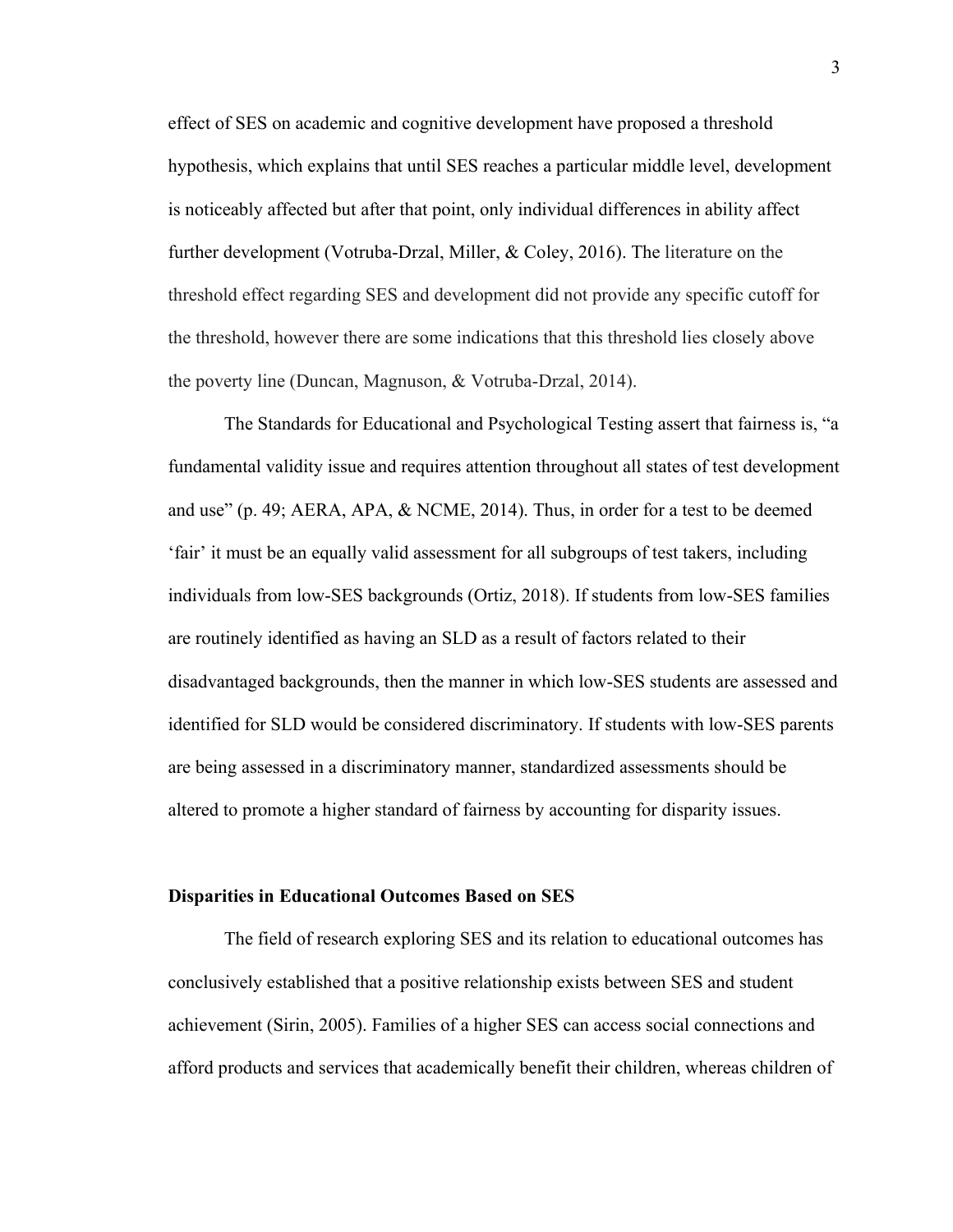low-SES families lack the resources and connections to attain the same benefits (Sirin, 2005). The achievement gap describes the disparity between academic, developmental, and cogntive achievement in culturally, linguistically and racially marginalized and lowincome students and all other students (Caro, 2009). A study by Hale, Naglieri, Kaufman, and Kavale (2004) compared academic scores of students from varying SES backgrounds. The study identified students as being from a low-SES background based on their eligibility for free school lunches. The National School Lunch Program (NSLP) utilizes the federal poverty guidelines in order to determine student eligibility for free lunches (Harwell  $\&$  LeBeau, 2010). The results of the study revealed that students from low-income families performed worse on tests of reading and math then their higher SES peers. Research supports the notion that the achievement gap, as it relates to SES, is revealed early in a child's life (Entwisle & Hayduk, 1982; Hertzman, 1994; Hertzman & Weins, 1996) and continues to accelerate as the child moves forward through their educational experience (Bast & Reitsma, 1998; Caro, 2009; DiPrete & Eirich, 2006). As a results of developing weaker academic skills when compared with their higher SES peers, students coming from low SES families are less likely to be selected for the college preparatory track (Condron, 2007; Davies & Guppy, 2006; Krahn & Taylor, 2007; Maaz, Trautwein, Lüdtke, & Baumert, 2008) and are more likely to drop out of school early (Alexander, Entwisle, & Kabbani, 2001; Battin‐Pearson et al., 2000; Rumberger, 2004; Schargel, 2004). Additionally, students coming from low SES backgrounds are less likely to successfully enter the job market or work towards high-education degrees (Alexander, Entwisle, & Olson, 2007; Cabrera & La Nasa, 2001; Kerckhoff, Raudenbush, & Glennie, 2001).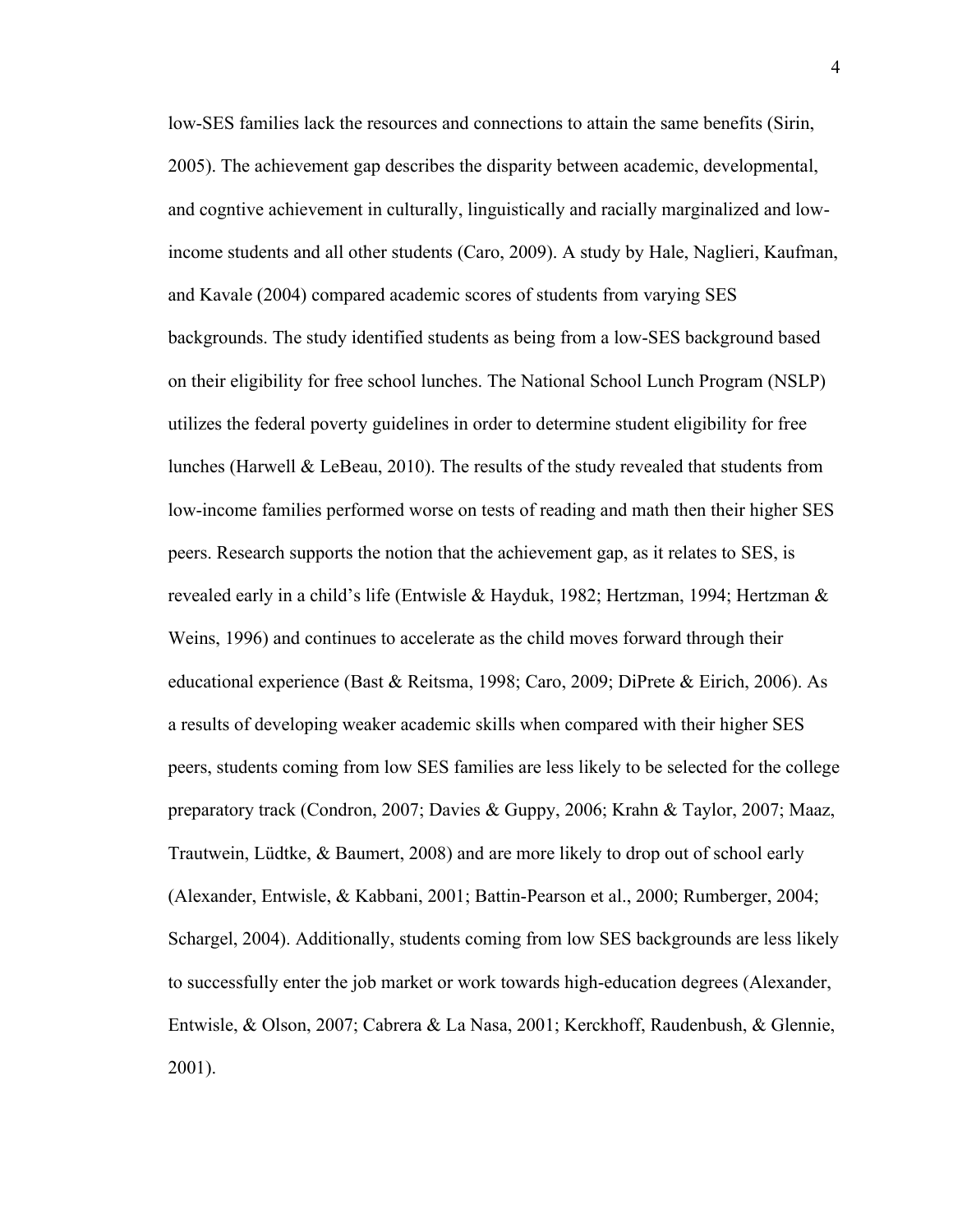Due to the educational outcomes associated with being raised in a low SES setting researchers often regard poverty as a high-risk environment that shifts the normal curve of achievement to the left. A report from the National Research Council (NRC, 2002) explained that plotting the academic achievement of a sample comprised of students that vary due to individual differences in ability and environmental differences that diverge within an average or low risk range would result in a normal distribution, with Specific Learning-Disabled (SLD) students representing the left tail section of the distribution. The NRC report asserted that high-risk environments, such as being raised in a low-SES setting, shifts the whole achievement curve to the left resulting in an increase in SLD identification (O'Connor & Fernandez, 2006). Given that 4% of children currently enrolled in the nation's schools and half of all children receiving special education services are classified as having a Specific Learning Disability (SLD), understanding and accurately identifying SLDs is an essential endeavor for the field of school psychology (Pullen, 2016; Pullen, Lane, Ashworth, & Lovelace, 2017). Individuals should be classified as having SLD when they experience difficulties with specific cognitive processes and academic achievement, whilst possessing otherwise normal intellectual functioning (Büttner & Hasselhorn, 2011). Traditionally, SLD was identified when students unexpectedly underachieved on academic, cognitive and developemtal tasks (Fletcher, Morris, & Lyon, 2006). A poor performance was, and is, considered unexpected when it cannot be explained by the individual's intellectual disability, a sensory impairment, an emotional disturbance, cultural deprivation, limited English proficiency, insufficient instruction and environmental or economic disadvantages (Cortiella & Horowitz, 2014). Psychologists currently adhere to the Individuals with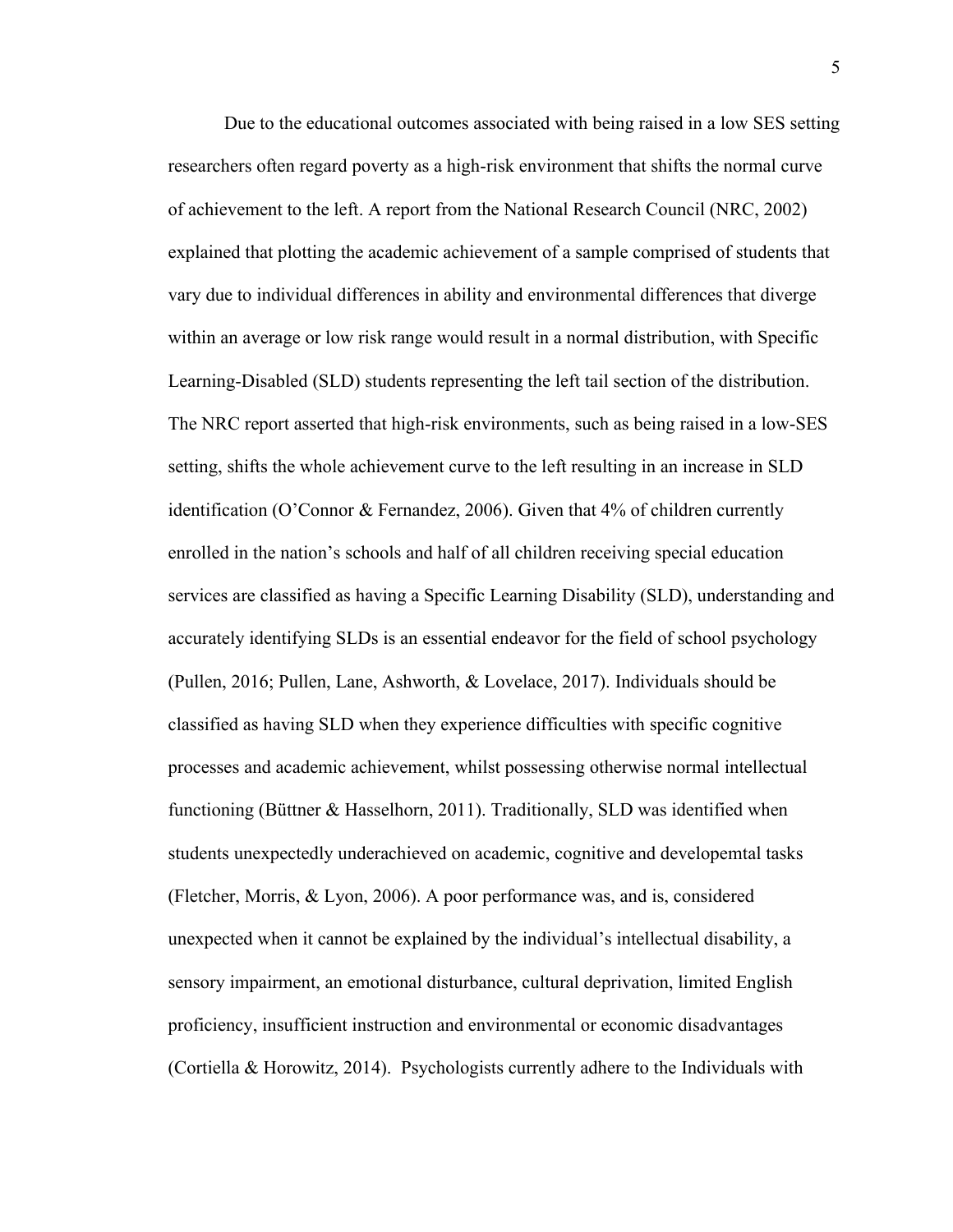Disabilities Education Improvement Act (IDEA, 2004), which requires that psychoeducation evaluations include a variety of assessment methods, as standardized tests alone are not sufficient to indicate a disorder. Nevertheless, standardized academic assessments play a vital role in the detection of SLDs. The two most widely used classification systems, ICD-10 and DSM-V, both point to unexpected poor academic performance as a fundamental indicator of the presence of an SLD (American Psychiatric Association, 2013; World Health Organization, 1992). Therefore, the process for evaluating whether an individual has an SLD typically includes a measure of achievement in the areas of reading, written expression and mathematics (Büttner  $\&$ Hasselhorn, 2011).

## *SES vs. Race*

It is important to note that belonging to a particular ethnicity and SES bracket does not directly cause individuals to have poorer academic, cognitive and linguistic outcomes; rather, the qualities that delineate social-class differences have impacted individuals' achievement (Harry & Klingner, 2007; Neito, 2010; Rothstein, 2004). Indicators of SES are strongly correlated with race and ethnicity (Williams, Priest, & Anderson, 2016). According to the US Census Bureau from 2010, rates of college graduation, an indicator of SES level, are approximately twice as high for White citizens when compared to Black and Hispanic citizens. Similar disparities are evidenced when examining data on median household income. For every dollar of income Whites receive Hispanics earn 70 cents and blacks earn 59 cents (US Census Bureau 2014). Williams Priest and Anderson (2016) contend that the income discrepancy that exists among races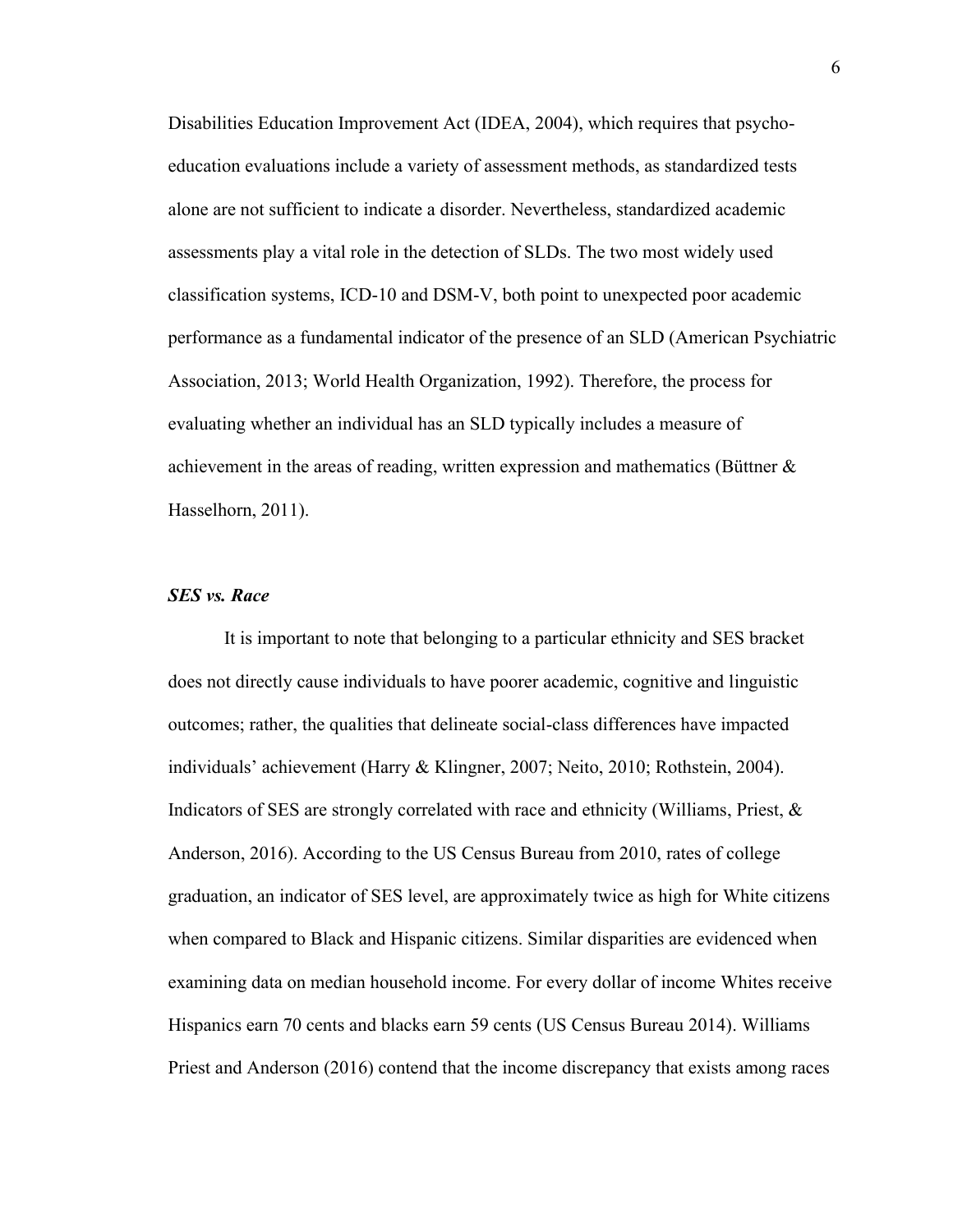and ethnicities in the US underestimates the true wealth disparities between racial and ethnic groups. Net worth is a measure of wealth that more accurately represents an individual's affluence because it takes into account family assets and possessions in addition to income. According to the 2014 US Census Bureau Blacks own 6 cents and Hispanics own 7 cents for every dollar of wealth that Whites own. This suggests that there is a higher representation of linguistically diverse individuals in the low SES group in the US compared to other SES groups in the US.

# *Language*

Multiple studies have provided evidence that children from low-SES families and children who come from bilinguals or non-English speaking families have different language trajectories than children from middle-SES, monolingual English-speaking homes (e.g., [Brooks-Gunn, Rouse, & McLanahan, 2007;](https://www.ncbi.nlm.nih.gov/pmc/articles/PMC4061698/#R14) [Hernandez, Denton, &](https://www.ncbi.nlm.nih.gov/pmc/articles/PMC4061698/#R48)  [Macartney, 2007\)](https://www.ncbi.nlm.nih.gov/pmc/articles/PMC4061698/#R48). Since language appears to be one of the key cognitive systems impacted by SES, researchers have been interested in investigating exactly how SES influences the development of language. A recent study investigated the relationship between brain morphometry and socioeconomic variables in 1099 typically developing individuals between the ages of 3 and 20 (Noble et al., 2015). The results of the study supported previous research in that family income and parental education was shown to explain individual variation in independent characteristics of brain structural development, in regions that are vital for the development of executive functions, language and memory (Noble et al., 2015). Noble, McCandliss and Farah (2007) found that SES accounted for over 30% of the variance in performance on tasks that assessed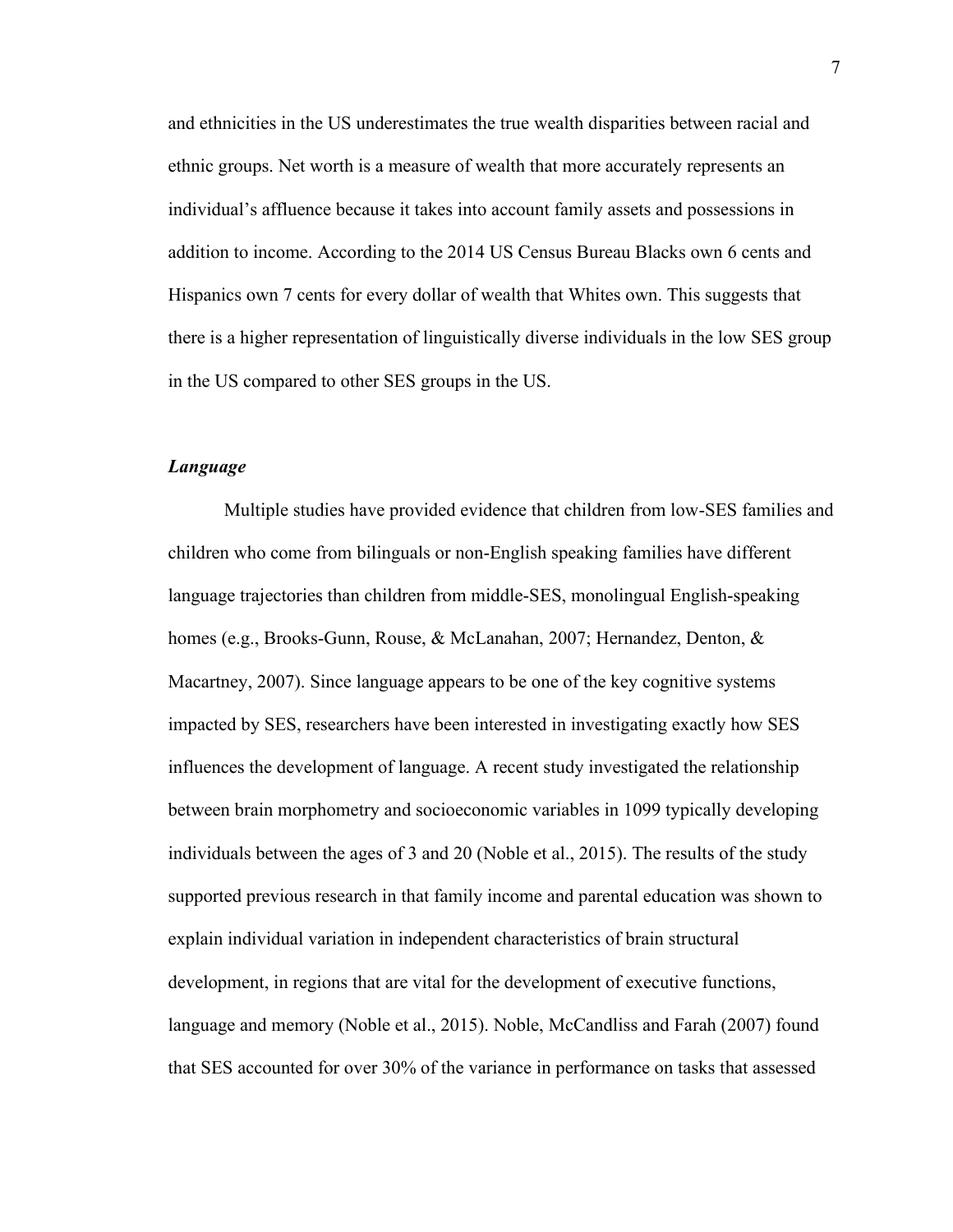language. These results align with the results of a seminal study which found that on average the vocabulary knowledge of a 3-year-old raised in a professional family is more than double that of a child whose parents receive welfare (Hart & Risley,1995). Studies examining the relationship between SES and language development found that children from low SES backgrounds typically have lower levels of both receptive and expressive language when compared with their higher SES peers (Arriaga, Fenson, Cronan, & Pethick, 1998; Hart & Risley, 1995, 2003; Locke, Ginsborg, & Peers, 2002; Qi, Kaiser, Milan & Hancock, 2006). Researchers have employed the Peabody Picture Vocabulary Test (PPVT) to assess the language gap between middle and low SES children. These studies revealed that middle and low SES children differ by 0.75 to 1 standard deviation on the PPVT (Noble, Norman, & Farah, 2005; Qi, Kaiser, Milan, & Hancock, 2006). A study that utilized the Clinical Evaluation of Language Fundamentals Assessment-Preschool (CELF-P) in a sample of low-SES preschoolers found that over half of the participants scored at least one standard deviation below the mean, which indicated over half the sample met criteria for at least a moderate language impairment (Locke, Ginsborg, & Peers, 2002).

#### **SES and Norm Sample Stratification**

Since measures of academic, linguistic and cognitive achievement are vital in determining if students meet criteria for Specific Learning Disability, it is of utmost importance that students' performances on assessments of achievement are evaluated in an accurate, nondiscriminatory manner (Ortiz, 2002). One way of ensuring that individuals' performances are evaluated adequately is by utilizing appropriate normative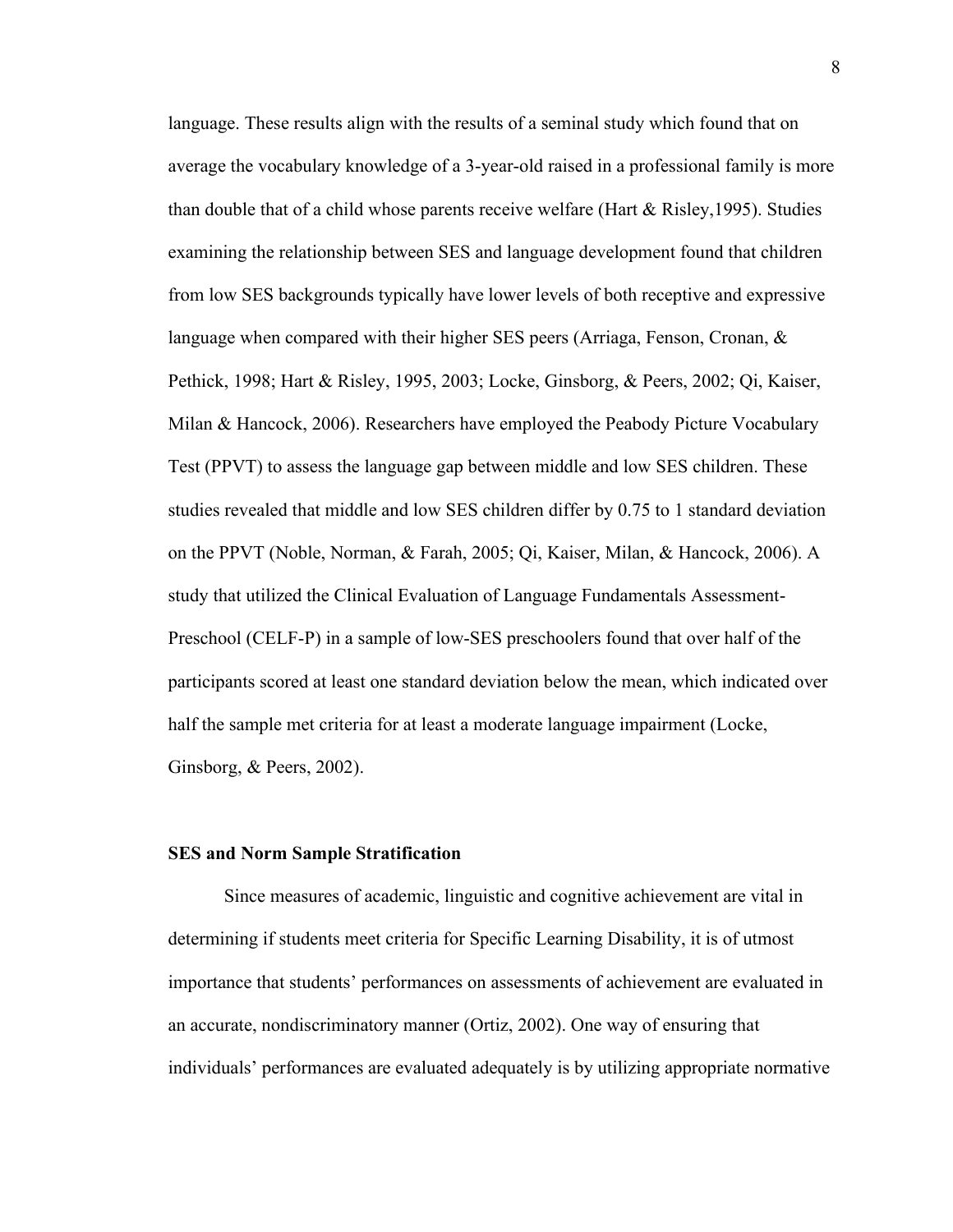samples. A normative sample of a standardized test is ordinarily deemed appropriate if (a) the normative sample adequately represents the general population (b) the normative sample includes demographic variables similar to that of the individual being assessed with the standardized test (c) the normative sample has accounted for the impact of demographic variables on normal variation in test performance (Ortiz, 2018; Heaton, Ryan, & Grant, 2009). In both of their work, Ortiz and Heaton asserted that most normative samples fail to meet these standards. Specifically, most normative samples do not include adjustment for demographic characteristics, such as low-SES, of the individual being considered (Heaton, Ryan, & Grant, 2009).

Normative samples that are developed in Westernized countries, including the United States, are commonly based on predominantly middle class, Caucasian, individuals with some college education (Heaton, Ryan, & Grant, 2009; Hestad, 2016). Heaton and Ortiz, as well as many other researchers in the field of psychological and neuropsychological testing, assert that using norms that do not adequately include the demographic variables similar to that of the individual being assessed is a violation of the assumption of comparability in assessment (Heaton, Ryan, & Grant, 2009, Cole, 2013). As Salvia and Ysseldyke (1991) expounded, when we test an individual, we assume that they are similar to those whom the standardization was based. Thus, using commonly available normative data to assess an individual from a low-SES background is a major hindrance to adequate assessment and can ultimately result in incorrect educational decisions. To remedy this issue, Heaton and his colleagues recommend using adjusted norms based on varying demographic variables. Using adjusted norms or specialized subgroup norms provides psychological examiners with greater confidence when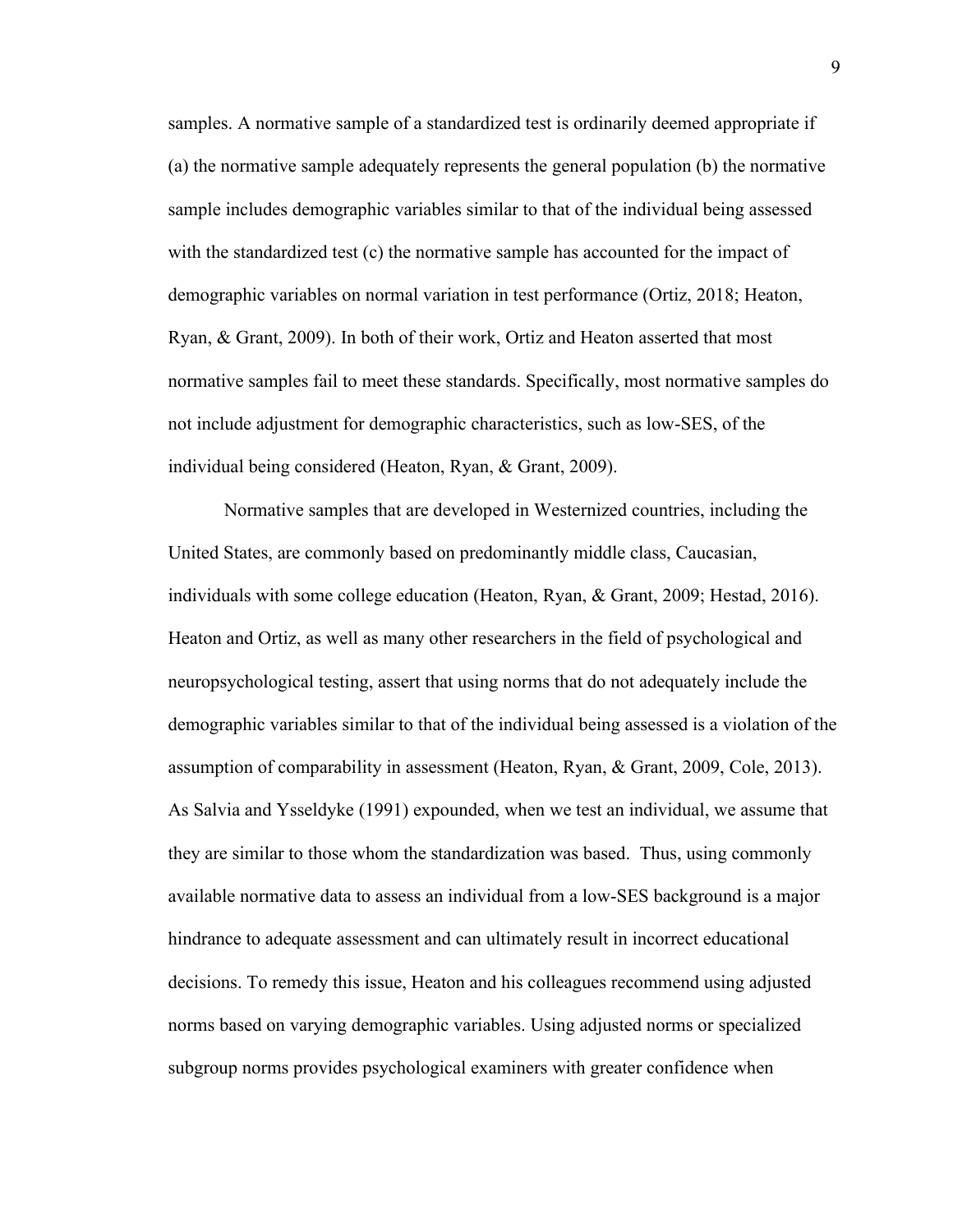assessing similar subgroup populations (Dana, 2000). This is particularly important when the subgroup being assessed generates scores that are meaningfully different from the normal standardization group (Groth-Marnat, 2009), which is true of low-SES individuals.

Another potential problem with the normative samples utilized for standardized testing is that SES is often defined and measured in a variety of ways. The standardized tests that currently exist utilize different measures of SES for their normative sample, including parental education, income level, or a combination of these factors. There is no current consensus among researchers concerning the measurement of SES for normative samples.

Socioeconomic status (SES) is one of most extensively researched variables in the study of assessment. Despite being one of the most widely and long researched variables in the field of psychology, researchers have not settled on a common method for empirically measuring SES (Bornstein  $\&$  Bradley, 2003). For almost a century, the operational definition of SES has evolved to reflect the societal changes that have occurred since the variable was first studied. Originally, SES was measured using fathers' education level and occupation (Sirin, 2005). In recent years, a number of factors are considered when measuring SES including family income, parental education level, parental occupation, and measures of family structure (Sirin, 2005). Currently, different combinations of these factors have been used to measure SES, achievement and development. It is generally agreed upon that SES indicates an individual's hierarchical ranking in terms of their access to societal status and commodities such as power and wealth (Mueller & Parcel, 1981). The individual variables that comprise SES are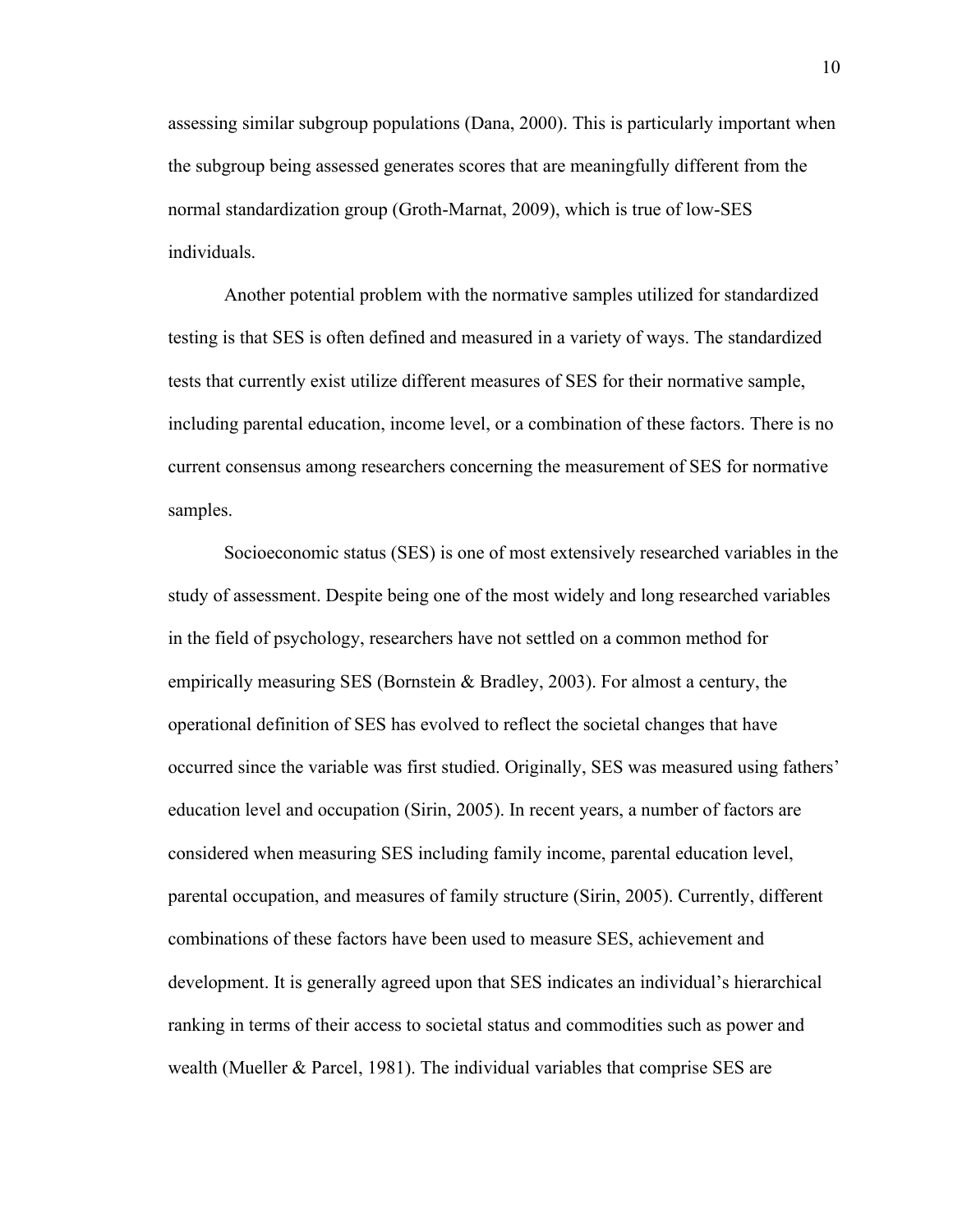distinctive in that they each measure a unique aspect of SES. Parental income is used as a measure of SES because it indicates the economic and social resources that are available to the family (Sirin, 2005). Another common measure of SES is parental education, which is highly correlated with income in the United States (Sirin, 2005; Hauser  $\&$ Warren, 1997). The third most frequently used measure of SES is occupation, which is typically determined by the income and education needed to attain the occupation in question (Sirin, 2005).

Although demographics, such as SES are represented in normative samples, given the association between SES and various types of development, this form of representation may not be equitable for evaluating individuals from low SES backgrounds. Test creators hope to create a fair standardized assessment by controlling for factors, such as race, ethnicity and SES. However, the race of an individual does not necessarily or directly impact the developmental experiences of that person. However, research does indicate that as opposed to race, SES does impact the developmental experience of an individual (Harry & Klingner, 2007). Thus, representing race and SES in a similar manner in normative samples, typically accomplished by mirroring the U.S. census population parameters, may not be appropriate for low SES individuals and may violate the assumption of comparability in assessment.

The variable of SES, like race, is typically stratified categorically rather than treated as a continuous variable in norm samples**.** The assumption is that the singular set of norms that result from this method of sampling will be generalizable to the whole population and that the population is relatively homogenous. Although viewing demographic variables, such as SES, as categorically stratified variables is common, using this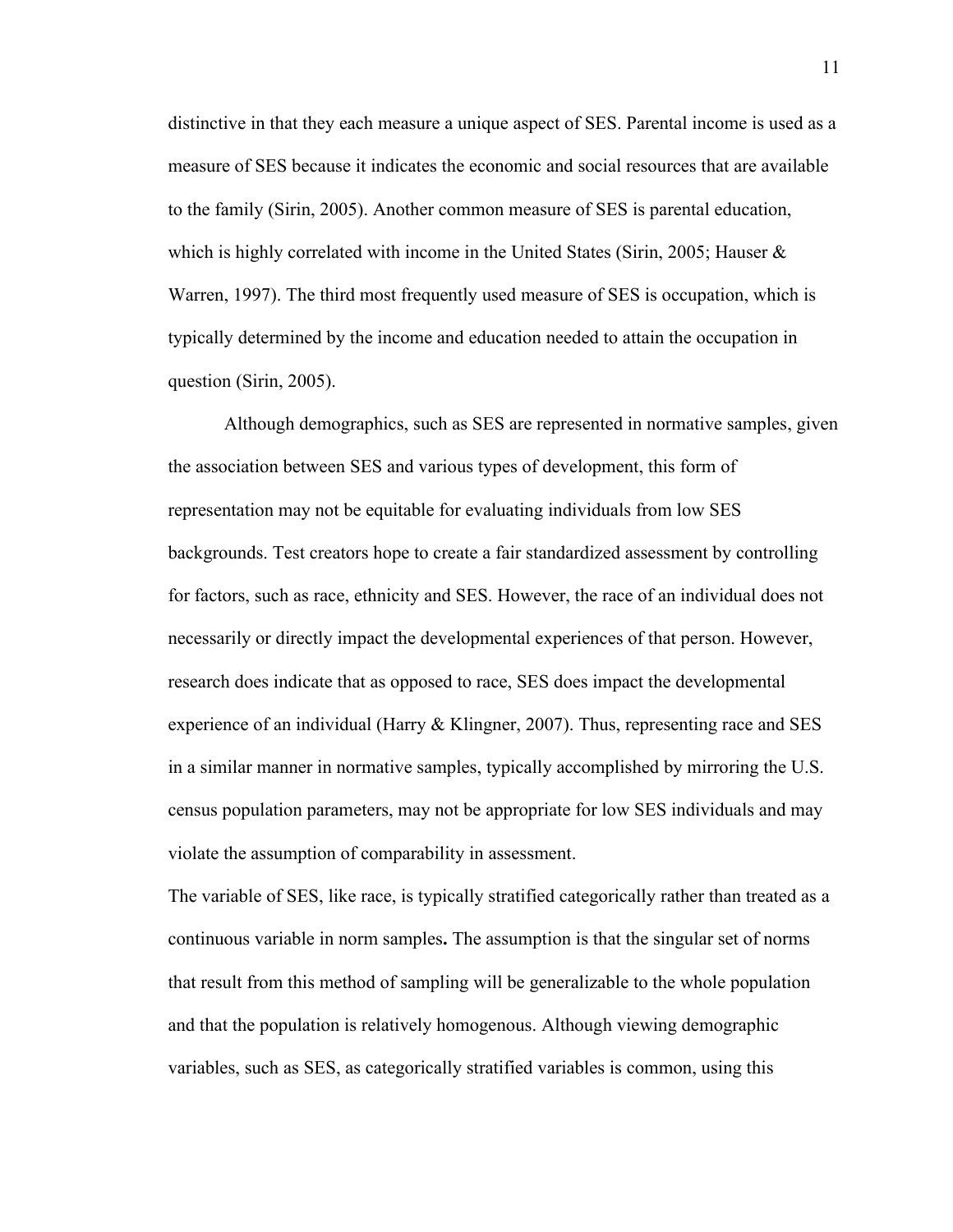approach makes precise norms less attainable for subgroups of the population (Shuttleworth-Edwards, 2019). Thus, the development of more precise norms would likely result from treating SES as a continuous variable rather than stratifying SES categorically in normative samples.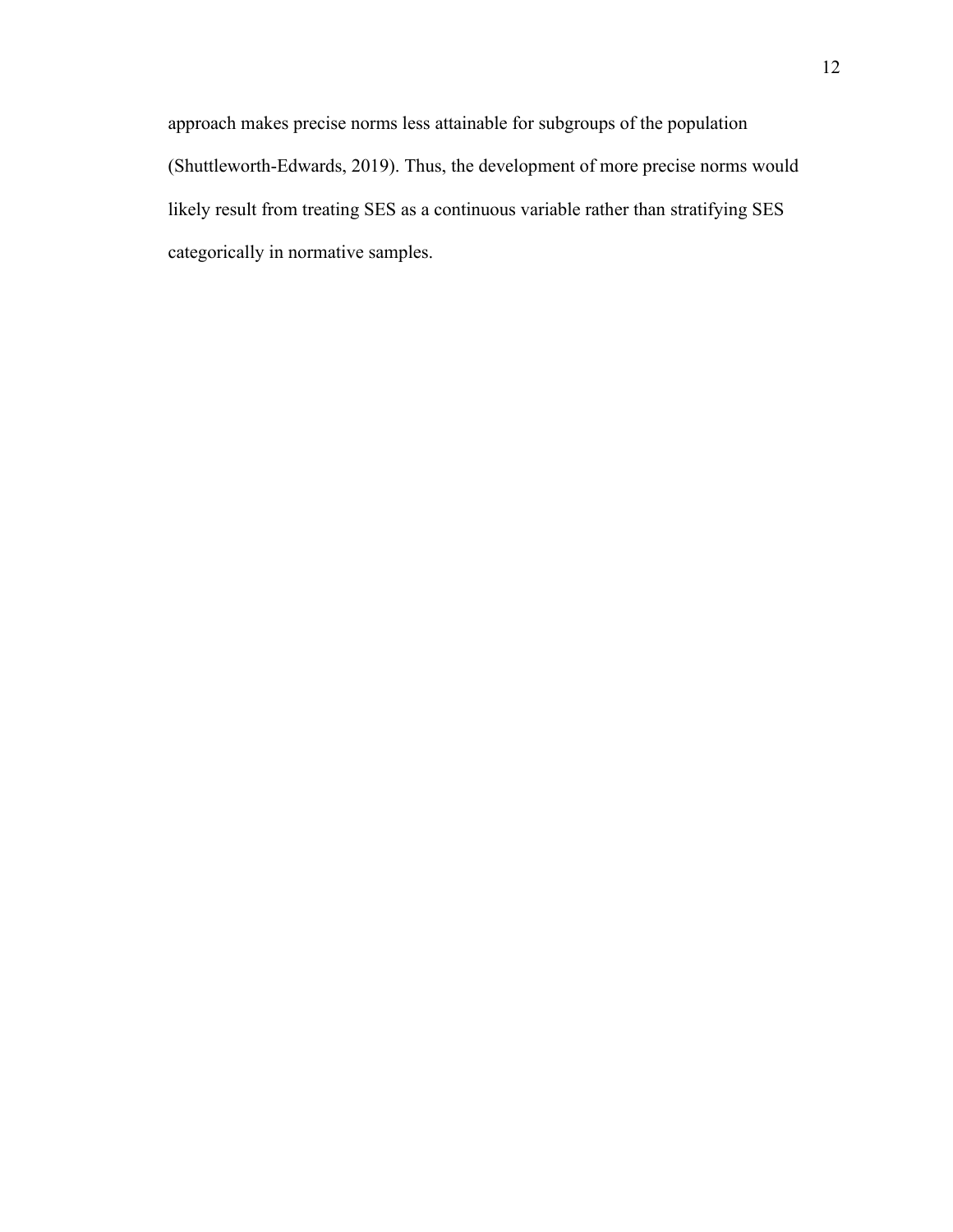# Chapter 2 **Present Study**

Research has consistently demonstrated that socioeconomic status (SES) is a powerful determinant of many outcomes particularly those related to overall academic attainment. In addition, measures of learning, knowledge and development via standardized testing are vital in determining a wide range of educational services and programming including whether a student may have a disability. Thus, it is imperative that students' performances on standardized, norm-referenced assessments are evaluated in an accurate, nondiscriminatory manner. The normative samples of standardized tests that are developed in Western countries are invariably based on an aggregation of individuals who come from a variety of different backgrounds and levels of SES. As such, when grouped together in this fashion, it is fair to say that what becomes average performance on a test is predicated in large part on the comparison to a standard that represents the "average" level of SES. Since that level is comprised of high, low, and middle SES individuals, the sample will necessarily reflect the SES of the middle group and it is this group to which all subsequent examinees, whether from high or low SES backgrounds, will be compared. The use of the "average" SES for any given age does not equate the experiences and development of individuals who were raised in homes where the SES was at the lower end as compared to those at the higher end. There is no intrinsic difference in SES, rather, it is a function of circumstance, much like an English learner may have had very little exposure to English in their lifetime while a child of the same age may have had a much greater experience with and exposure to English. Thus, it may be beneficial to view the impact of SES on standardized test performance as a variable that requires some type of control for differences that are not captured simply by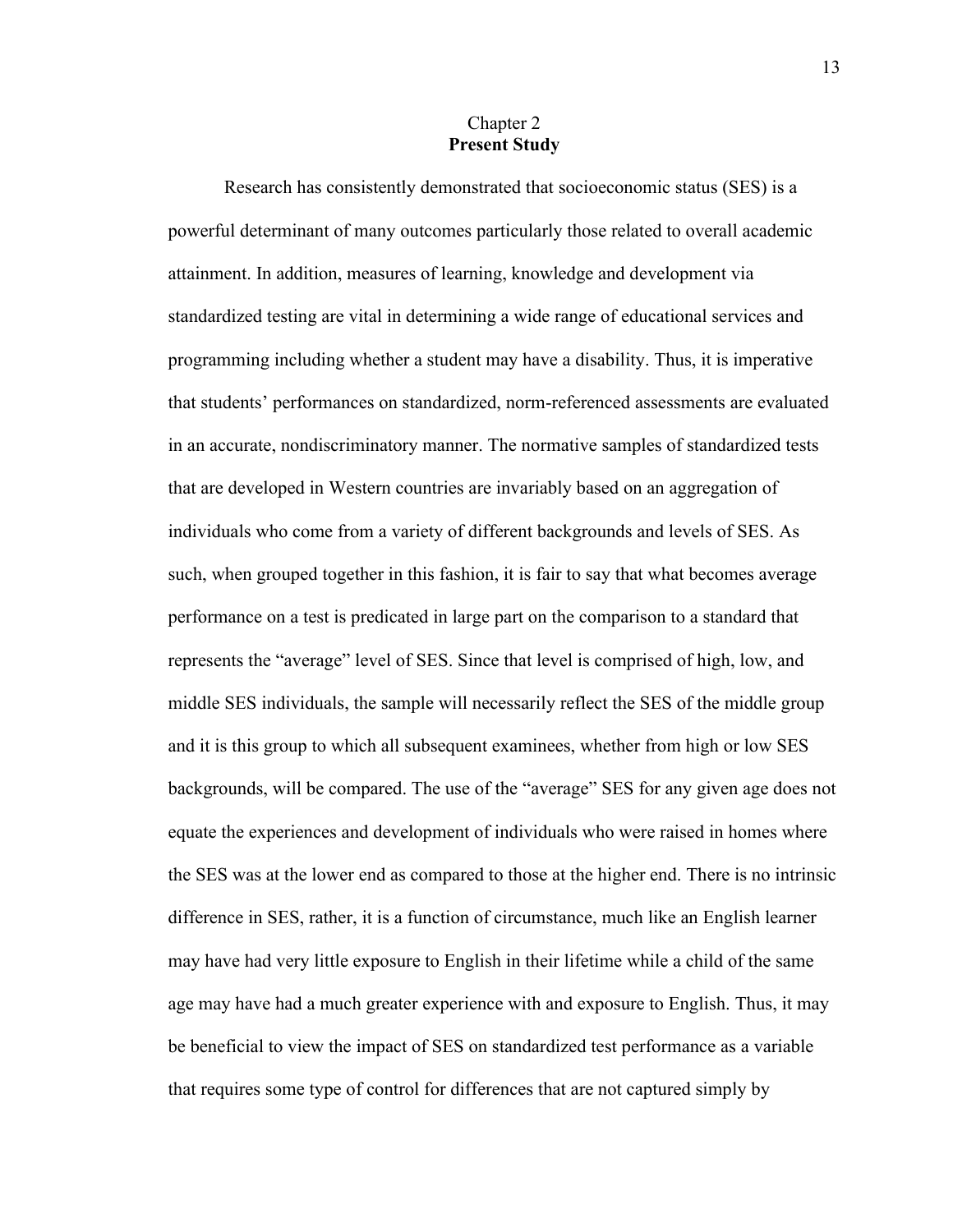aggregating those differences into a group average. The current study seeks to fill the gap in the literature of whether individuals from lower SES families, might result in important differences in performance that are currently being overlooked due to the categorical and proportional representation of SES utilized in current test norm samples.

Given the association between SES and various developmental (e.g., language) and educational (e.g., achievement) factors, structuring a normative sample in the traditional manner appears to present numerous problems, in particular, the idea that averaging SES within a diverse group creates a fair standard by presumably eliminating the effect of these SES differences. This seems rather illogical given that research on the relationship of SES to developmental and educational outcomes is a more linear association and that it does not appear to be a variable where its impact is equalized among individuals simply by averaging across the entire range. The literature in this regard seems to suggest that it is much more likely that low SES individuals will display less development or have lower educational achievement than individuals with high SES. If so, then use of a de facto, aggregated middle SES standard, as is common practice in test development, would not seem to reflect the knowledge base that points out performance differences directly as a result of one's SES. The purpose of this study is to examine this previously established relationship and evaluate the extent to which use of SES as a single, stratification variable without regard to differences between high and low groups, might have discriminatory effects on standardized test performance.

This study will utilize language development as the independent variable given that linguistic development, particularly receptive vocabulary, is an ability that continues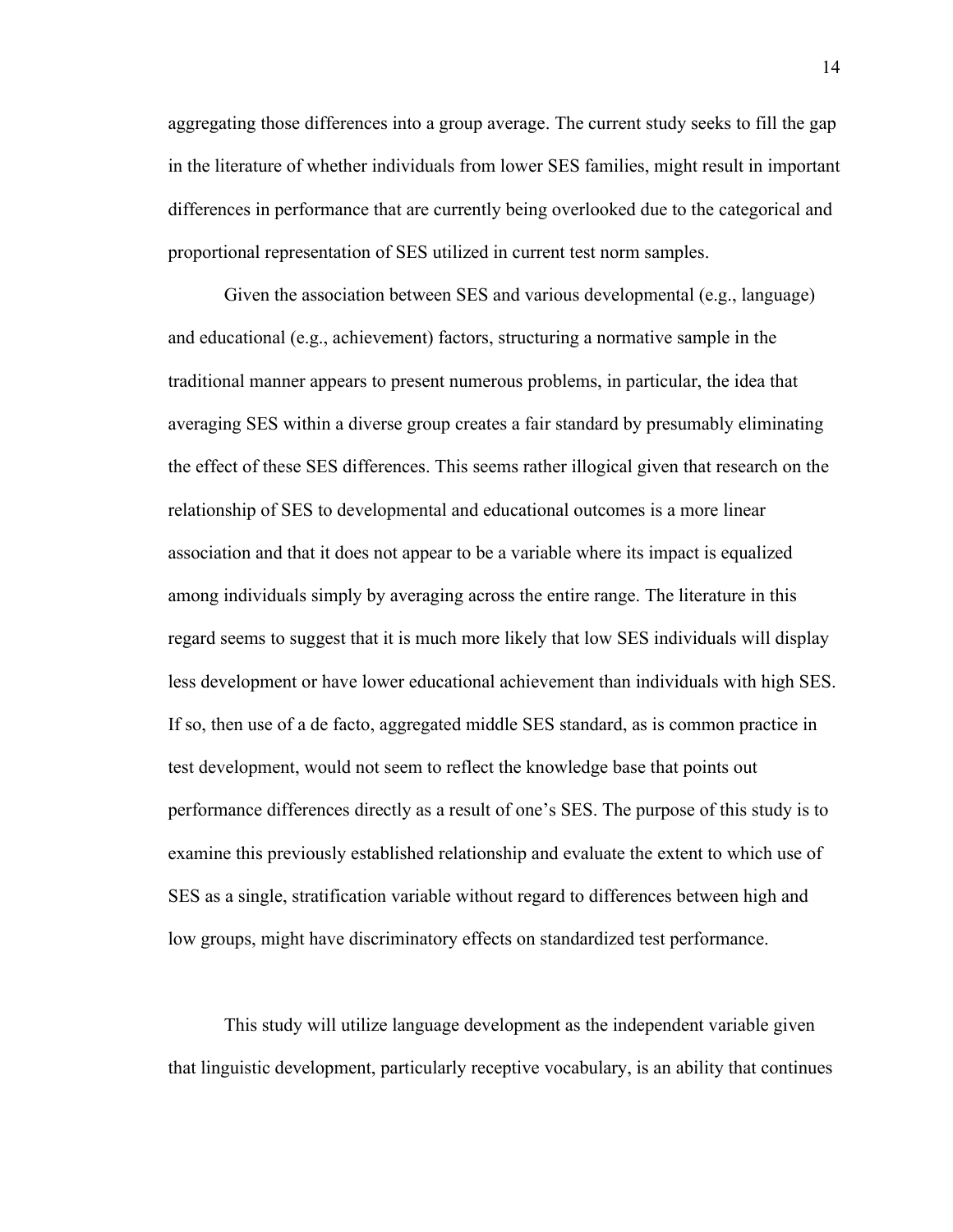to grow with age and does not demonstrate a plateau effect until well late into adulthood (Verhaeghen, 2003). Moreover, language development has been shown to be particularly sensitive to differences in SES (Hart & Risley, 2004). And finally, a recent test, the Ortiz PVAT (Ortiz, 2018) has been developed in which the use of exposure-based norms provides a valid measurement of receptive vocabulary in both native English speakers and English learners alike which eliminates the need to separate individuals on this basis and permits their aggregation into a single group. These factors make use of receptive language an ideal developmental variable with which to examine potentially variable performance that can be attributed directly to SES differences without the confounds typically associated with differences in English language development. Differences in test performance that are directly attributable to differences in level of SES would suggest that normative samples are in fact biased against lower SES individuals. Demonstrating a more nuanced impact of SES on test performance would contribute to the research that would challenge the notion that SES is a variable that researchers control in normative samples by the current method of aggregating various levels across the SES spectrum.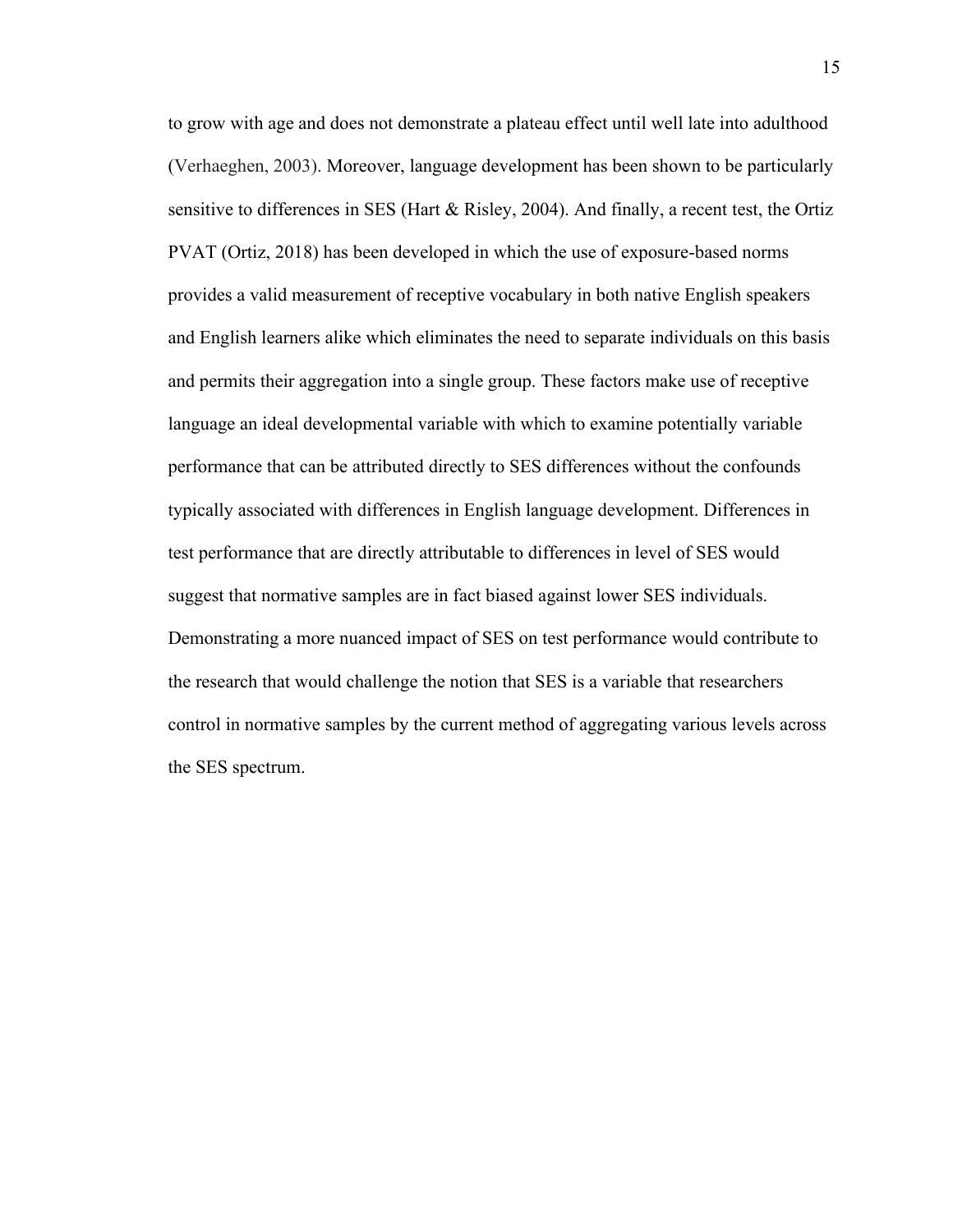# Chapter 3 **Hypotheses**

Given the assumption that stratification along various categories of SES is sufficient for the purposes of testing, it would be logical to conclude that if a sample were grouped by SES and assessed using a measure of receptive language development the scores of the higher and lower SES group would be approximately equal. It has been argued, however, that the developmental differences experienced by lower-SES individuals are not adequately controlled by broad categorical grouping within a normative sample when maternal education or family income are used equivalently as proxies for SES. Therefore, it was hypothesized that:

1) the mean receptive language score for the lower SES group based on maternal education would be significantly and meaningfully lower than the mean for the higher SES group based on maternal education;

2) the mean receptive language score for the lower SES group based on annual family income would be significantly and meaningfully lower than the mean for higher SES group based on annual family income.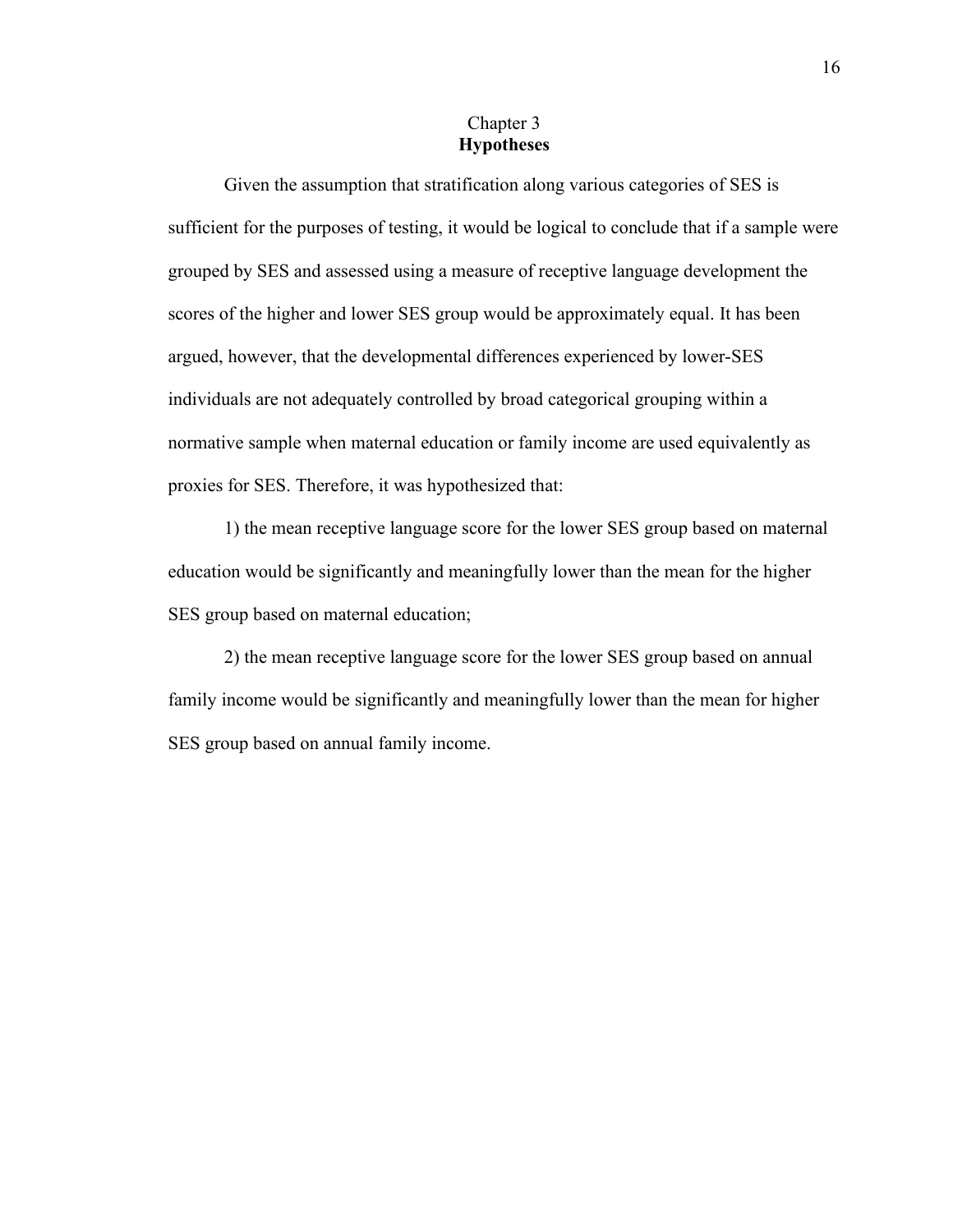# Chapter 4 **Methods**

# **Procedures**

Recruitment was initiated after approval was obtained from St. John's University's Institutional Review Board. The author assessed participants using a standardized, norm-referenced measure of receptive language acquisition which was presented on a laptop computer. Participants were instructed to complete the assessment while sitting at a desk in a room free of distractions. Participants were provided headphones to reduce any external sounds that may be distracting to the participant. Parents of participants were asked to complete a form which will provide consent for the assessment. Parents were asked to provide demographic information, including their level of income and maternal education level and the age when their child was first exposed to English language learning.

### **Participants**

Participants in this study included 25 school aged children, including 15 nonnative English speakers and 10 monolingual, native-English speakers, between the ages of 2.5 and 18. Participants were recruited through social media websites including Facebook and LinkedIn via posts asking for participants, as well as word of mouth leading to a convenience sample.

## **Instruments**

The Ortiz PVAT is a receptive vocabulary assessment that utilizes dual norms (English Speaker norms and English Learner norms that control for English exposure)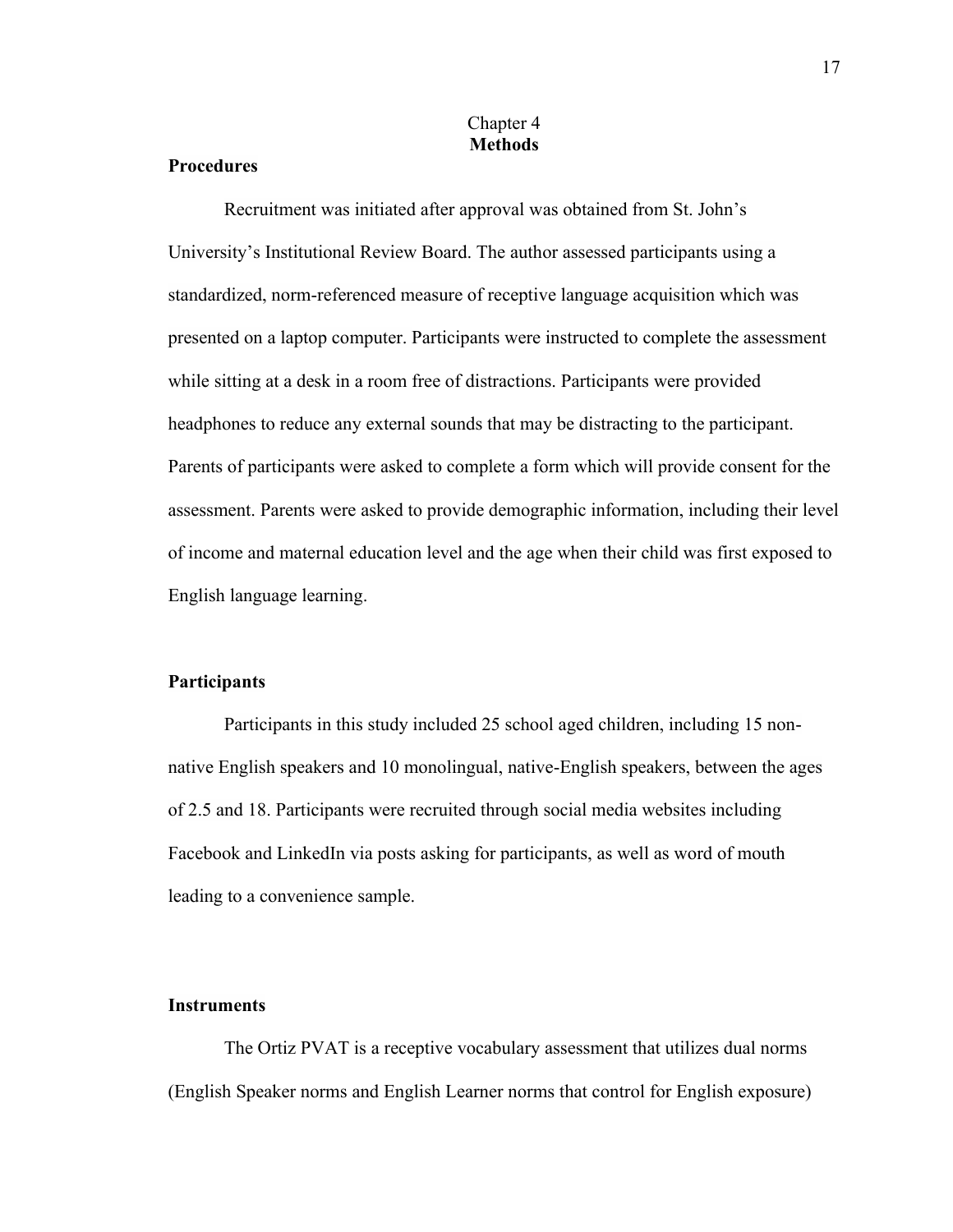which allows for the evaluation of individuals from all language backgrounds. The Ortiz PVAT was intentionally designed to combat a major issue that occurs when testing English Learners, which is that each individual English Learner has experienced a different level of English language exposure (Ortiz, 2018). The Ortiz PVAT provides control for English language exposure to generate a score that enables evaluators to compare an English Learner to other English Learners with the same amount of exposure to the English language (Ortiz, 2018). Thus, when examining the effect of SES on performance, the Ortiz PVAT controls specifically for variance that might otherwise be attributable to language exposure and developmental language differences above and beyond SES. Regarding SES, the Ortiz PVAT does not control for SES in the same manner and instead relies on the more conventional approach used for other stratification variables, that is, sampling a range of individuals with various levels of SES but without specific norms for these levels. This allows for the measurement of the effect of SES where the variance that might be attributed to language to be effectively controlled. The assessment is presented in a digital format with fully computerized administration and scoring, with built in basal and ceiling. The Ortiz PVAT provides pre-recorded audio for target word presentation with neutral voicing and pronunciation, as well as ecologically valid visual stimuli of real objects and actions. The results of the Ortiz PVAT reveal whether an individual English vocabulary performance is within normal limits or indicates a language problem or disorder.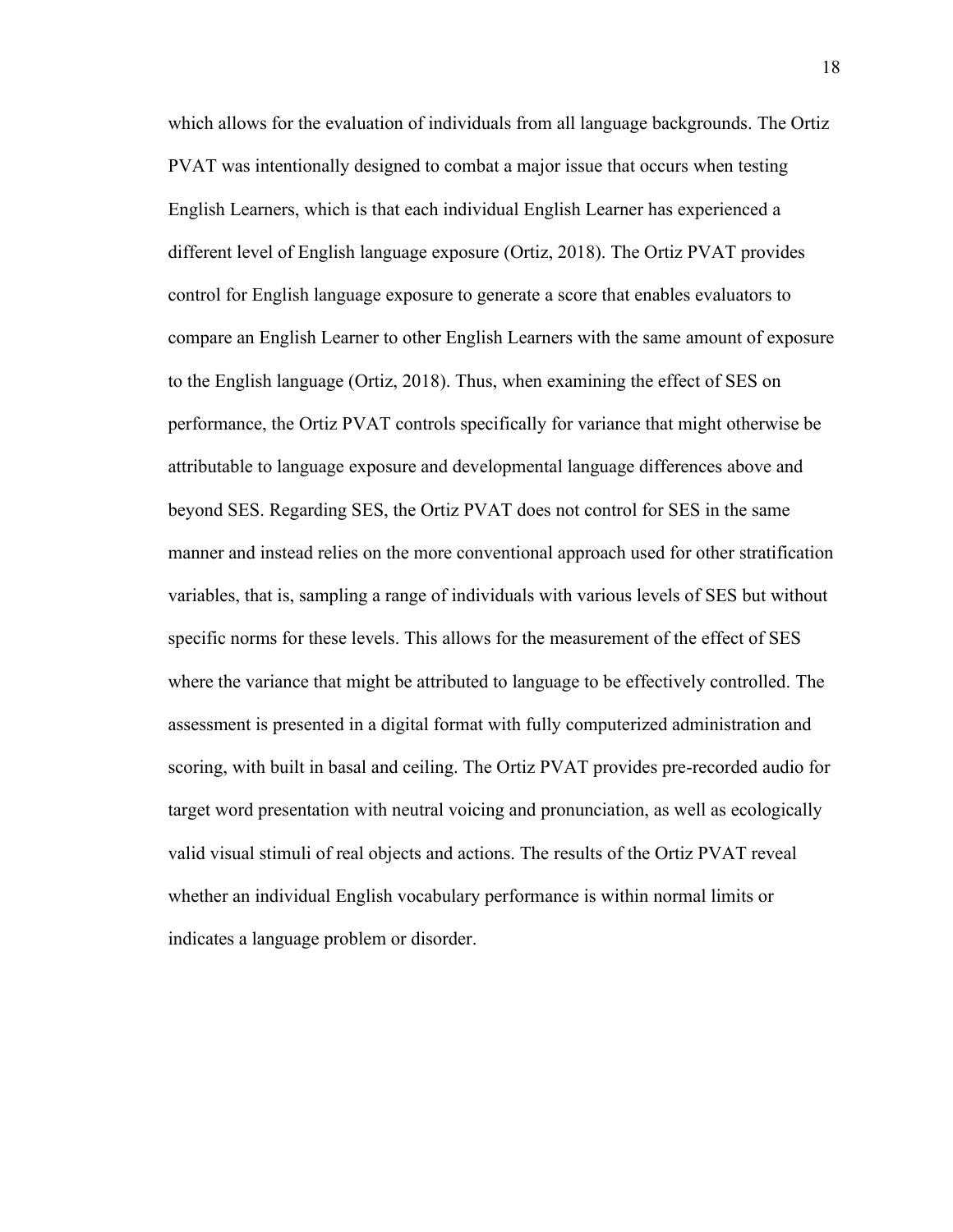# Chapter 5 **Results**

All statistical analyses were conducted using IBM SPSS Statistics software version 26 to test all hypotheses. An alpha level of .05 was used for all statistical tests unless otherwise noted.

# **Descriptive Information**

A total of 25 participants, ages 2.5 to 18, completed the Ortiz PVAT assessment (*M*= 8.84). 15 of the participants were identified as English Learners and 10 participants were identified as English Speakers. Participants were identified as English Learners of they met the following criteria: 1) The language the examinee first learned to speak was only English 2) The language used in the home prior to entering school was only English 3) The language used for instruction at school, if and when attended, was English only, or English within a dual-language/dual-immersion program. If these criteria were not met participants were identified as English Learners. Participants' maternal education ranged from maternal education achievement of  $3<sup>rd</sup>$  grade (3 years of formal education) through master's level (18 years of formal education) with a median of 14. Participants' annual family income ranged from \$35,000 to \$160,000, with a median income of \$80,000. Descriptive information on the participants' age, maternal education level, annual family income and Ortiz PVAT is displayed in Table 1.

| <b>Description of Participants</b> |    |         |         |        |        |          |  |  |  |
|------------------------------------|----|---------|---------|--------|--------|----------|--|--|--|
| Variables                          |    | Minimum | Maximum | Mean   | Median | Std. Dev |  |  |  |
| Age                                | 25 |         | 18      | 8.84   |        | 4.58     |  |  |  |
| Maternal Education                 | 25 |         | 18      | 13.84  | 14     | 3.74     |  |  |  |
| Annual Family Income               | 25 | 35,000  | 160,000 | 85,200 | 80,000 | 40168.39 |  |  |  |
| Ortiz PVAT SS                      | 25 | 88      | 125     | 101.96 | 98     | 9.76     |  |  |  |

**Table 1**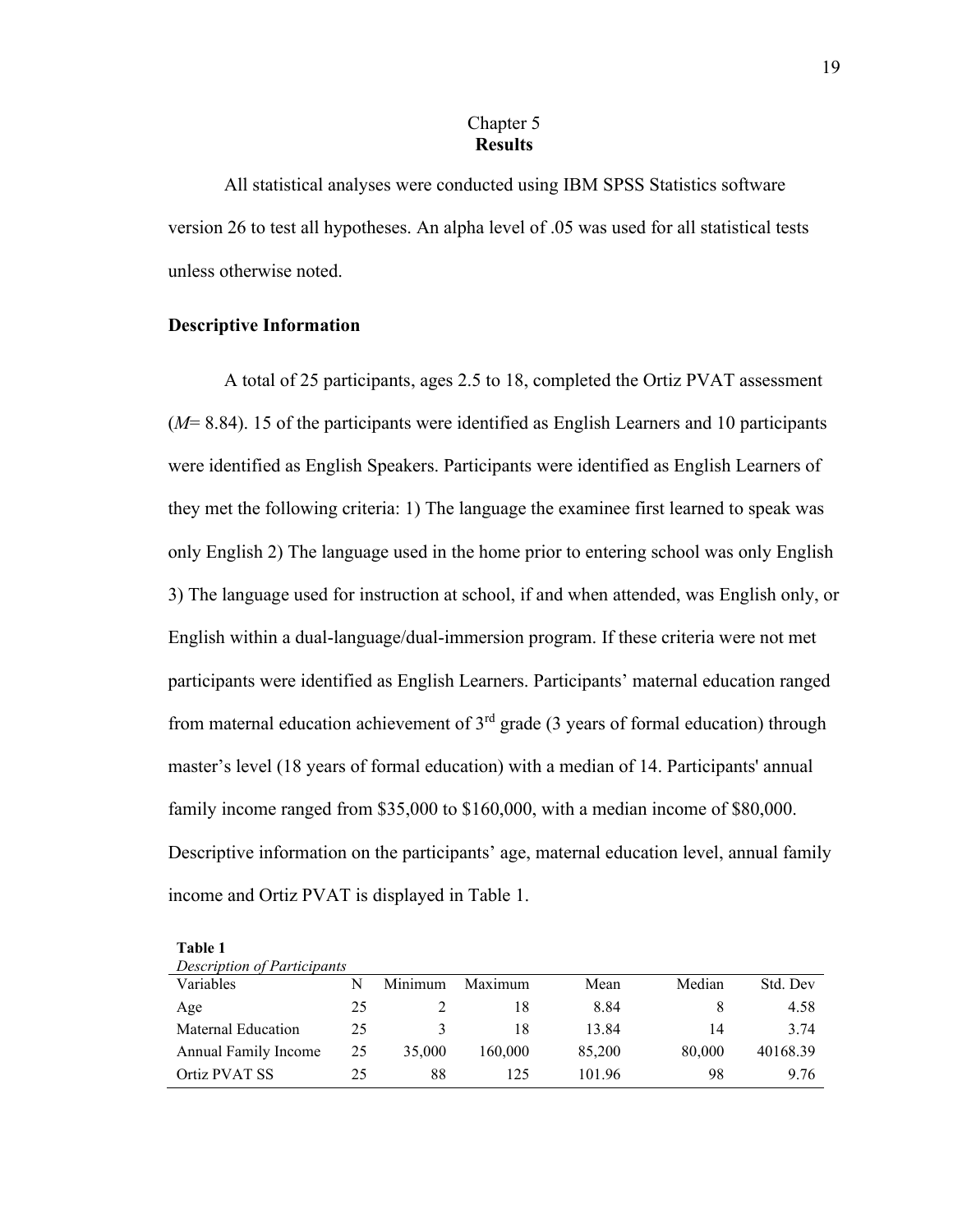Participants were placed in the lower SES group, based on maternal education level, if the participant's mother achieved less than 14 years of formal education. Participants were placed in the higher SES group, based on maternal education level, if the participant's mother achieved 14 years of formal education or more. A cutoff of 14 years of formal education was chosen in order to balance the number of participants in the higher and lower SES groups. The median maternal education level achieved for the lower SES group was 12 years of school. The median maternal education level achieved for the higher SES group was 17 years of school. Participants were placed in the lower SES group, based on annual family income level, if the participant's annual family income was \$70,000 or less. Participants were placed in the higher SES group, based on annual family income level, if the participant's annual family income was more than \$70,000. A cutoff of \$70,000 annual family income was chosen in order to balance the number of participants in the higher and lower SES groups. The median annual family income for the lower SES group was \$50,000. The median annual family income for the higher SES group was \$100,000.

# **Hypothesis 1: Effect of maternal education on language.**

To investigate the hypothesis that language development scores for the lower SES group operationalized via maternal education would be significantly lower than the scores for higher SES group, an independent-samples t-test was conducted. The results revealed that there was not a significant difference in the scores for the lower SES group and the higher SES group based on maternal education level  $(t(23) = .875, p = .391)$ . The results are presented in Table 2.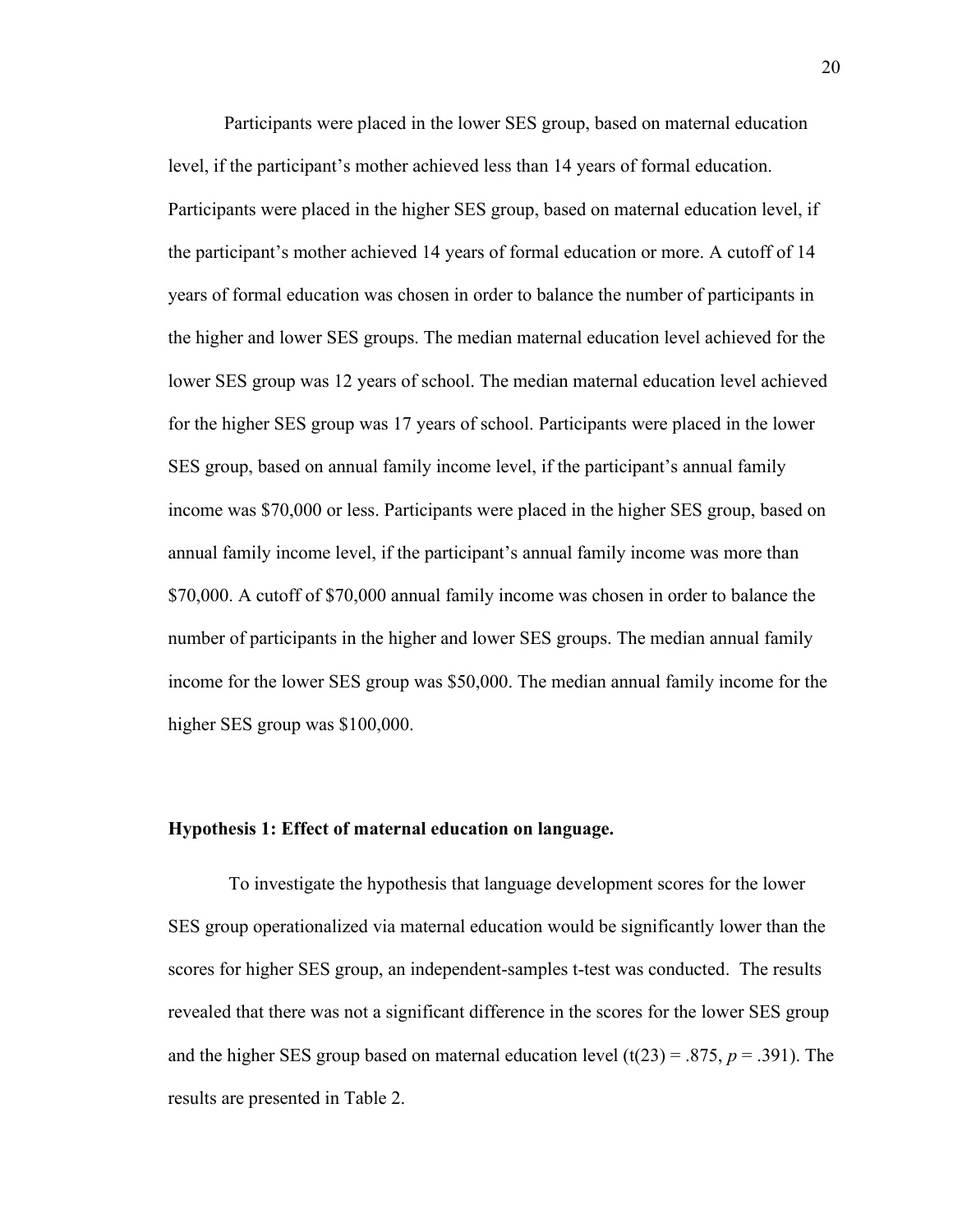|                         | Mean Standard Score According to Maternal Education |    |        |      |      |    |      |
|-------------------------|-----------------------------------------------------|----|--------|------|------|----|------|
|                         | M-ED                                                | N  | Mean   | SD.  |      | df |      |
| Ortiz PVAT SS $\geq 14$ |                                                     | 12 | 103.62 | 9.76 | .875 | 23 | .391 |
|                         | Mean $=10.91$                                       |    |        |      |      |    |      |
|                         | < 14                                                | 13 | 100.17 | 9.94 |      |    |      |
|                         | $Mean=15.08$                                        |    |        |      |      |    |      |
|                         |                                                     |    |        |      |      |    |      |

# **Table 2**

*Mean Standard Score According to Maternal Education* 

## **Hypothesis 2: Effect of family income on language**

To investigate the hypothesis that language development scores for the lower SES group operationalized via annual family income would be significantly lower than the scores for higher SES group, an independent-samples t-test was conducted. The results revealed that there was not a significant difference in the scores for the lower SES group and the higher SES group based on annual family income  $t(23)=300$ ,  $p = .767$ . The results are presented in Table 3.

#### **Table 3**

*Mean Standard Score According to Annual Family Income* 

|                             | AFI               | N  | Mean   | SD   |         | df |      |
|-----------------------------|-------------------|----|--------|------|---------|----|------|
| Ortiz PVAT SS $= < $70,000$ |                   | 12 | 102.58 | 9.99 | $-.300$ | 23 | .767 |
|                             | Mean=\$53,333.33  |    |        |      |         |    |      |
|                             | > \$70,000        | 13 | 101.38 | 9.98 |         |    |      |
|                             | Mean=\$118,461.54 |    |        |      |         |    |      |

Based on prior research SES is measured using either maternal education or annual family income. The assumption is that either maternal education or annual family income alone is an appropriate proxy measure for SES. If maternal education and annual family income are both adequate measures of SES there must be a strong association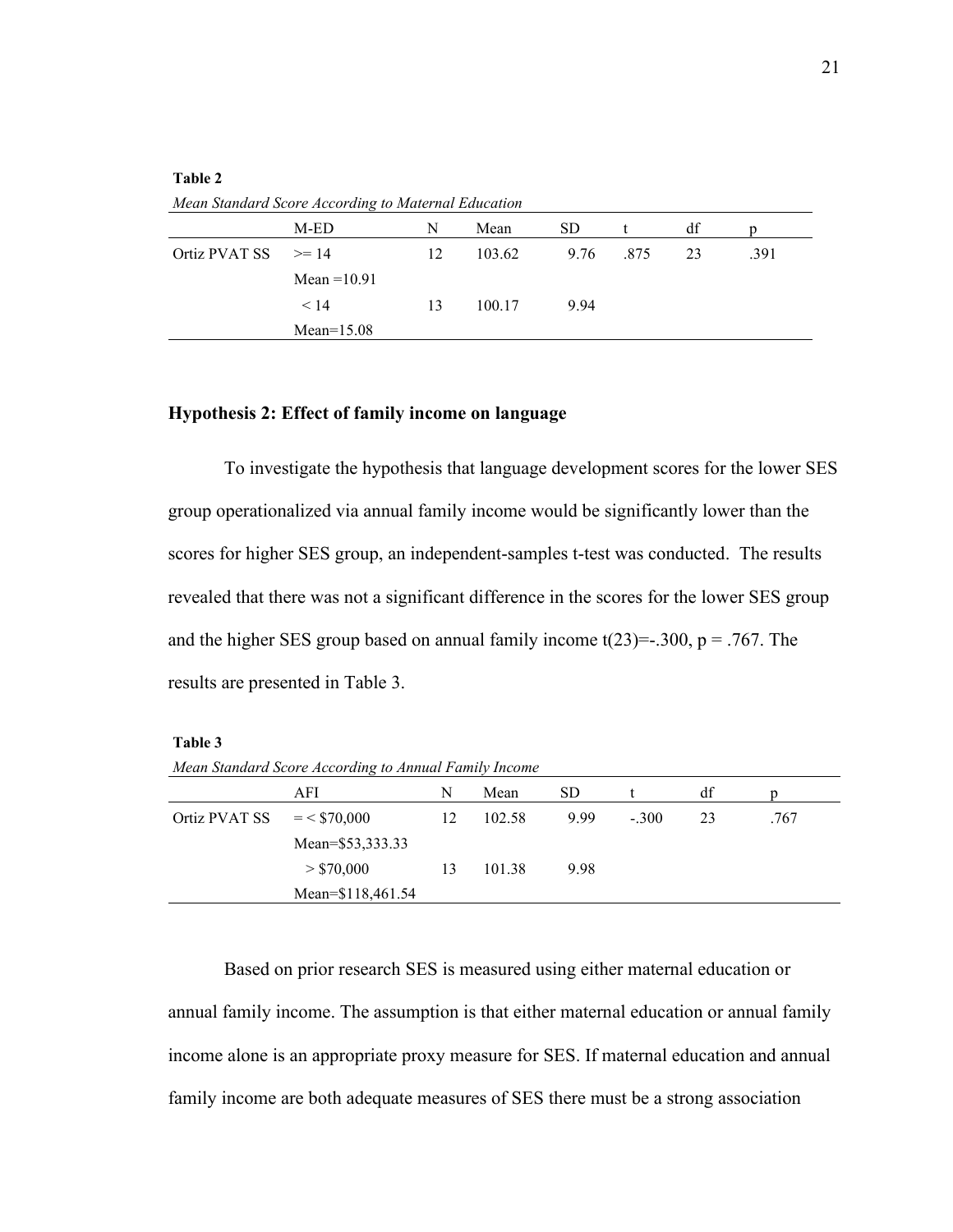between the two. Results of a Pearson correlation indicated that there was a significant positive association between maternal education and annual family income,  $(r(23) = .53)$ ,  $p = .007$ ).

When examining all participants together, English Learners and English Speakers as one group, there was no difference found on language development scores as had been hypothesized. At this point, there was some concern regarding the sample characteristics which may have resulted in differences in the overall maternal education and family income as a function of English Learner status. The English Speaker participants earned a median family income of \$100,000 annually, whereas the English Learner participants earned a median family income of \$65,000 annually. The median maternal education achieved by the English Speaker participants' mothers was 17 years, whereas the median maternal education achieved by the English Learner participants' mothers was 13. To further analyze the present study's hypotheses English Learner participants were disentangled from English Speaker participants.

First, English speakers alone were analyzed. The ages of participants in the English Speakers group ranged from 2 to 17 years of age with an average age of 8.20. The maternal education level of the English Speaker participants ranged from 11 years of formal education to 18 years of formal education with a median of 17 years of maternal education. The annual family income of the English Speaker participants ranged from 40,000 to 160,000 with 100,000 being the median annual family income. English Speaker participants were placed in the lower SES group, based on maternal education level, if the participant's mother achieved less than 14 years of formal education. English Speaker participants were placed in the higher SES group, based on maternal education level, if the participant's mother achieved 14 years formal education or more. The division between the higher and lower SES groups at 14 years of education was chosen as this was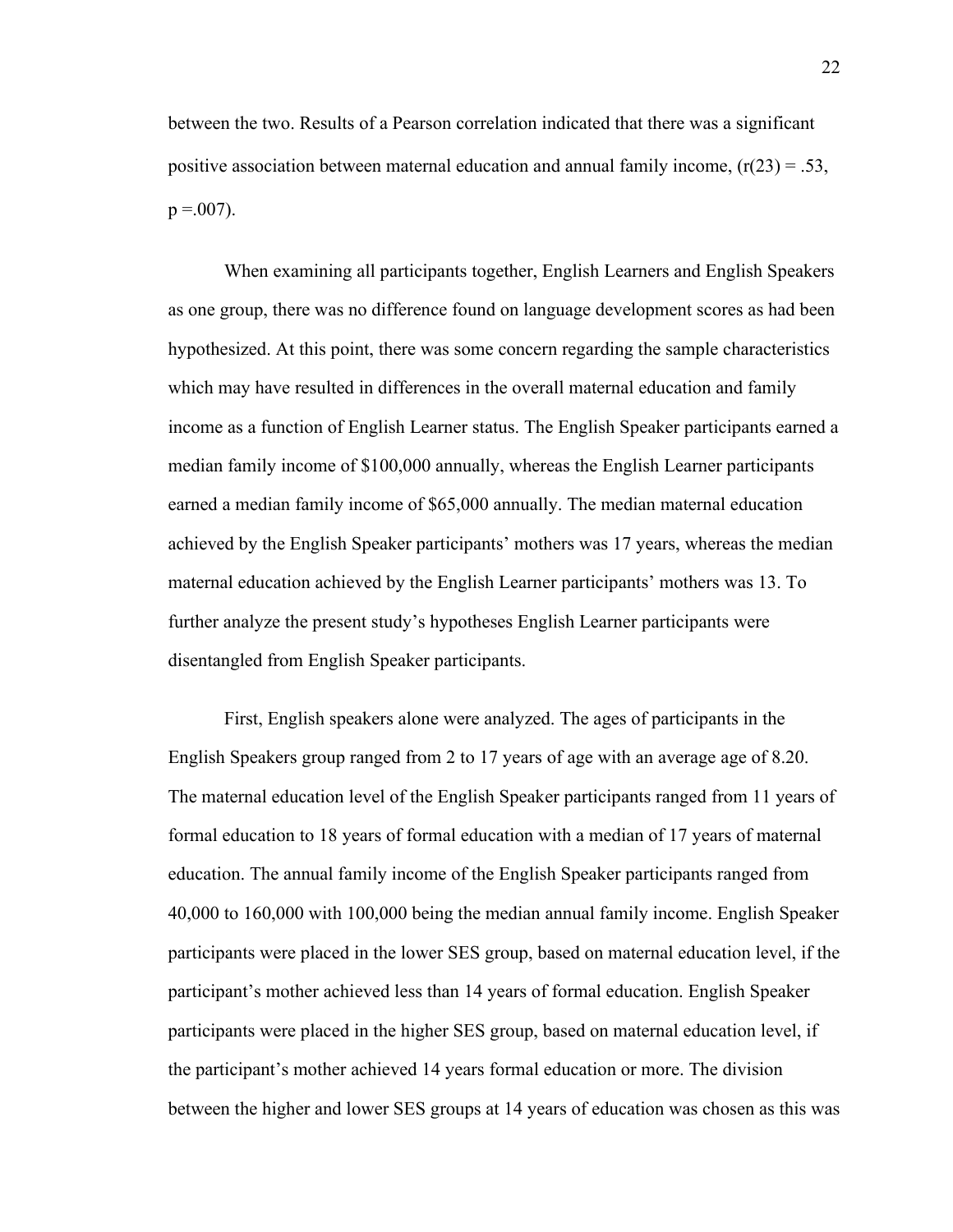the cutoff that was used when analyzing all participants together. English Speaker participants were placed in the lower SES group, based on annual family income, if the participant's family earned an annual family income of \$70,000 or less. English Speaker participants were placed in the higher SES group, based on annual family income, if the participant's family earned an annual family income of more than \$70,000. The division between the higher and lower SES groups at \$70,000 annual family income was chosen as this was the cutoff that was used when analyzing all participants together. Descriptive information on the English Speaker participants' age, maternal education level, annual family income and Ortiz PVAT is displayed in Table 4.

| Description of English Speaker Participants |    |          |           |           |           |          |  |  |
|---------------------------------------------|----|----------|-----------|-----------|-----------|----------|--|--|
| Variables                                   | N  | Minimum  | Maximum   | Mean      | Median    | Std. Dev |  |  |
| Age                                         | 10 |          | 17        | 8.20      |           | 5.43     |  |  |
| Maternal Education                          | 10 |          | 18        | 16        | 17        | 2.45     |  |  |
| Annual Family Income                        | 10 | \$40,000 | \$160,000 | \$111,000 | \$100,000 | 43575.24 |  |  |
| Ortiz PVAT SS                               | 10 | 90       | 113       | 99.6      | 97.5      | 6.47     |  |  |

To investigate the hypothesis that language development scores for the lower SES group operationalized via maternal education would be significantly lower than the scores for higher SES group in English Speaker participants only, an independentsamples t-test was conducted. The results revealed that there was not a significant difference in the scores for the lower SES group and the higher SES group based on maternal education t(8)=-.491,  $p = .636$ . The results are presented in Table 5.

| Mean Standard Score According to Maternal Education |                |   |        |      |        |    |      |
|-----------------------------------------------------|----------------|---|--------|------|--------|----|------|
|                                                     | M-ED           | N | Mean   | SD.  |        | df |      |
| Ortiz PVAT SS                                       | $>= 14$        | 8 | 100.13 | 7.22 | $-491$ | 8  | .636 |
|                                                     | Mean = $17.13$ |   |        |      |        |    |      |
|                                                     | < 14           |   | 97.50  | .70  |        |    |      |
|                                                     | $Mean = 11.5$  |   |        |      |        |    |      |

**Table 5**

**Table 4**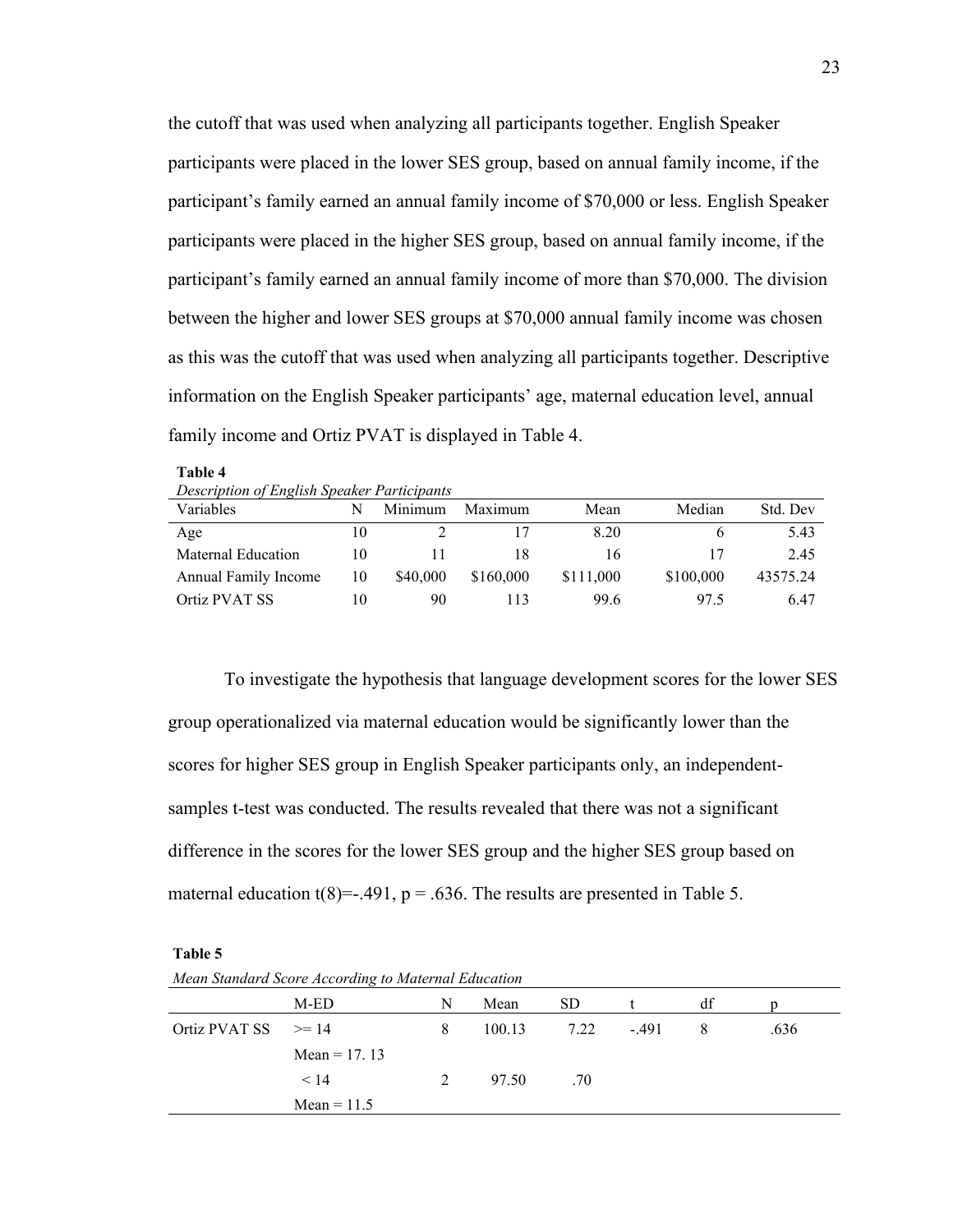To investigate the hypothesis that language development scores for the lower SES group operationalized via annual family income would be significantly lower than the scores for higher SES group in English Speaker participants only, an independentsamples t-test was conducted. The results revealed that there was not a significant difference in the scores for the lower SES group and the higher SES group based on annual family income  $t(8) = -0.491$ ,  $p = 0.636$ . The results are presented in Table 6.

| Mean Standard Score According to Annual Family Income |                   |   |        |      |         |    |      |  |
|-------------------------------------------------------|-------------------|---|--------|------|---------|----|------|--|
|                                                       | AFI               | N | Mean   | SD.  |         | df |      |  |
| Ortiz PVAT SS $= < $70,000$                           |                   |   | 97.50  | .70  | $-.491$ | 8  | .636 |  |
|                                                       | Mean = $$45,000$  |   |        |      |         |    |      |  |
|                                                       | > \$70,000        | 8 | 100.13 | 7.22 |         |    |      |  |
|                                                       | Mean = $$133,750$ |   |        |      |         |    |      |  |

**Table 6**

No significant differences were found between the higher and lower SES group for the English Speaker participants, however there was a large imbalance in the number of participants in the higher and lower SES group, which may have affected the analysis by reducing its statistical power. Therefore, new cutoffs were chosen to divide the lower and higher SES groups of English Speakers in order to more equally balance the number of participants in both groups as much as possible. The cutoff value was shifted from 14 years of maternal education to 17 years of maternal education. According to the new cutoffs participants were placed in the lower SES group, based on maternal education level, if the participant's mother achieved less than 17 years of formal education English Speakers participants were placed in the higher SES group, based on maternal education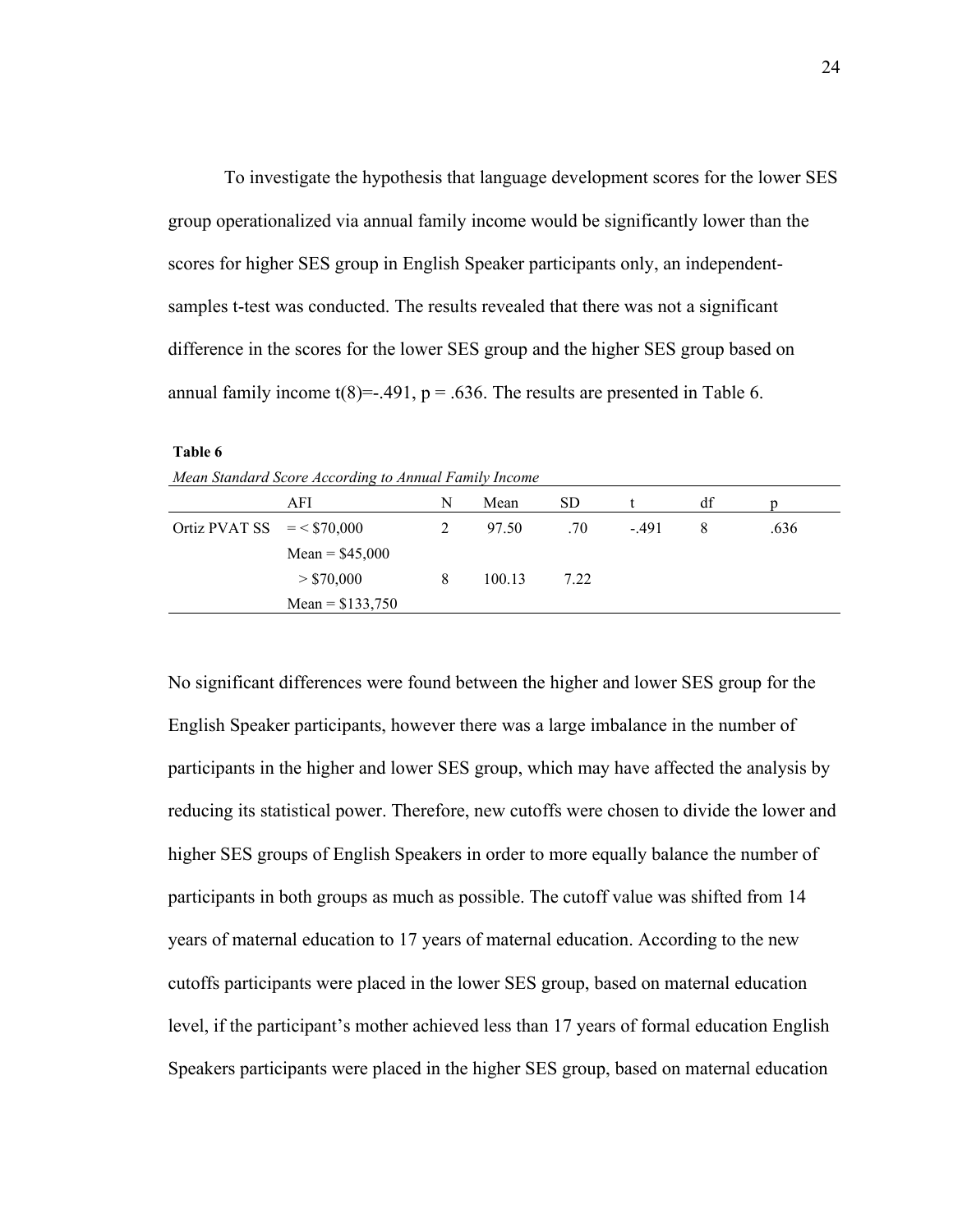level, if the participant's mother achieved 17 years formal education or more. Although the cutoff of 17 years of formal education balanced the number of participants in the higher SES group and the lower SES group as much as possible, the groups remained largely unbalanced. The years of maternal education among the English Speaker participants were 11, 12, 16, 17, 17, 17, 17, 17, 18, 18. When the cutoff is placed below 17 years of education, 3 participants are placed in the lower SES group while the 7 other participants are placed in the higher SES group. If the cutoff is shifted to 17 years of maternal education and below the groupings become 8 participants in the lower SES group and 2 the higher SES group, so 3 in one group and 7 in the other was the most balanced the groups could be.

New cutoffs were also chosen to divide the lower and higher SES groups of English Speakers, based on annual family income, in order to more equally balance the number of participants in both groups as much as possible. According to the new cutoffs, English Speaker participants were placed in the lower SES group, based on annual family income, if the participant's family earned an annual family income of less than \$150,000. English Speaker participants were placed in the higher SES group, based on annual family income, if the participant's family earned an annual family income of \$150,000 or more. The cutoff of \$150,000 annual family income was chosen in order to completely balance the number of participants in the higher SES group and the lower SES group. When the cutoff of \$70,000 annual family income was used the number of participants in the higher and lower SES groups was extremely unbalanced which reduced statistical power of the analysis.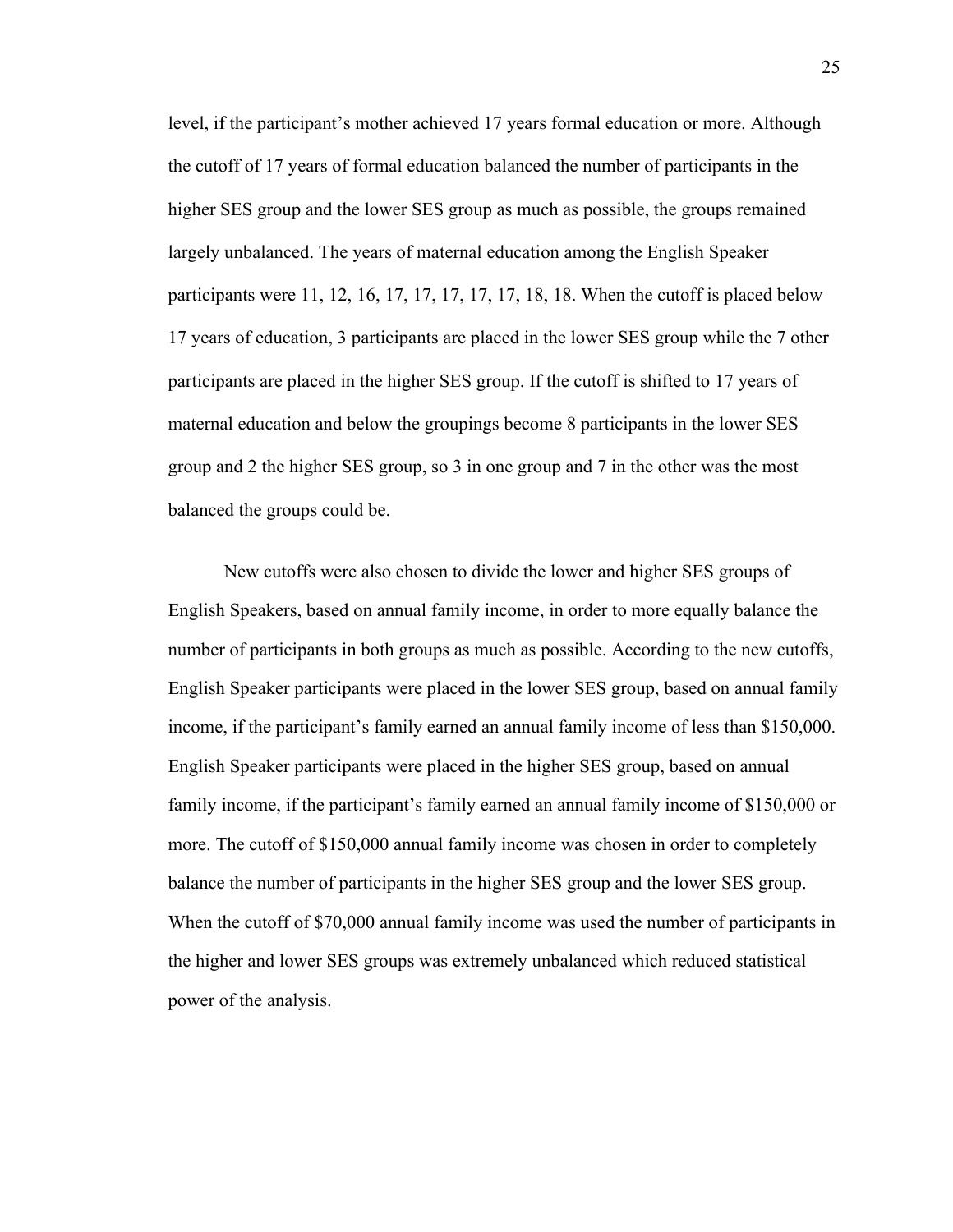To investigate the hypothesis that language development scores for the lower SES group operationalized via maternal education would be significantly lower than the scores for higher SES group in English Speaker participants only, an independentsamples t-test was conducted. The results revealed that there was not a significant difference in the scores for the lower SES group and the higher SES group based on maternal education t(8)=.705, p = .501. The results are presented in Table 7.

| 1<br>۱<br>н |  |
|-------------|--|
|-------------|--|

| Mean Standard Score According to Maternal Education |                |   |        |      |      |    |      |  |
|-----------------------------------------------------|----------------|---|--------|------|------|----|------|--|
|                                                     | M-ED           | N | Mean   | SD.  |      | df |      |  |
| Ortiz PVAT SS $\geq 17$                             |                |   | 100.57 | 7.68 | .705 |    | .501 |  |
|                                                     | $Mean = 13$    |   |        |      |      |    |      |  |
|                                                     | < 17           | 3 | 97.33  | .58  |      |    |      |  |
|                                                     | Mean $= 17.28$ |   |        |      |      |    |      |  |

To investigate the hypothesis that language development scores for the lower SES group operationalized via annual family income would be significantly lower than the scores for higher SES group in English Speaker participants only, an independentsamples t-test was conducted. The results revealed that there was not a significant difference in the scores for the lower SES group and the higher SES group based on annual family income  $t(8)=0.278$ ,  $p = 0.788$ . The results are presented in Table 8.

**Table 8**

*Mean Standard Score According to Annual Family Income* 

|                                | AFI               | N             | Mean   | SD.  |      | df |      |
|--------------------------------|-------------------|---------------|--------|------|------|----|------|
| Ortiz PVAT SS $\leq$ \$150,000 |                   | $\mathcal{D}$ | 100.20 | 8.53 | .278 |    | .788 |
|                                | Mean = $$78,000$  |               |        |      |      |    |      |
|                                | $>$ = \$150,000   | 5             | 99.00  | 4.53 |      |    |      |
|                                | Mean = $$154,000$ |               |        |      |      |    |      |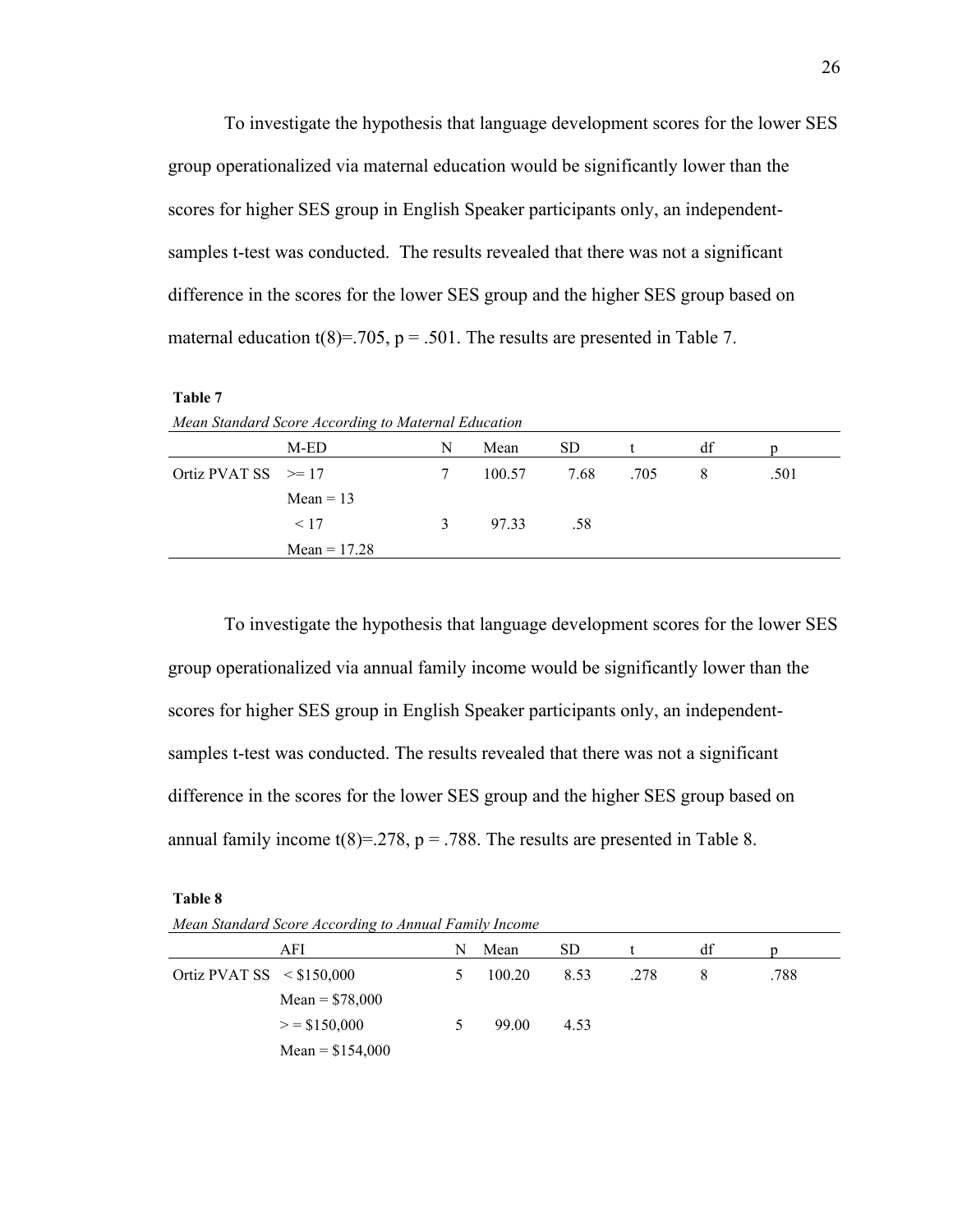Next, English Learners alone were analyzed. The ages of participants in the English Learners group ranged from 3 to 18 years of age with an average age of 9.27. The maternal education level of the English Learner participants ranged from 3 years of formal education to 17 years of formal education with a median of 13 years. The annual family income of the English Learner participants ranged from 35,000 to 150,000 with a median of 65,000. Participants were placed in the lower SES group, based on maternal education level, if the participant's mother achieved less than 14 years of formal education. English Learner participants were placed in the higher SES group, based on maternal education level, if the participant's mother achieved 14 years of formal education or more. The division between the higher and lower SES groups was set at 14 years as this was the cutoff that was used when analyzing all participants together. English Learner participants were placed in the lower SES group, based on annual family income, if the participant's family earned an annual family income \$70,000 or less. English Learner participants were placed in the higher SES group, based on annual family income, if the participant's family earned an annual family income of more than \$70,000. The division between the higher and lower SES groups was set at \$70,000 as this was the cutoff that was used when analyzing all participants together. Descriptive information on the English Learner participants' age, maternal education level, annual family income and Ortiz PVAT standard scores is displayed in Table 9.

| Table 9                                     |  |
|---------------------------------------------|--|
| Description of English Learner Participants |  |

| Variables            |                | Minimum  | Maximum   | Mean     | Median   | Std. Dev |
|----------------------|----------------|----------|-----------|----------|----------|----------|
| Age                  |                |          | 18        | 9.27     |          | 4.08     |
| Maternal Education   | $\overline{1}$ |          |           | 12.40    |          | 3.83     |
| Annual Family Income | 15             | \$35,000 | \$150,000 | \$68,000 | \$65,000 | 27438.24 |
| Ortiz PVAT SS        |                | 88       | 125       | 103.53   | 102      | 11.45    |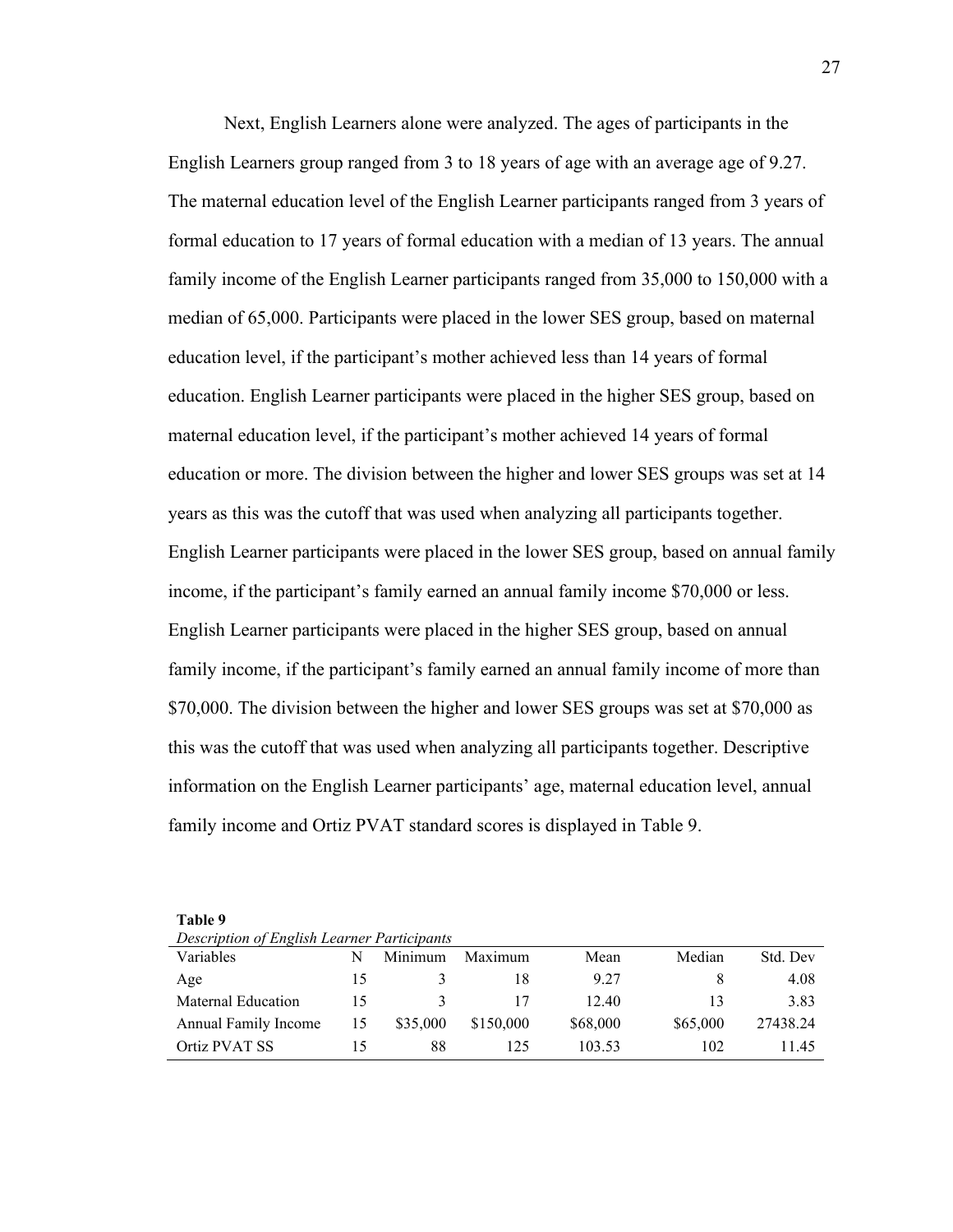To investigate the hypothesis that language development scores for the lower SES group operationalized via maternal education would be significantly lower than the scores for higher SES group in English Learner participants only, an independentsamples t-test was conducted. The results revealed that there was a significant difference in the scores for the lower SES group and the higher SES group based on maternal education t(13)=2.831,  $p = 0.014$ , d= 1.55. The effect size indicates that the difference between the higher SES group and the lower SES group is approximately 1.5 standard deviations indicating a large effect size. The results are presented in Table 10.

**Table 10** *Mean Standard Score According to Maternal Education* 

|                         | M-ED          | N             | Mean   | SD.   |          | df |      | α    |
|-------------------------|---------------|---------------|--------|-------|----------|----|------|------|
| Ortiz PVAT SS $\geq 14$ |               | $\mathcal{D}$ | 116.20 | 7.59  | 2.831 13 |    | .014 | 1.55 |
|                         | Mean = $15.6$ |               |        |       |          |    |      |      |
|                         | < 14          | 10            | 100.70 | 10.89 |          |    |      |      |
|                         | $Mean = 10.8$ |               |        |       |          |    |      |      |

To investigate the hypothesis that language development scores for the lower SES group operationalized via annual family income would be significantly lower than the scores for higher SES group in English Learner participants only, an independentsamples t-test was conducted. The results revealed that there was not a significant difference in the scores for the lower SES group and the higher SES group based on annual family income  $t(13)=1.015$ ,  $p=.329$ . The results are presented in Table 11.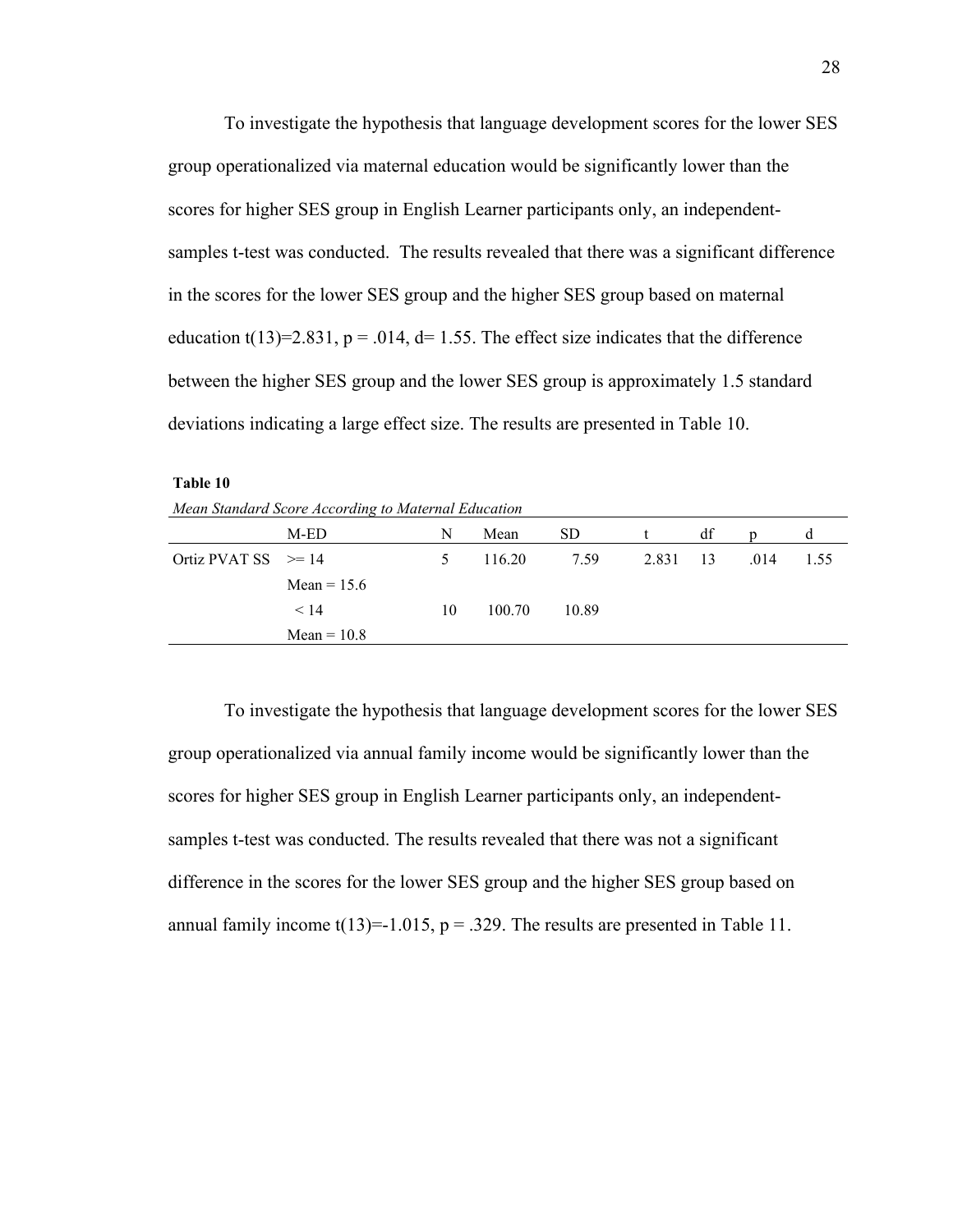|                              | AFI              | N  | Mean   | SD    |             | df |      |
|------------------------------|------------------|----|--------|-------|-------------|----|------|
| Ortiz PVAT SS $=$ < \$70,000 |                  | 10 | 103.60 | 10.73 | $-1.015$ 13 |    | .329 |
|                              | Mean = $$55,000$ |    |        |       |             |    |      |
|                              | > \$70,000       | 5  | 110.40 | 15.08 |             |    |      |
|                              | Mean = $$94,000$ |    |        |       |             |    |      |

**Table 11** *Mean Standard Score According to Annual Family Income* 

The division between lower and higher SES groups based on annual family income was set at \$70,000 to replicate the same cutoff that was used when analyzing all participants together (English Speakers and English Learners) and although this division did not severely imbalance the number of participants in the higher and lower SES groups the groups could have been more evenly balanced, which would increase statistical power of the analysis. Thus, the cutoff was then set to 65,000, which more evenly balanced the number of participants in the higher and lower SES groups. Participants were placed in the lower SES group, based on annual family income, if the participant's family earned an annual family income of less than \$65,000. Participants were placed in the higher SES group, based on annual family income, if the participant's family earned an annual family income of \$65,000 or more.

To investigate the hypothesis that language development scores for the lower SES group operationalized via annual family income would be significantly lower than the scores for higher SES group in English Learner participants only, an independentsamples t-test was conducted. The results revealed that there was a significant difference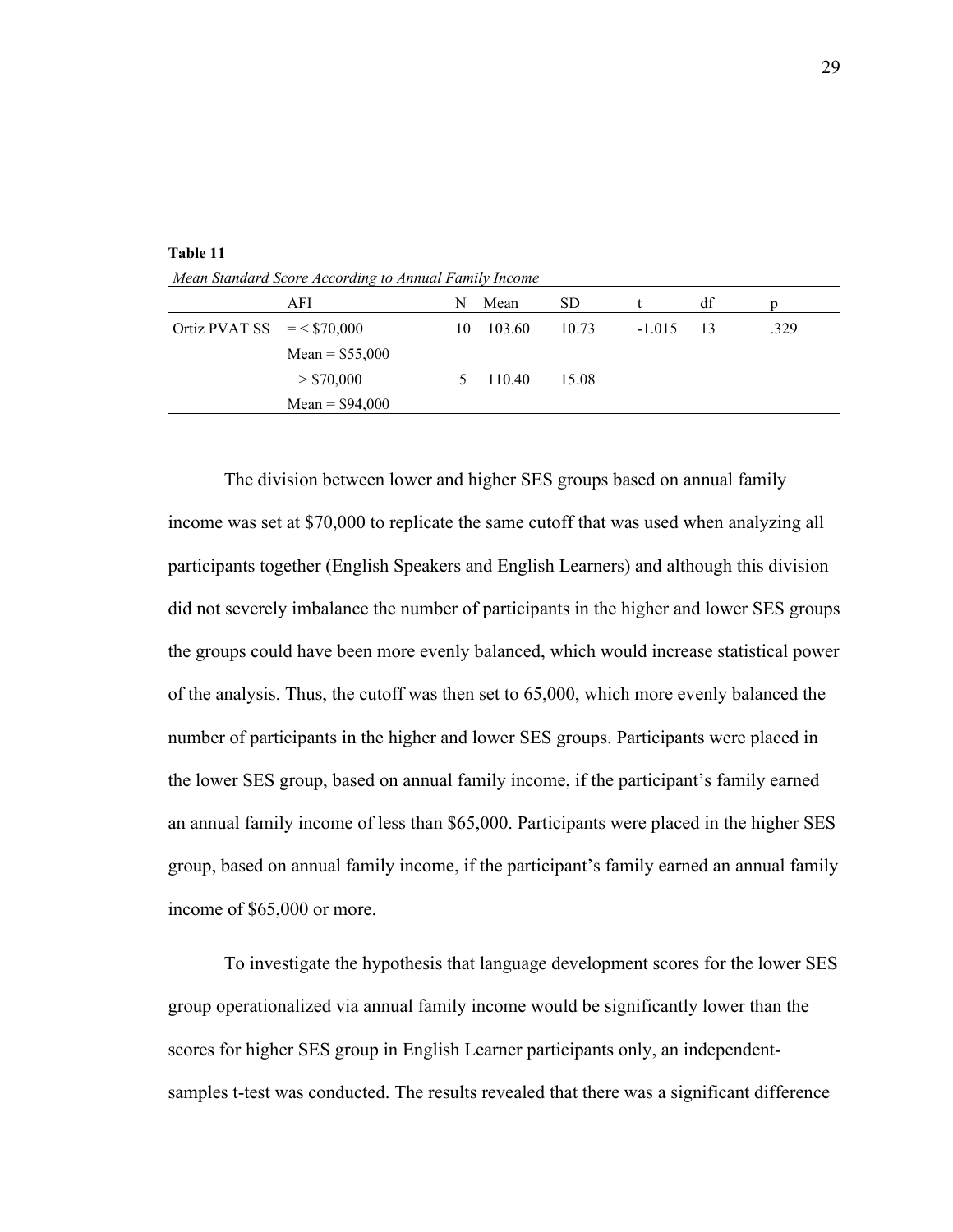in the scores for the lower SES group and the higher SES group based on annual family income t(13)=-2.875,  $p = .013$ , d=1.51. The effect size indicates that the difference between the higher SES group and the lower SES group is approximately 1.5 standard deviations indicating a large effect size. The results are presented in Table 12.

**Table 12**

*Mean Standard Score According to Annual Family Income* 

|               | AFI                 | N | Mean   | SD.   |             | df |      | d    |
|---------------|---------------------|---|--------|-------|-------------|----|------|------|
| Ortiz PVAT SS | $<$ \$65,000        | b | 96.83  | 6.91  | $-2.875$ 13 |    | .013 | 1.51 |
|               | Mean = $$46,666.66$ |   |        |       |             |    |      |      |
|               | $>=$ \$65,000       | 9 | 111.89 | 11.43 |             |    |      |      |
|               | Mean = $$82,222.22$ |   |        |       |             |    |      |      |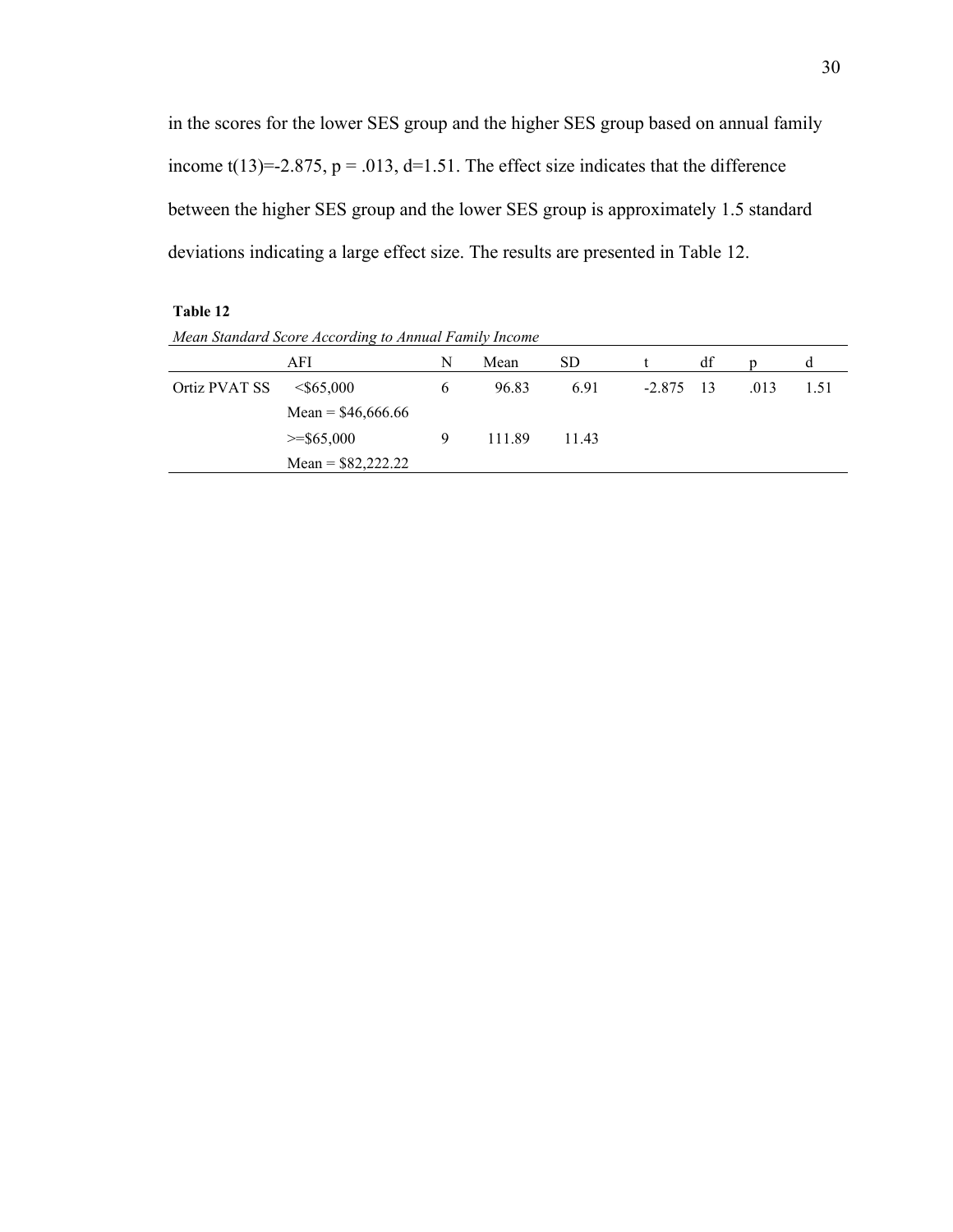### Chapter 6

## **Discussion**

The purpose of the current study was to determine if participants from low SES backgrounds, based on annual family income and maternal education level, would perform significantly different on a standardized, norm-referenced task of general language development. When examining the participants, those from lower SES backgrounds, based on maternal education level, did not perform significantly differently on the test of language development as compared to individuals from higher SES backgrounds. Additionally, the participants did not perform significantly differently on the test of language development on the basis of annual family income. It is likely that the lack of any significant difference in the performance of the lower and higher SES group was because the lower SES group in the study may not have had a sufficient range in terms of sampling and which resulted in the lower SES group having relatively high maternal education and family income levels. For example, the median annual family income of all participants was \$80,000 and the median years of maternal education was 14 years of education. According to a report from United States Census Bureau, 53.6% of the households in the United States earned less than \$75,000, the medium income across the US was \$68,703 in 2019 (Semega, Koller, Shrider, & Creamer, 2020). According to a Pew Research study, middle-income for a three-person household ranges from about \$40,100 to \$120,400 annually (Horowitz, Igielnik, & Kochhar, 2020). Thus, most of the participants that were included in the study's sample would be considered in the middle to high SES range. The lack of wide variability between participant scores on the test of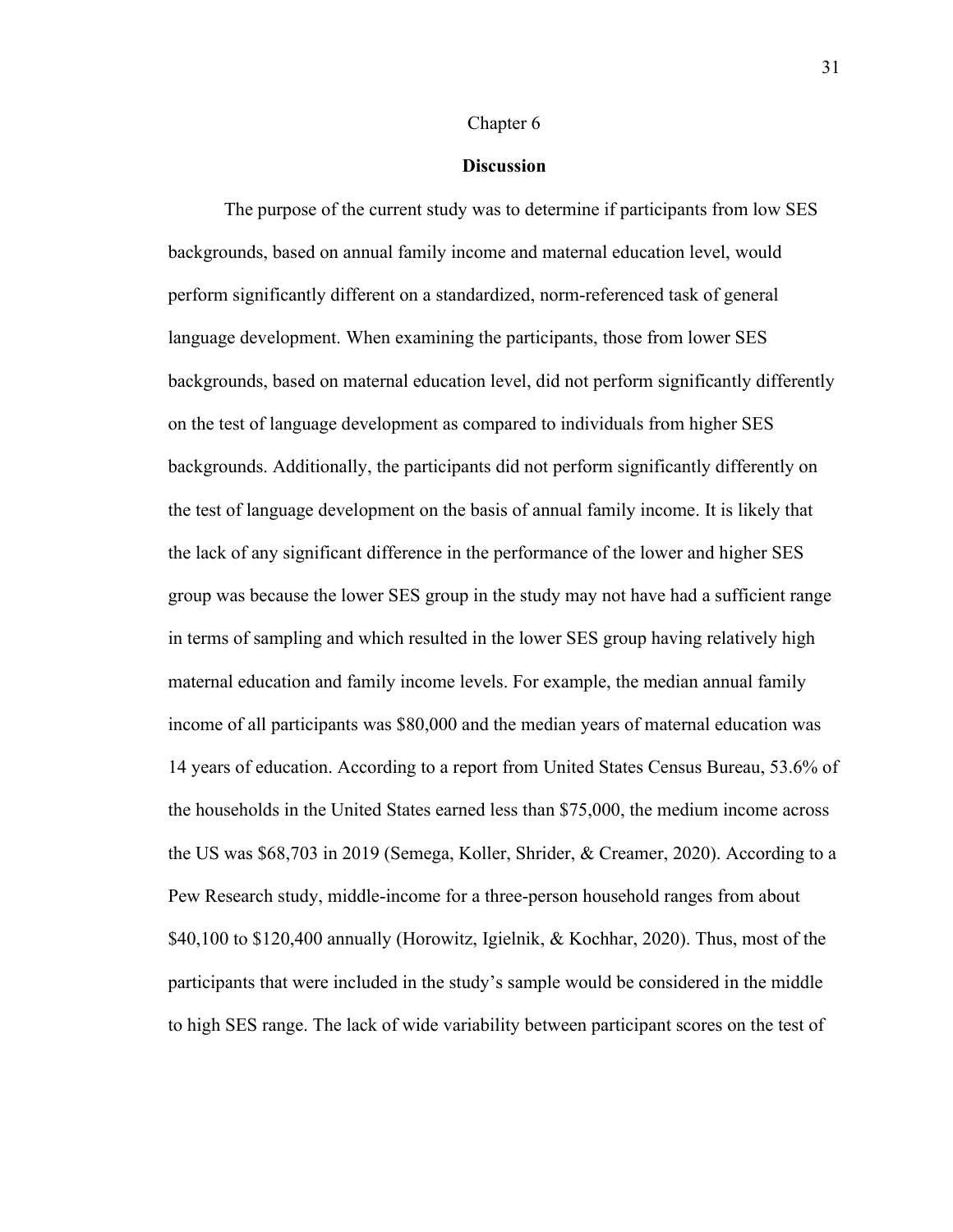language development is also likely an effect of the largely homogenous sample. All the participants scores fell within the average range or higher.

After examining all participants together, post hoc analyses were conducted to verify whether a significant difference in performance could be found between the higher and lower SES groups among English Speaker participants alone and English Learner participants alone. English Speakers participants were separated from English Learners to determine whether English Speakers alone from lower SES backgrounds, based on maternal education level or annual family, performed significantly differently on the test of language development than English Speakers from higher SES backgrounds. The analyses indicated that the English Speaker participants did not perform significantly differently on the basis on annual family income or maternal education. The English Speaker participants were originally analyzed using the same cutoffs that originally divided the lower and higher SES groups when examining all participants together (14 years for maternal education and \$70,000 for annual family income). However, at these cutoffs the higher and lower SES groups became pointedly imbalanced, thus the cutoffs were adjusted to attempt to better balance the higher and lower SES groups. The new cutoffs were set at 17 years of education for maternal education and \$150,000 for annual family income. These cutoffs are extremely high in terms of years of education and annual family income and do not reflect the division between high and low SES groups according to US population demographics. The analyses conducted with the English Speaker at the new cutoffs indicated that participants' performance did not vary significantly due to their placement in the lower SES group based on maternal education or annual family income. The lack of a statistically significant finding between English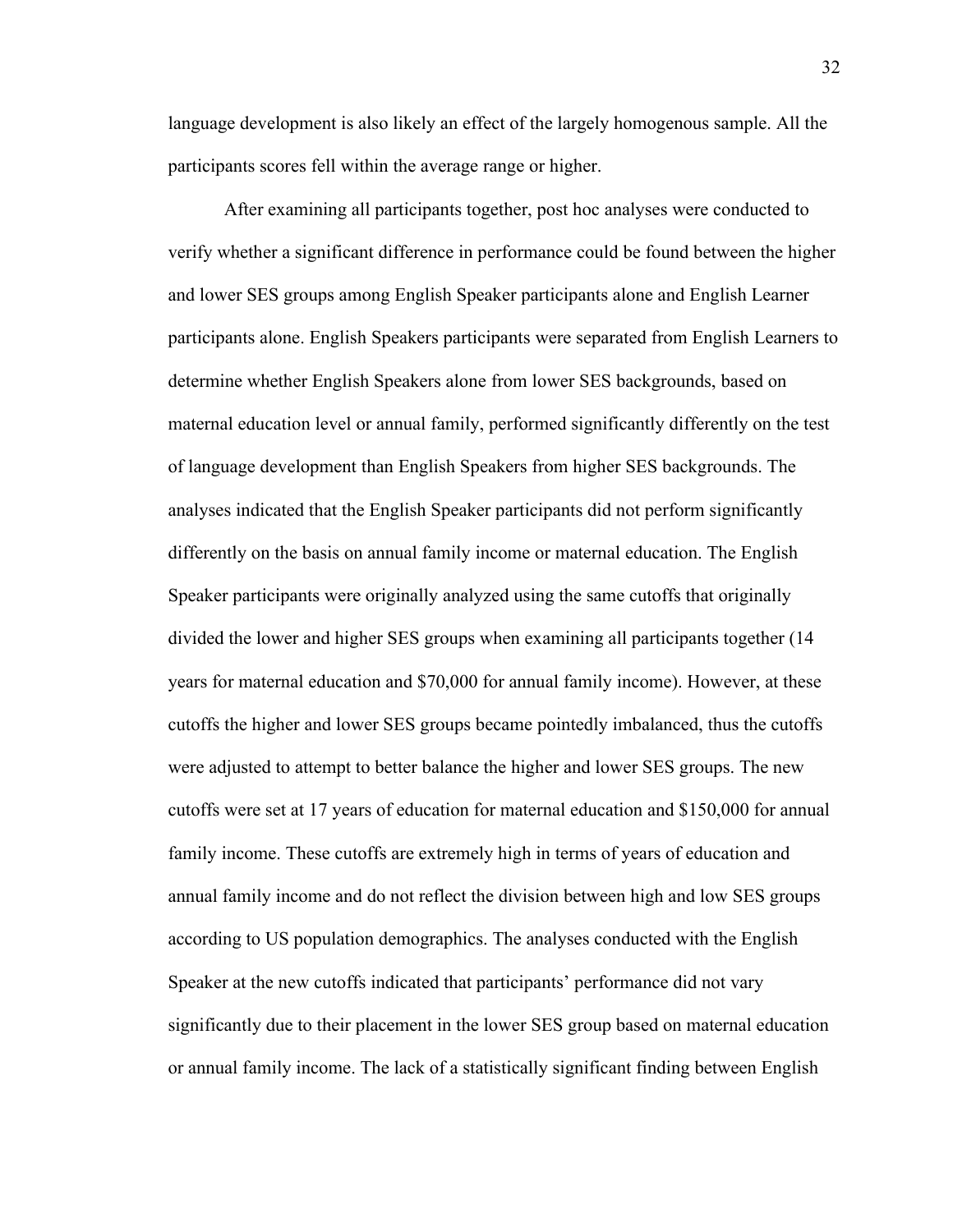Speaker participants was likely because on average the English Speaker participants in the study came from families that were very high earning and highly educated. For comparison, among the English Speaker participants, the average annual family income was \$111,000 and the median income was 100,000 and the average maternal education level was 16 years of formal education, and the median was 17 years of formal education.

In similar fashion, English Learner participants were examined separately as a group to determine whether English Leaners with lower SES backgrounds, based on maternal education level or annual family income, performed significantly different on the Ortiz PVAT than English Learners from higher SES backgrounds. When the higher and lower SES groups of English Learners were divided, as before, at \$70,000 annual family income, the higher and lower SES groups were imbalanced in terms of number of participants in each group and a significant difference between the higher and lower SES groups was not found. However, when the higher and lower SES groups of English Learners were divided at the \$65,000 threshold for the purposes of balancing the numbers of participants in each sample, performance differed. The results of the analyses indicated that English Learner participants from lower SES backgrounds, based on maternal education level, did perform significantly lower (SS=100.70) on the Ortiz PVAT than English Learner participants from the higher SES group (SS=116.20). Similarly, the English Learner participants from the lower SES group (SS=96.83), based on annual family income, performed significantly lower than the higher SES group (SS=111.89) of English Learners. These findings suggest that SES does not appear to impact English Learner performances until annual family income and maternal education is lowered to a particular threshold. Specifically, these results indicate that when English Learners'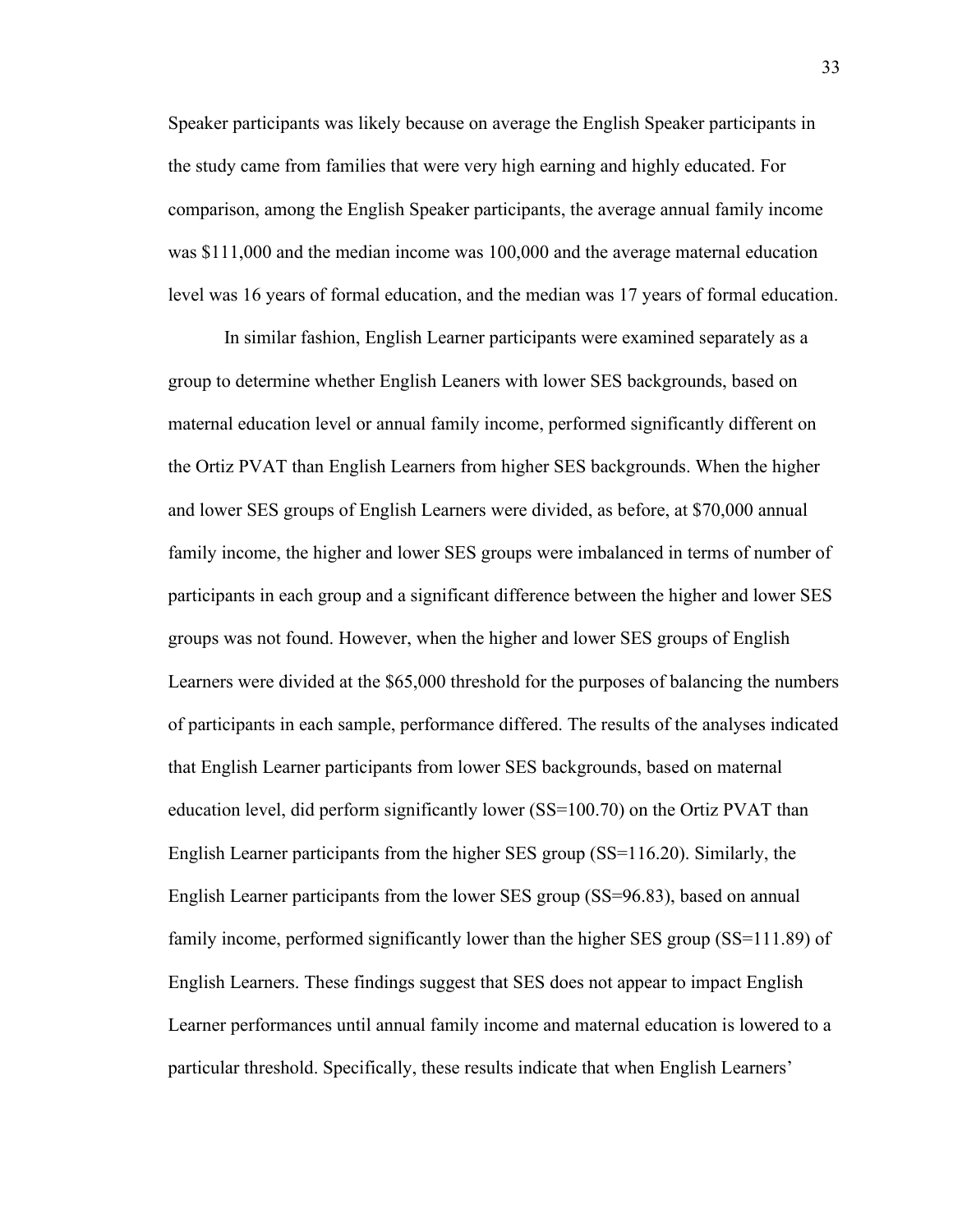family incomes dip below \$65,000 or their mothers' education does not reach 14 years of formal education individuals become at risk for their SES impacting their performance on tasks of receptive language. The present study did not find to necessary to continue to lower of the cutoffs below \$65,000 as the shift from no significance to significance occurred at the \$65,000 mark, indicating this was the location of the threshold where SES begins to impact performance.

Although there was a significant difference between the higher and lower groups at \$65,000 annual family income and 14 years of maternal education, the lower SES group still performed within the average range and did not score in a range that would leave them vulnerable for LD identification. This is likely because the Ortiz PVAT controls for exposure to English language. Had Ortiz PVAT not used norms that controlled for English language exposure the scores earned by the lower SES group of English Learners would likely have been lower.

The US Census Bureau recently reported that the median household income for those who have attained an associate degree, which is equal to 14 years of education, is \$65,000. This report from the US Census Bureau aligns with the findings from this study and supports the notion that income or education can be used interchangeably to establish SES for a household or family. Based on the findings from this study it is exactly below this point (\$65,000 annual family income and or 14 years of education) that language development begins to be impacted by SES for English Learners. Table 14 displays the median household income based on educational attainment of the household head in 2018 according to the US Census Bureau (US Census Bureau, 2019).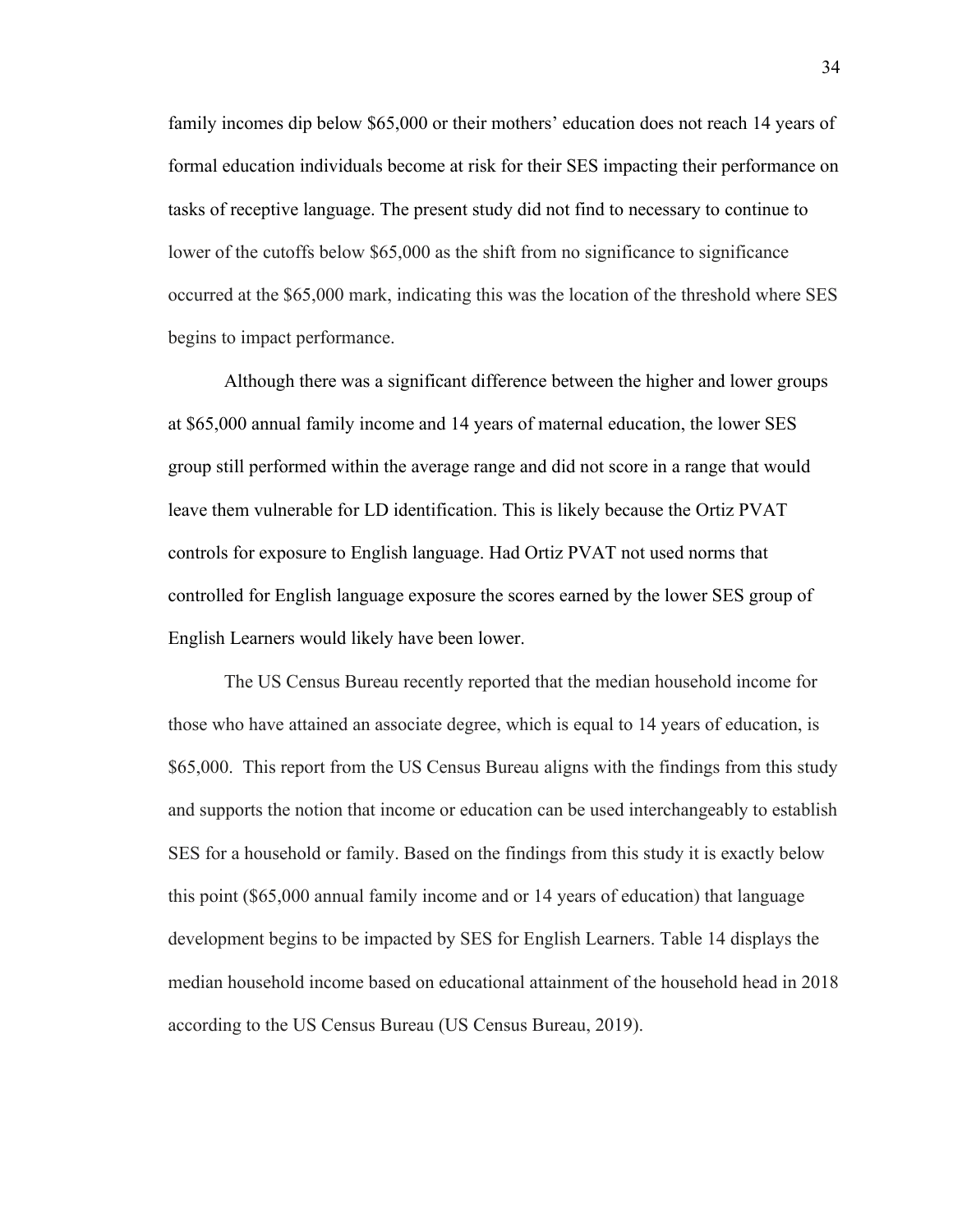| meand Housenoul Income Dused on Educational Andminish of Housenoul Head |                              |  |  |  |  |
|-------------------------------------------------------------------------|------------------------------|--|--|--|--|
| Educational Attainment of Household Head                                | 2018 Median Household Income |  |  |  |  |
| All education levels                                                    | \$64,761                     |  |  |  |  |
| Less than $9th$ grade                                                   | \$26,875                     |  |  |  |  |
| Some high school                                                        | \$29,204                     |  |  |  |  |
| High school or equivalent                                               | \$46,073                     |  |  |  |  |
| Some college, no degree                                                 | \$57,807                     |  |  |  |  |
| Associate degree                                                        | \$65,647                     |  |  |  |  |

**Table 13** *Median Household Income Based on Educational Attainment of Household Head* 

When developing the Ortiz PVAT, Ortiz evaluated whether SES impacted performance above and beyond the control in place for the effect of English language exposure and the other stratification variables. The Technical Manual (Ortiz, 2018) reported that participants were divided into 4 categories based on Parental Education Level (PEL) including: no high school, high school, some college, college degree. The performance of individuals in these groups were evaluated for potential mean differences for both the native English speaking and the English learner norm samples. The results of their analysis on the English-speaking norm sample revealed an overall main effect for SES only between the group with the lowest PEL and the group with the highest PEL (Ortiz, 2018). Analysis of the English learner norm sample revealed a main effect for SES- the two lowest PEL groups and the PEL with some college education. Although the difference in the performance was very small (partial eta squared = .01 and .018 respectively) it did indicate that SES was having a stronger effect at the lower half of the SES range. This is also consistent with research that has suggested a threshold hypothesis related to the effect of SES on academic and cognitive development which has shown that until SES reaches a particular middle level, development is markedly affected but after that point, only individual differences in ability affect further development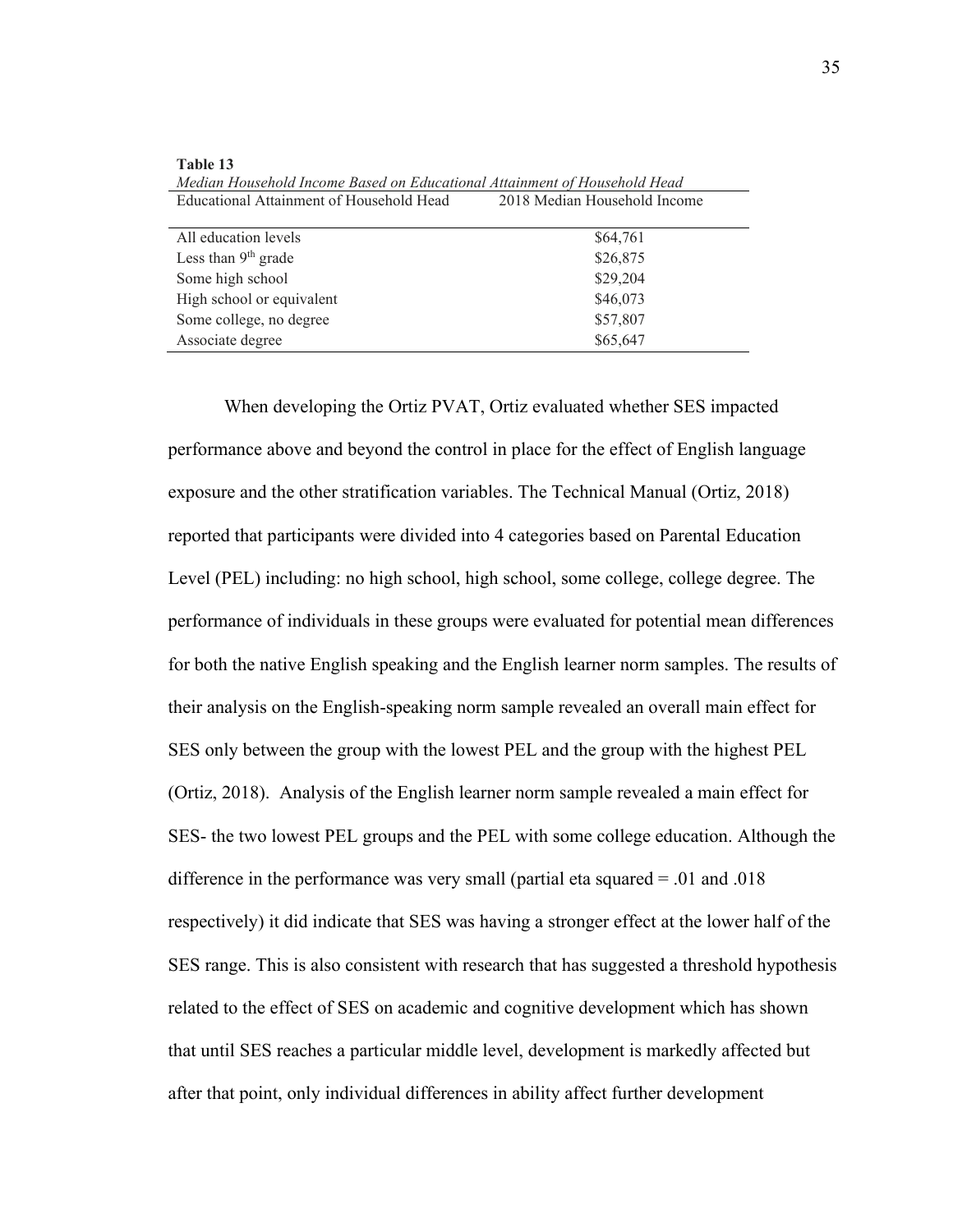(Votruba‐Drzal, Miller, & Coley, 2016). These results, combined with the results from the present study, as well as with the extant literature on the developmental differences associated with SES, suggest that the impact of SES is more complex and requires more attention than test developers have previously assumed, particularly for individuals in the lower ranges.

## **Limitations**

There are several important limitations of note in this study. An obvious one is the small size of the sample that was used. Only 25 participants were used in the study. Given that the study took place during the Covid-19 pandemic and that the study required face-to-face data collection, many potential participants declined to participate in the study. The small sample size that was collected for the study did not permit a great deal of generalization or the discovery of many significant findings. Another key limitation of the study was that the lower SES group in the study may not have been low enough to reveal significant findings regarding the effect of SES on the Ortiz PVAT when examining all participants together as one group and when examining the English Speaker participants only. The median annual family income of the lower SES group when examining all participants together (English Speakers and English Learners) was \$50,000 and the median annual family income of the lower SES group when examining English Speakers only (at the 150,000 cutoff) was \$78,000. Had the annual family income of the low SES group been notably lower the harmful effects of poverty on receptive language test performance may have been further revealed. Additionally, the English Speaker group had low variability when it came to maternal education level. The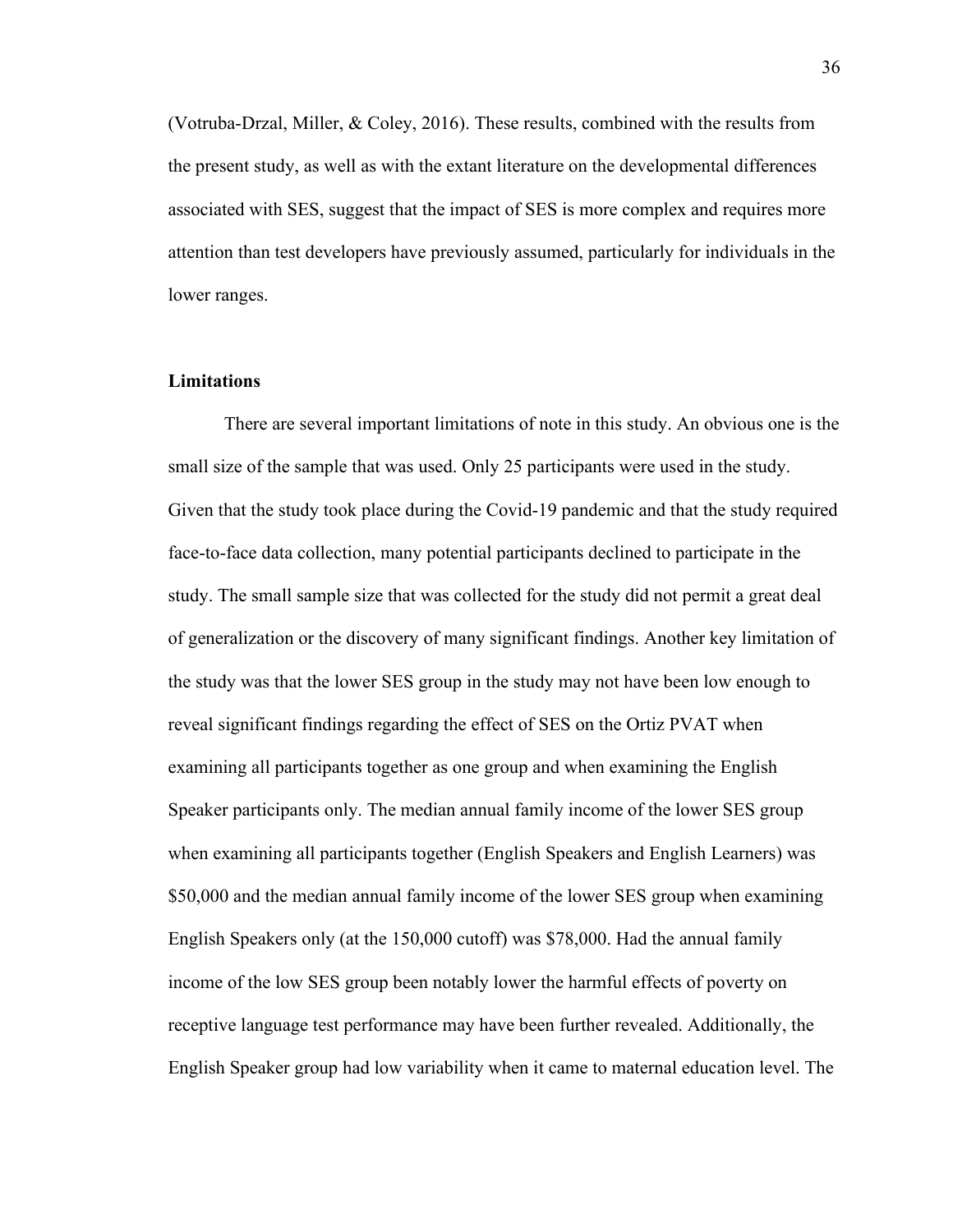majority of the participants' mothers in the English Speaker group possessed over 15 years of formal education. If a larger sample size were used, with a wider range of SESs a greater variability in performance among participants, more impactful results may have been revealed. A limitation of the study that likely restricts its generalizability is the geographical location where participants were collected. Participants were sampled in the New York and New Jersey area where the median household income is higher than the median household income of much of the of the country (Bureau, 2020). However, the cost of living in New York and New Jersey is also higher when compared to much of the country according to the Council for Community and Economic Research (2021). Therefore, the cutoff value where SES begins to impact performance on standardized tests could be lower in other areas of the country. The \$65,000 threshold that was indicated in this study may be specific to the New York/ New Jersey geographic region. Another limitation of the study is that information on the number of members in participant households was not collected. Participants' SES level is impacted by the number of individuals in a household. For example, the number of parents earning income in a household and the number of children in the household that are financially provided for impacts the SES of the entire household.

#### **Implications for School Psychology**

While the impact of SES on receptive language when controlling for English language exposure was not indicated in English Speakers participants this outcome was likely due to the overall high earning and highly educated sample that was collected. However, prior research as well the English Learner group in study suggest that SES does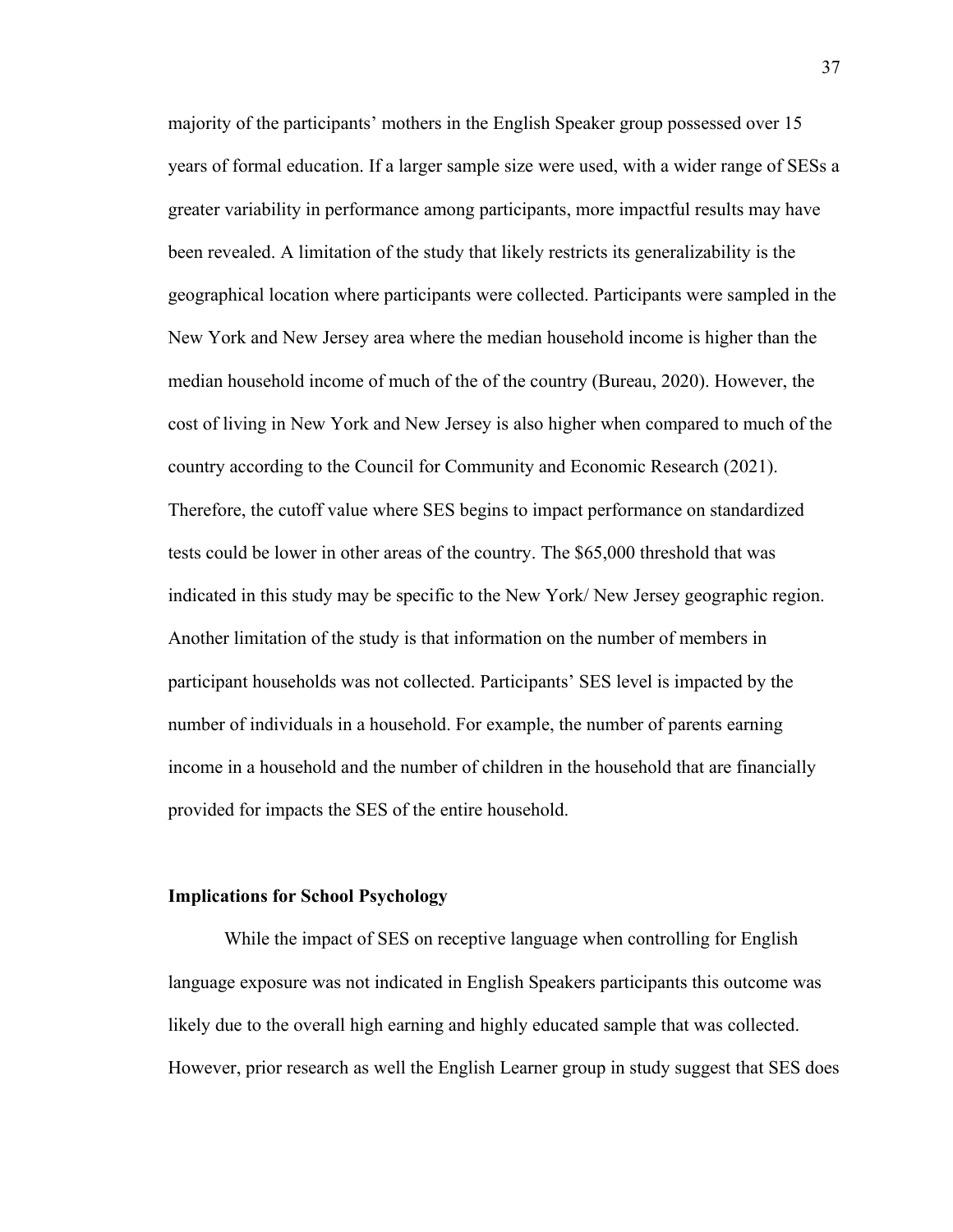impact receptive language performance at and below a certain income level and maternal education level. This notion aligns with previous research that has suggested a threshold hypothesis, which advises that when SES dips below a certain point, SES impacts academic and cognitive development, but until that point only individual differences in ability affect development (Votruba‐Drzal, Miller, & Coley, 2016). Thus, school psychologist may want to consider evaluating students from lower-SES background in a manner than does not use the standard norms that currently exist. When using the standardized measures that currently exist to evaluate students, school psychologist should be aware that the low performance of low-SES students may be due to their economic disadvantage rather than an SLD.

This study warrants the discussion for further research. Future studies may want to examine the performance of a wider range of lower SES participants on tests of language development than was utilized in this study. Studies that use participants from a wider range of SESs may reveal significant results between higher and lower SES English Speaker groups at a certain threshold. Future studies may want to focus the sampling of participants that come from families that earn above and below \$65,000 annually for family income and 14 years for maternal education level as the present study identified that participant scores are impacted below these thresholds in the case of English Learners. Additionally, future studies may want to collect information on the number of members in participants' households as this variable impacts the SES of a participant.

School psychologists should also be aware of the impact of SES on tests that do not control for English Language exposure when testing English Learner students. If a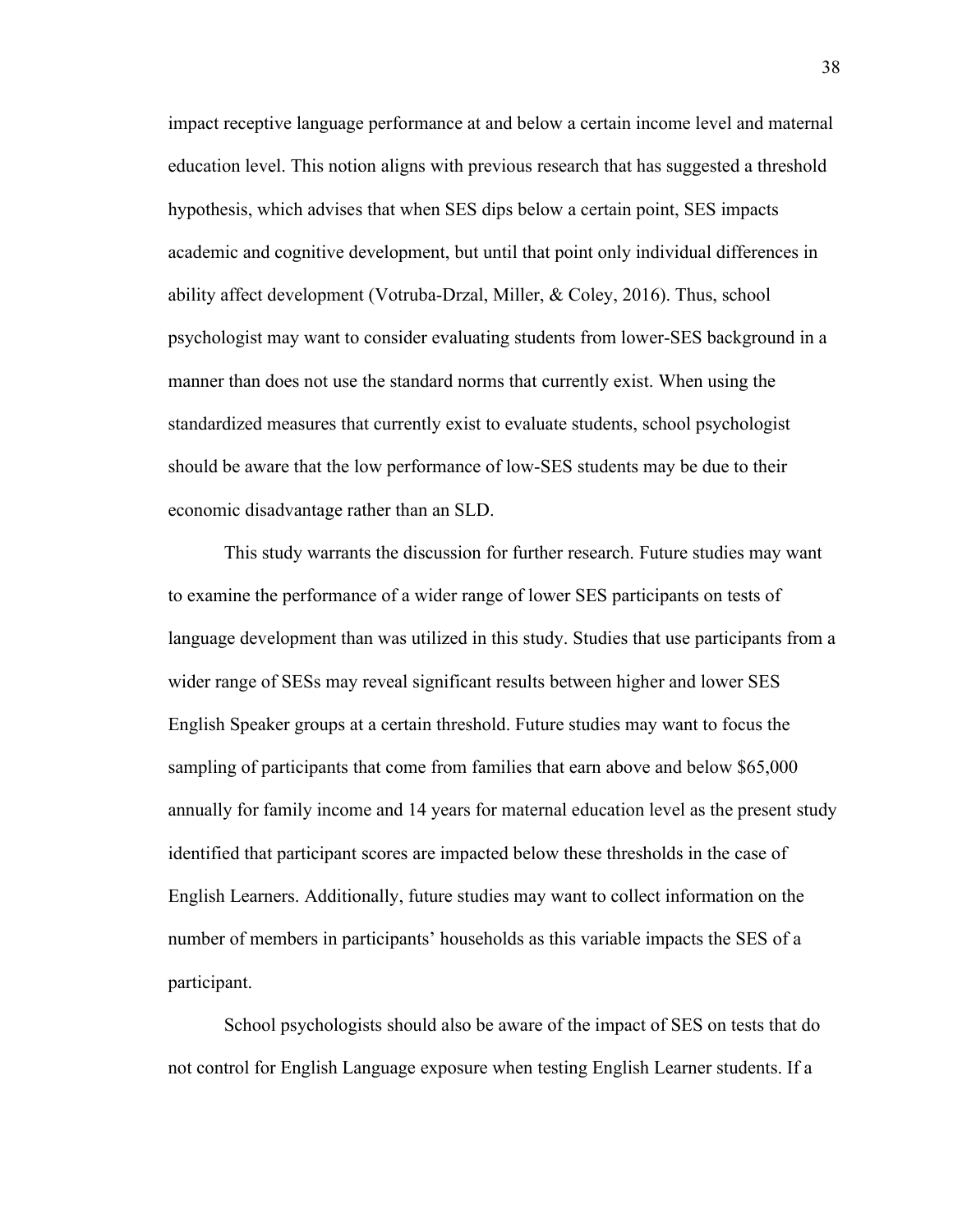test controls for language exposure it is also likely controlling for a great deal of variance that may be attributed to SES. Since English Learners are overrepresented in the low SES population by utilizing norms that control for English language exposure, they help ensure that low SES English Learners are not being incorrectly identified as having an LD as a result of their English Learner status. Most if not all tests that school psychologists use do not control for language variance so the difference in scores between low SES and high SES students would likely be even more magnified in the tests that school psychologists commonly use.

Future researchers and test developers of assessments might also want to consider creating categorical groupings for normative samples along the SES continuum rather than aggregating them together as they currently do. As the findings of this study and others suggest, there may be a SES threshold where above that point students can be appropriately assessed using existing norms, however below that point students should be assessed using alternative norms that consider their actual or more precise categorical level of the SES (US Census Bureau, 2019). For example, future research of test development may want to create categorical groupings for the normative sample that occur at intervals of annual family income within the range below \$65,000. In this way, it might be less discriminatory and fairer to compare examinees whose families earn, say \$30,000 annually, against other examinees whose families also earn approximately \$30,000 annually and so forth.

In summary, the data suggest annual family income and maternal education level does impact language development of English Learners when families earn less than \$65,000 annually and achieve less than 14 years of maternal education. The lack of an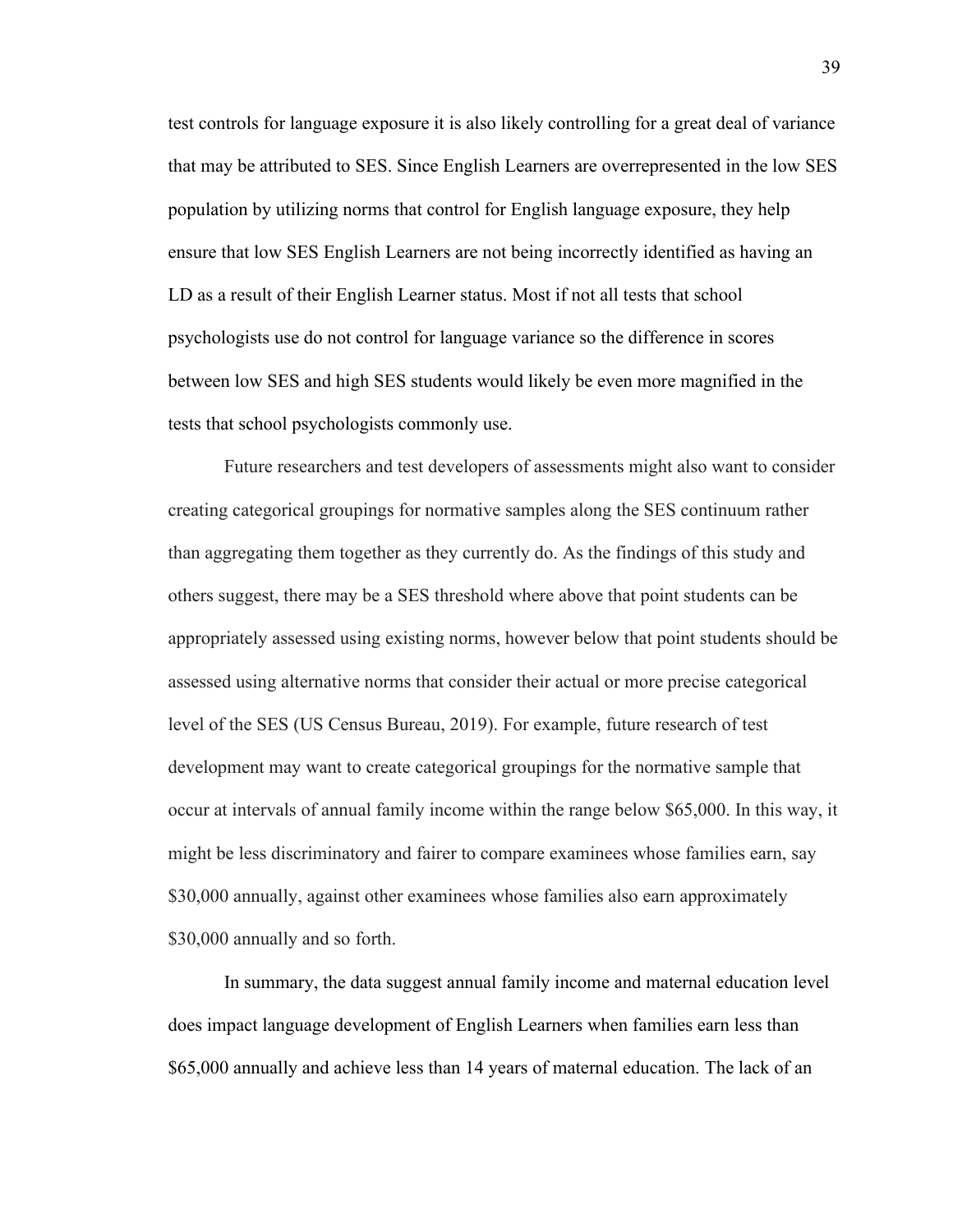income and educational threshold for English Speaker participants may have resulted due to the restricted range among monolingual English-speaking participants. This limitation of the study, as well as the small sample size, likely hindered the potential finding of the study. In combination with previous studies examining the appropriateness of standard normative samples for low SES individuals, this study suggests that the standard method of developing normative samples is discriminatory. Future studies should investigate the performance of a wider range of low SES individuals on standardized assessments and explore the use of categorical groupings for normative samples.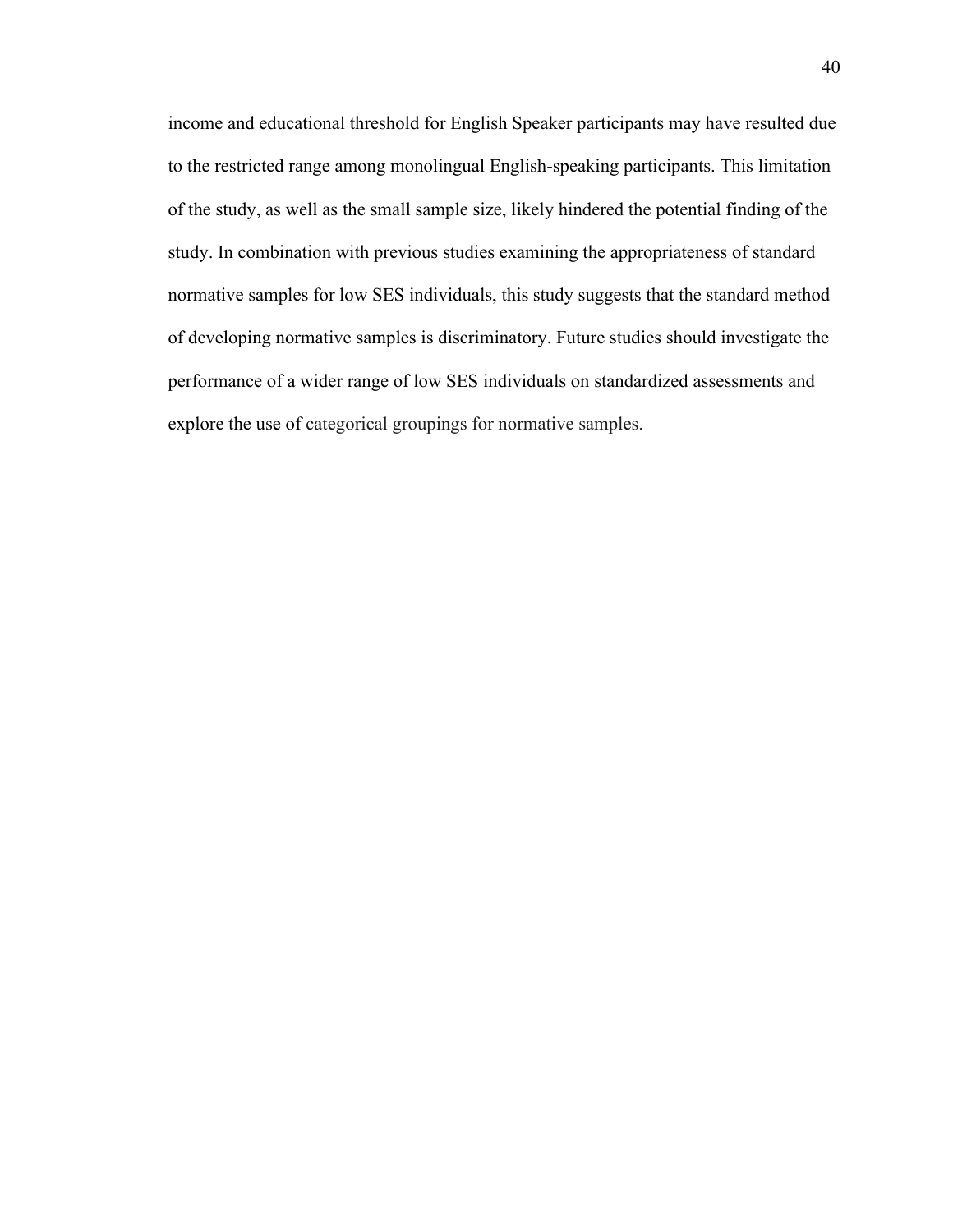## **References**

- Alexander, K. L., Entwisle, D. R., & Kabbani, N. S. (2001). The dropout process in life course perspective: Early risk factors at home and school. *Teachers College Record, 103*(5), 760‐822.
- Alexander, K. L., Entwisle, D. R., & Olson, L. S. (2007). Lasting consequences of the summer learning gap. *American Sociological Review, 72*(2), 167–180.
- Alfonso, V. C., & Flanagan, D. P. (2018). *Essentials of specific learning disability identification*. John Wiley & Sons.
- American Educational Research Association, American Psychological Association, & National Council on Measurement in Education. (2014). AERA, APA, & NCME. *Standards for educational and psychological testing. Washington, DC: American Educational Research Association*.
- American Psychiatric Association. (2013). Diagnostic and statistical manual of mental disorders (5ta. ed.). Washington, DC: American Psychiatric Association.
- Ardila, A., Rosselli, M., Matute, E., & Guajardo, S. (2005). The influence of the parents' educational level on the development of executive functions. *Developmental neuropsychology*, *28*(1), 539-560.
- Arriaga, R. I., Fenson, L., Cronan, T., & Pethick, S. J. (1998). Scores on the MacArthur Communicative Development Inventory of children from lowand middle-income families. *Applied Psycholinguistics*, *19*(2), 209-223.
- Bast, J., & Reitsma, P. (1998). Analyzing the development of individual differences in terms of Matthew effects in reading: Results from a Dutch longitudinal study. *Developmental Psychology, 34*(6), 1373–1399.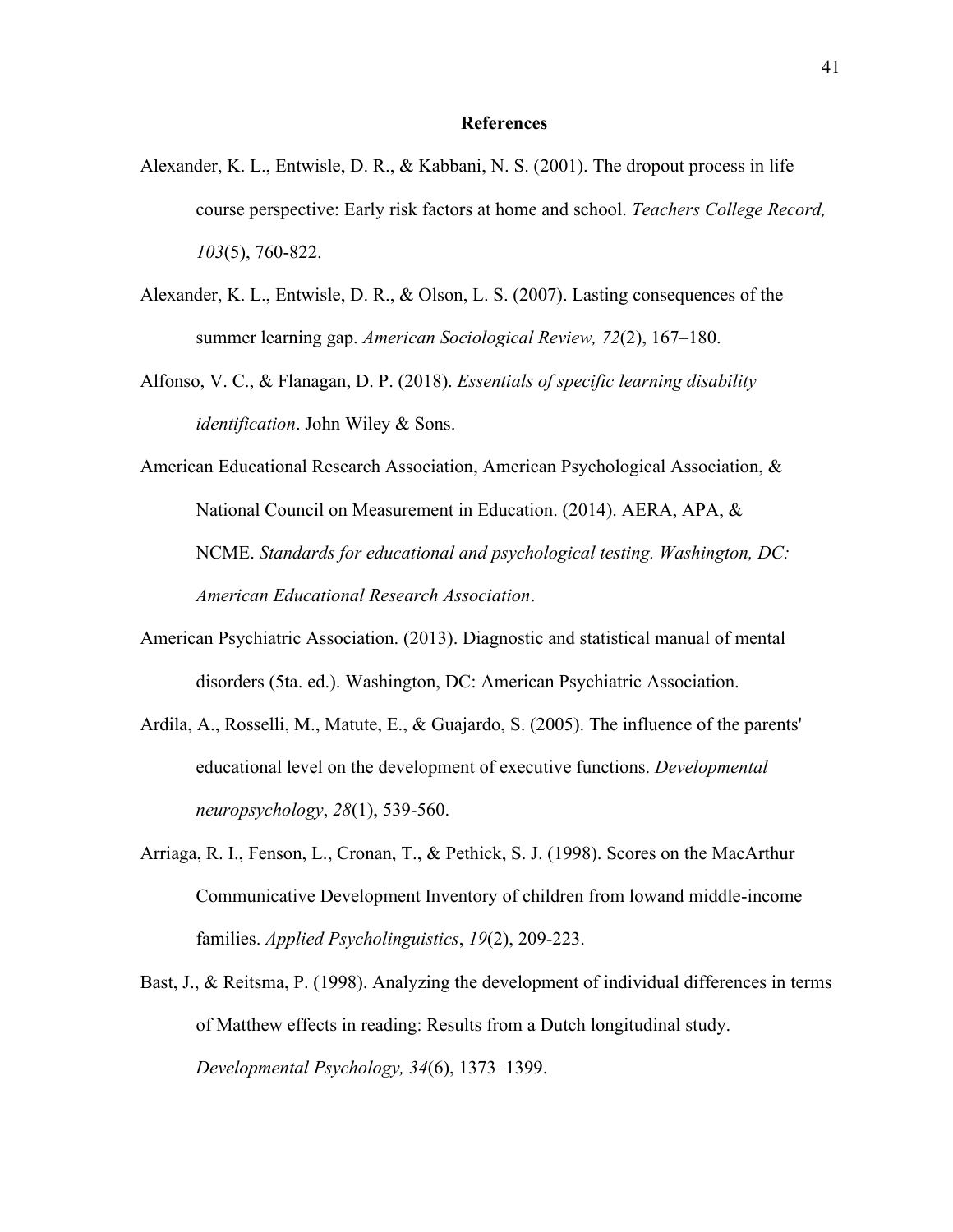- Battin‐Pearson, S., Newcomb, M. D., Abbott, R. D., Hill, K. G., Catalano, R. F., & Hawkins, J. D. (2000). Predictors of early high school dropout: A test of five theories. *Journal of Educational Psychology, 92*(3), 568‐582.
- Blair, C., & Scott, K. G. (2002). Proportion of LD placements associated with low socioeconomic status: Evidence for a gradient?. *The Journal of Special Education*, *36*(1), 14-22.
- Bornstein, M. C., & Bradley, R. H. (Eds.). (2003). *Socioeconmic status, parenting, and child development.* Mahwah, NJ: Lawrence Erlbaum.
- Bradley, R. H., & Corwyn, R. F. (2002). Socioeconomic status and child development. *Annual review of psychology*, *53*(1), 371-399.
- Büttner, G., & Hasselhorn, M. (2011). Learning disabilities: Debates on definitions, causes, subtypes, and responses. *International Journal of Disability, Development and Education*, *58*(1), 75-87.
- Brooks-Gunn, J., Rouse, C. E., & McLanahan, S. (2007). Racial and ethnic gaps in school readiness.
- Bureau, U. S. C. (2020, September 17). *2019 Median Household Income in the United States*. The United States Census Bureau. https://www.census.gov/library/visualizations/interactive/2019-median-householdincome.html.
- Cabrera, A. F., & La Nasa, S. M. (2001). On the path to college: Three critical tasks facing America's disadvantaged. *Research in Higher Education, 42*(2), 119‐ 149.
- Caro, D. H. (2009). Socio-economic status and academic achievement trajectories from childhood to adolescence. *Canadian Journal of Education*, *32*(3), 558-590.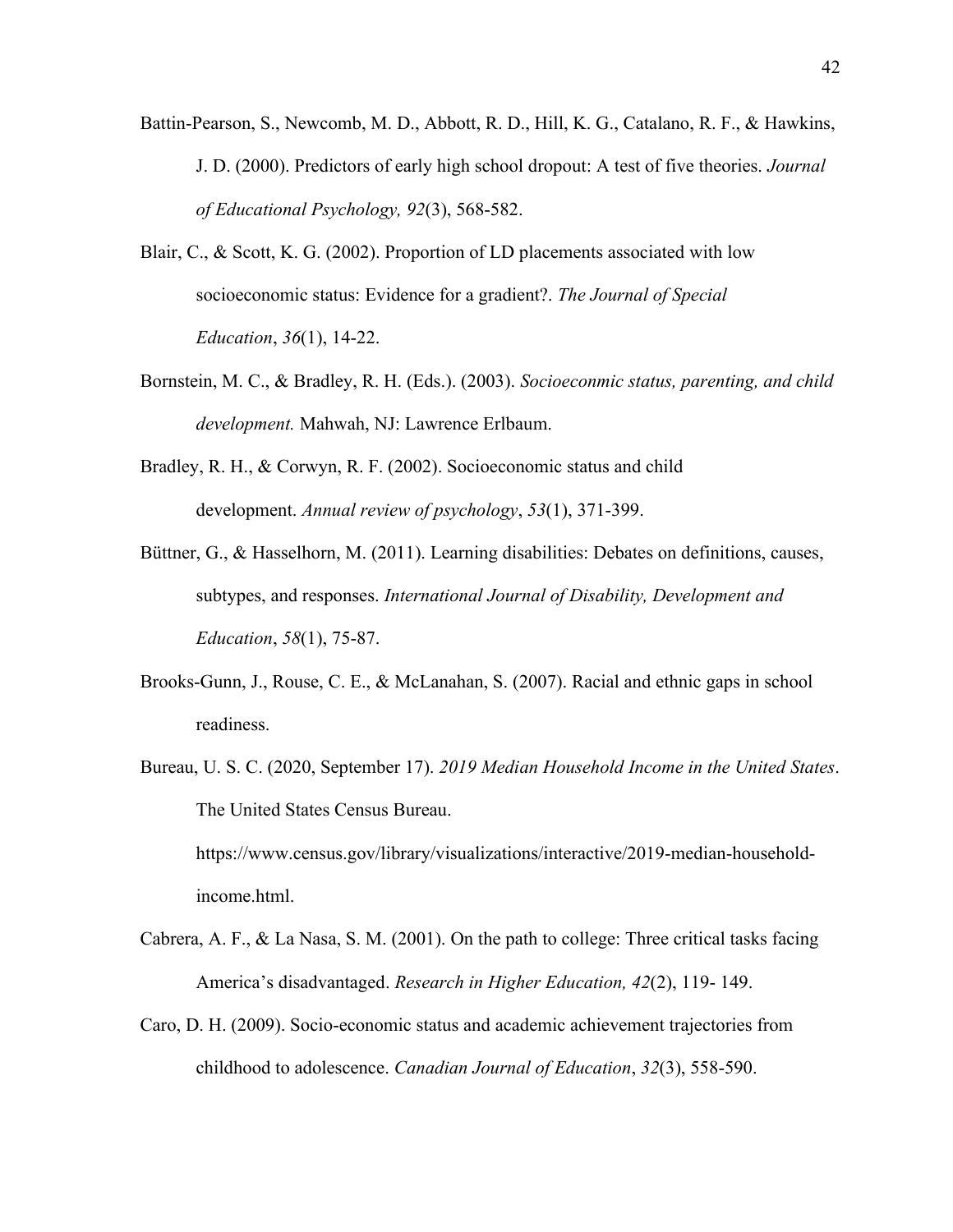- Cicchetti, D. V. (1994). Guidelines, criteria, and rules of thumb for evaluating normed and standardized assessment instruments in psychology. *Psychological assessment*, *6*(4), 284.
- Cole, M. (2013). Differences and deficits in psychological research in historical perspective: A commentary on the special section. *Developmental psychology*, *49*(1), 84.
- Condron, J. (2007). Stratification and educational sorting: Explaining ascriptive inequalities in early childhood reading group placement. *Social Problems, 54*(1), 139–160.
- Cortiella, C., & Horowitz, S. H. (2014). The state of learning disabilities: Facts, trends and emerging issues. *New York: National center for learning disabilities*, 2-45.
- Dana, R. H. (2000). Handbook of cross-cultural and multi-cultural personality assessment. Mahwah, NJ: Erlbaum.
- Davies, S., & Guppy, N. (2006). *The schooled society: An introduction to the sociology of education*. Don Mills, ON: Oxford University Press.
- DiPrete, T., & Eirich, G. (2006). Cumulative advantage as a mechanism for inequality: A review of theoretical and empirical developments. *Annual Review of Sociology, 32*, 271‐297.
- Donovan, S., & Cross, C. (2002). Minority students in special and gifted education. Washington, DC: National Academies Press.
- Duncan, G. J., Magnuson, K., & Votruba-Drzal, E. (2014). Boosting family income to promote child development. *The Future of Children*, 99-120.
- Entwisle, D., & Hayduk, L. (1982). *Early schooling. Cognitive and affective outcomes*. Baltimore, MD: The John Hopkins University Press.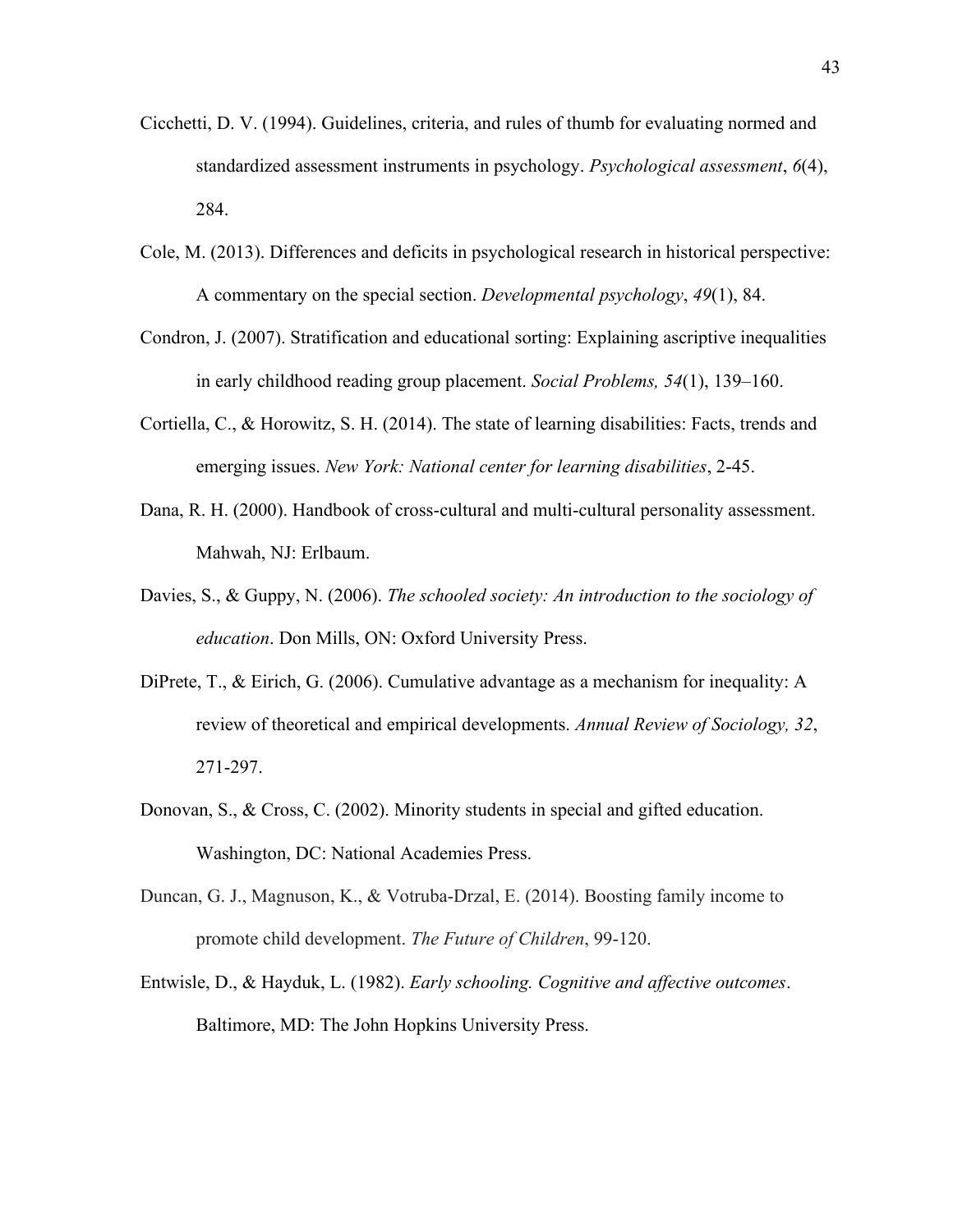- Evans, G. W., & Schamberg, M. A. (2009). Childhood poverty, chronic stress, and adult working memory. *Proceedings of the National Academy of Sciences*, *106*(16), 6545- 6549.
- Fletcher, J. M., Morris, R. D., & Lyon, G. R. (2006). Classification and definition of learning disabilities: An integrative perspective. In H. L. Swanson, K. R. Harris, & S. Graham (Eds.), Handbook of learning disabilities (pp. 30–56). New York: Guilford Press.

Groth-Marnat, G. (2009). *Handbook of psychological assessment*. John Wiley & Sons.

- Hackman, D. A., & Farah, M. J. (2009). Socioeconomic status and the developing brain. *Trends in cognitive sciences*, *13*(2), 65-73.
- Hale, J. B., Naglieri, J. A., Kaufman, A. S., & Kavale, K. A. (2004). Specific learning disability classification in the new Individuals with Disabilities Education Act: The danger of good ideas. *The School Psychologist*, *58*(1), 6-13.
- Hart, B., & Risley, T. R. (1995). *Meaningful differences in the everyday experience of young American children*. Paul H Brookes Publishing.
- Hart, B., & Risley, T. R. (2003). The early catastrophe: The 30 million word gap by age 3. *American educator*, *27*(1), 4-9.Hauser, R. M. & Warren, J.R. (1997). Socioeconomic indexes for occupations: A Review, update, and critique. In A. E. Raftery (Ed.) *Sociological Methodolog,* (pp.177–298), Cambridge, MA: Basil Blackwell.
- Harry, B., & Klingner, J. (2007). Discarding the deficit model. *Educational Leadership*, *64*(5), 16.
- Harwell, M., & LeBeau, B. (2010). Student eligibility for a free lunch as an SES measure in education research. *Educational Researcher*, *39*(2), 120-131.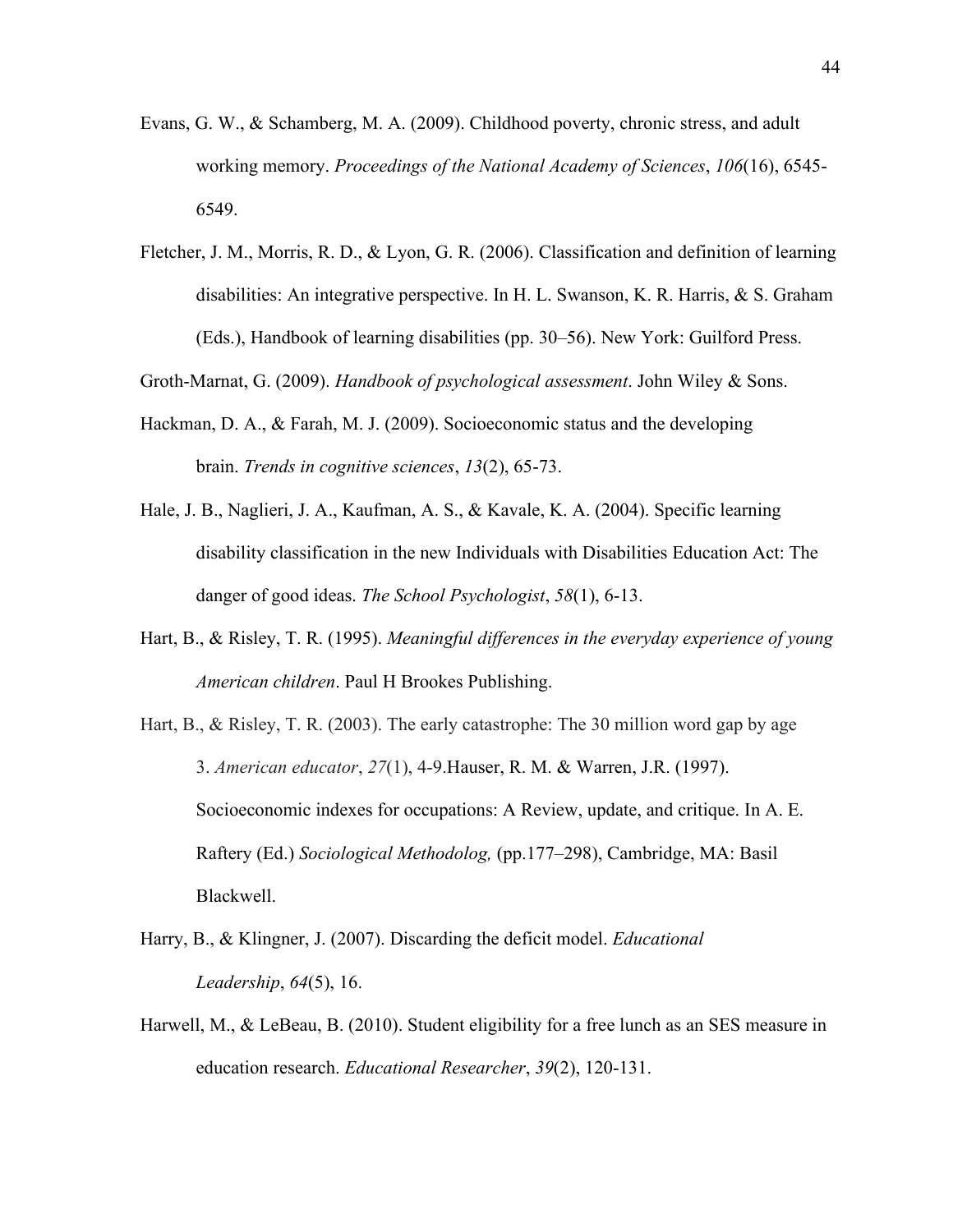Heaton, R. K., Ryan, L., & Grant, I. (2009). Demographic influences and use of demographically corrected norms in neuropsychological assessment. *Neuropsychological assessment of neuropsychiatric and neuromedical disorders*, *3*, 127-155.

- Hernandez, D. J., Denton, N. A., & Macartney, S. E. (2007). Demographic trends and the transition years.
- Hertzman, C. (1994). The lifelong impact of childhood experience: A population health perspective. *Dædalus, 123*(4), 167‐180.
- Hertzman, C., & Weins, M. (1996). Child development and long-term outcomes: A population health perspective and summary of successful interven‐ tions. *Social Science Medicine, 43*(7), 1083‐1095.
- Hess, R. D., Holloway, S., Price, G. G., & Dickson, W. P. (1982). Family environments and the acquisition of reading skills. In *Families as learning environments for children* (pp. 87-113). Springer, Boston, MA.
- Hestad, K. A., Menon, J. A., Serpell, R., Kalungwana, L., Mwaba, S. O., Kabuba, N., ... & Heaton, R. K. (2016). Do neuropsychological test norms from African Americans in the United States generalize to a Zambian population?. *Psychological assessment*, *28*(1), 18.

Horowitz, J., Igielnik, R., & Kochhar, R. (2020, August 17). Americans' views on U.S. economic inequality. Retrieved April 12, 2021, from https://www.pewresearch.org/social-trends/2020/01/09/most-americans-say-there-istoo-much-economic-inequality-in-the-u-s-but-fewer-than-half-call-it-a-top-priority/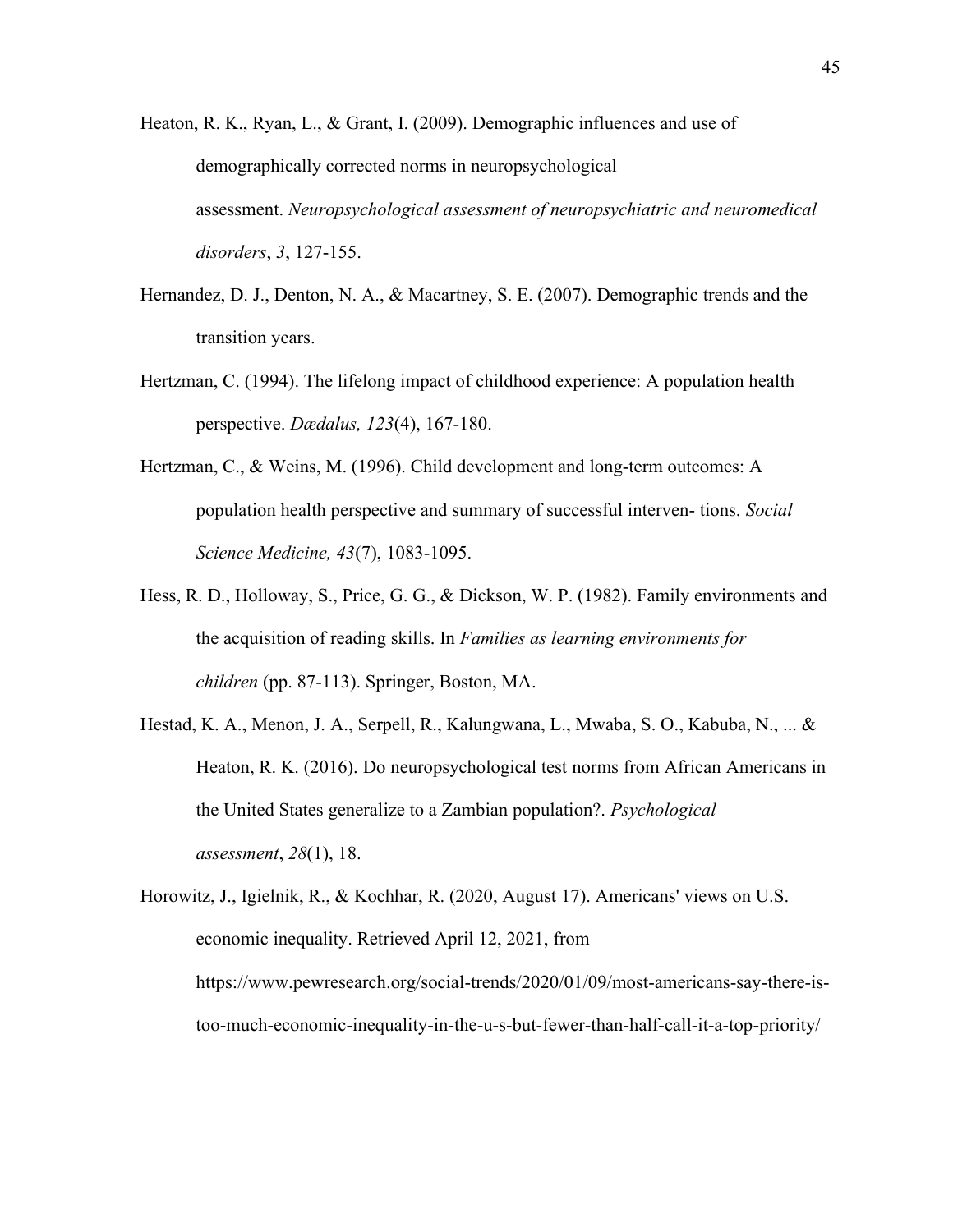- Kerckhoff, A., Raudenbush, S., & Glennie, E. (2001). Education, cognitive skill, and labor force outcomes. *Sociology of Education, 74*(1), 1‐24.
- Krahn, H., & Taylor, A. (2007). "Streaming" in the 10th grade in four Canadian provinces in 2000. (Statistics Canada Catalogue no. 81‐004‐XIE). *Education Matters*, *4*(2), 16‐26.
- Lipina, S. J., Martelli, M. I., Vuelta, B., & Colombo, J. A. (2005). Performance on the A-not-B task of Argentinean infants from unsatisfied and satisfied basic needs homes. *Interamerican Journal of Psychology*, *39*(1).
- Locke, A., Ginsborg, J., & Peers, I. (2002). Development and disadvantage: implications for the early years and beyond. *International Journal of Language & Communication Disorders*, *37*(1), 3-15.
- Maaz, K., Trautwein, U., Lüdtke, O., & Baumert, J. (2008). Educational transitions and differential learning environments: How explicit between‐school tracking contributes to social inequality in educational outcomes. *Child Development Perspectives, 2*(2), 99–106.
- Mueller, C.W., & Parcel, T.L. (1981). Measures of socioeconomic status: Alternatives and recommendations. *Child Development, 52,* 13–30.
- Nieto, S. (2010). Language, culture, and teaching: Critical Perspectives. New York, NY: Routledge.
- Noble, K. G., Houston, S. M., Brito, N. H., Bartsch, H., Kan, E., Kuperman, J. M., ... & Schork, N. J. (2015). Family income, parental education and brain structure in children and adolescents. *Nature neuroscience*, *18*(5), 773.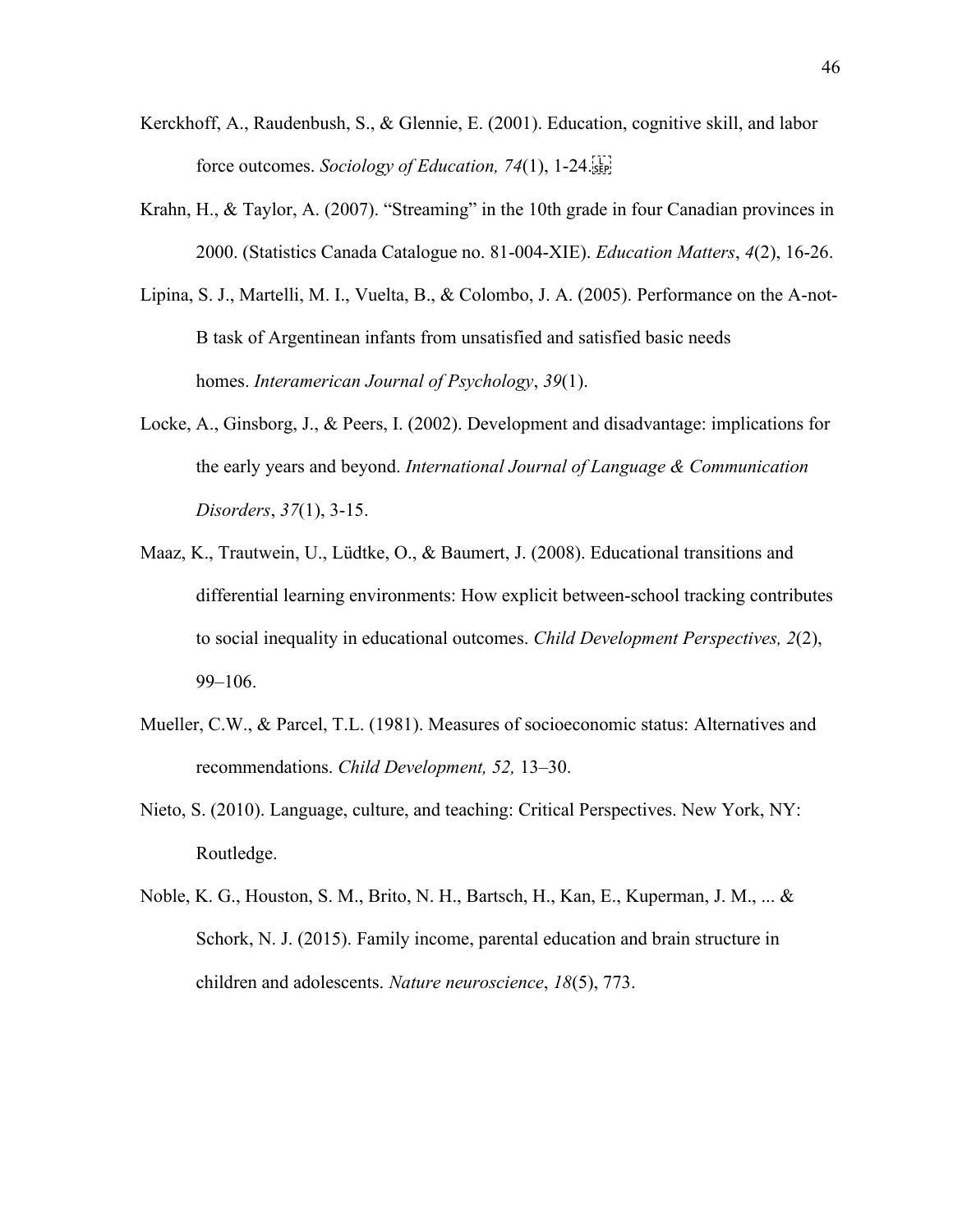- Noble, K. G., McCandliss, B. D., & Farah, M. J. (2007). Socioeconomic gradients predict individual differences in neurocognitive abilities. *Developmental science*, *10*(4), 464- 480.
- Noble, K. G., Norman, M. F., & Farah, M. J. (2005). Neurocognitive correlates of socioeconomic status in kindergarten children. *Developmental science*, *8*(1), 74-87.

Ortiz, S. O. (2002). 40 Best Practices in Nondiscriminatory Assessment.

- Pullen, P. C. (2016). Historical and current perspectives on learning disabilities in the United States. *Learning Disabilities: A Contemporary Journal*, *14*(1), 25-37.
- Pullen, P. C., Lane, H. B., Ashworth, K. E., & Lovelace, S. P. (2017). Specific Learning Disabilities. *Handbook of special education*, 286.
- Qi, C. H., Kaiser, A. P., Milan, S., & Hancock, T. (2006). Language performance of lowincome African American and European American preschool children on the PPVT– III. *Language, Speech, and Hearing Services in Schools*, *37*(1), 5-16.
- Rothstein, R. (2004). A wider lens on the black-white achievement gap. Phi Delta Kappan, 86(2), 104-110.
- Rumberger, R. W. (2004). Why students drop out of school. In G. Orfield (Ed.), *Dropouts in America: Confronting the graduation rate crisis* (pp. 131‐155). Cambridge, MA: Harvard Education Press.

Salvia, J., & Ysseldyke, J. (1991). Assessment in special education and remedial education.

Schargel, F. P. (2004). Who drops out and why. In J. Smink & F. P. Schargel (Eds.), *Helping students graduate: A strategic approach to dropout prevention*. Larchmont, NY: Eye on Education.

Seifer, R. (2001). Socioeconomic status, multiple risks, and development of intelligence.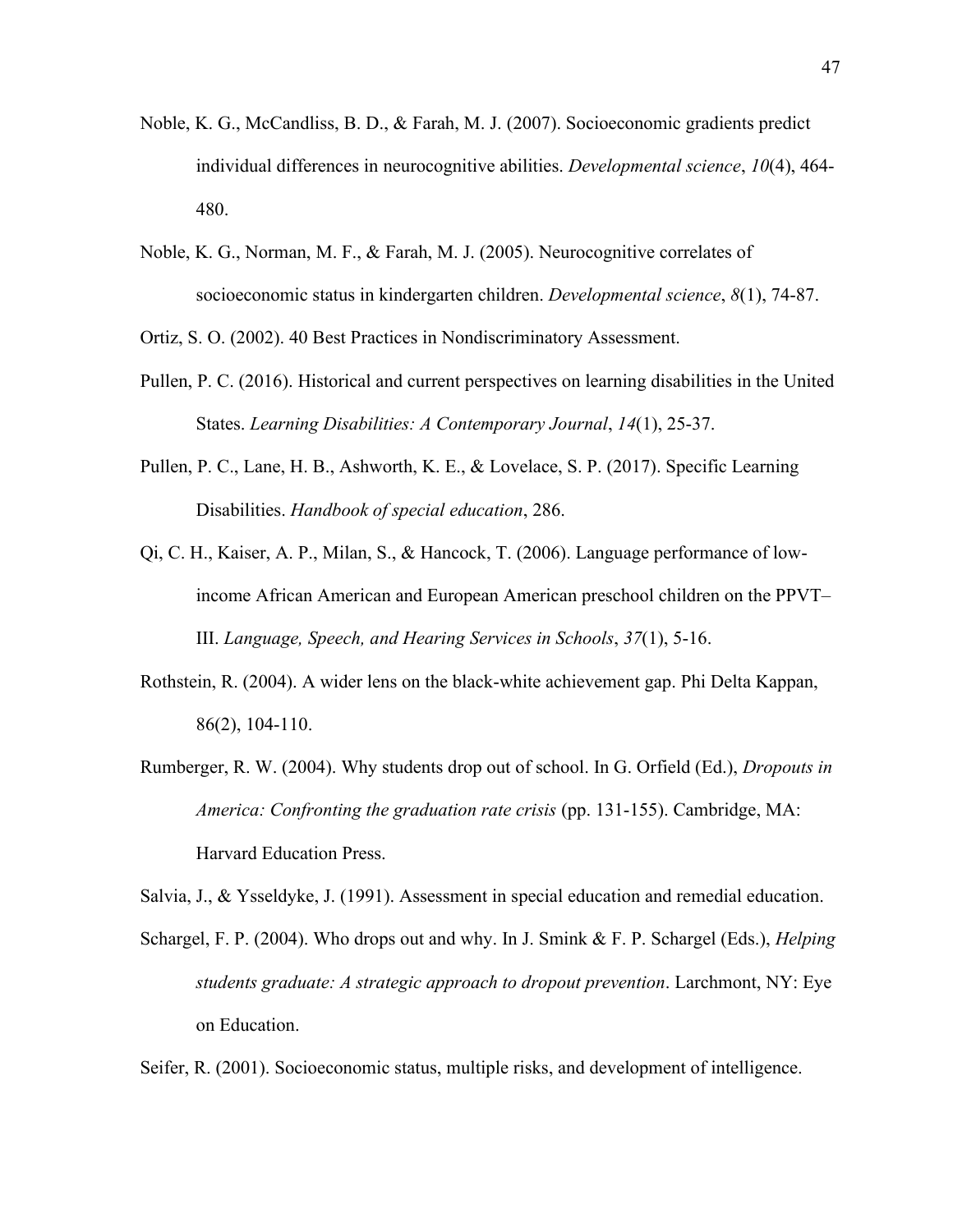- Semega, J., Koller, M., Shrider, E. A., & Creamer, J. F. (2020). *Income and Poverty in the United States: 2019* (Vol. P60-270,) (United States of America, United States Census Bureau). Washington, DC: U.S. Government Publishing Office.
- Shuttleworth-Edwards, A. B. (2019). Using the WAIS-III to illustrate test norming strategies in multicultural contexts: A demographically stratified sampling design. *Research Methods in the Social Sciences*, 69.
- Sirin, S. R. (2005). Socioeconomic status and academic achievement: A meta-analytic review of research. *Review of educational research*, *75*(3), 417-453.
- Sullivan, A. L., & Bal, A. (2013). Disproportionality in special education: Effects of individual and school variables on disability risk. *Exceptional Children*, *79*(4), 475- 494.

*The Council for Community and Economic Research*. C2ER. (2021). https://www.c2er.org/.

- U.S. Census Bureau (2019). *Current Population Survey, 2019 Annual Social and Economic Supplement.* Retrieved from [https://www.pgpf.org/blog/2019/10/income-and](https://www.pgpf.org/blog/2019/10/income-and-wealth-in-the-united-states-an-overview-of-data)[wealth-in-the-united-states-an-overview-of-data.](https://www.pgpf.org/blog/2019/10/income-and-wealth-in-the-united-states-an-overview-of-data)
- US Census Bureau. Educational Attainment in the United States: 2010. 2010.
- US Census Bureau. Wealth and Asset Ownership. 2014.
- Verhaeghen, P. (2003). Aging and vocabulary score: A meta-analysis. *Psychology and aging*, *18*(2), 332.
- Votruba‐Drzal, E., Miller, P., & Coley, R. L. (2016). Poverty, urbanicity, and children's development of early academic skills. *Child Development Perspectives*, *10*(1), 3-9.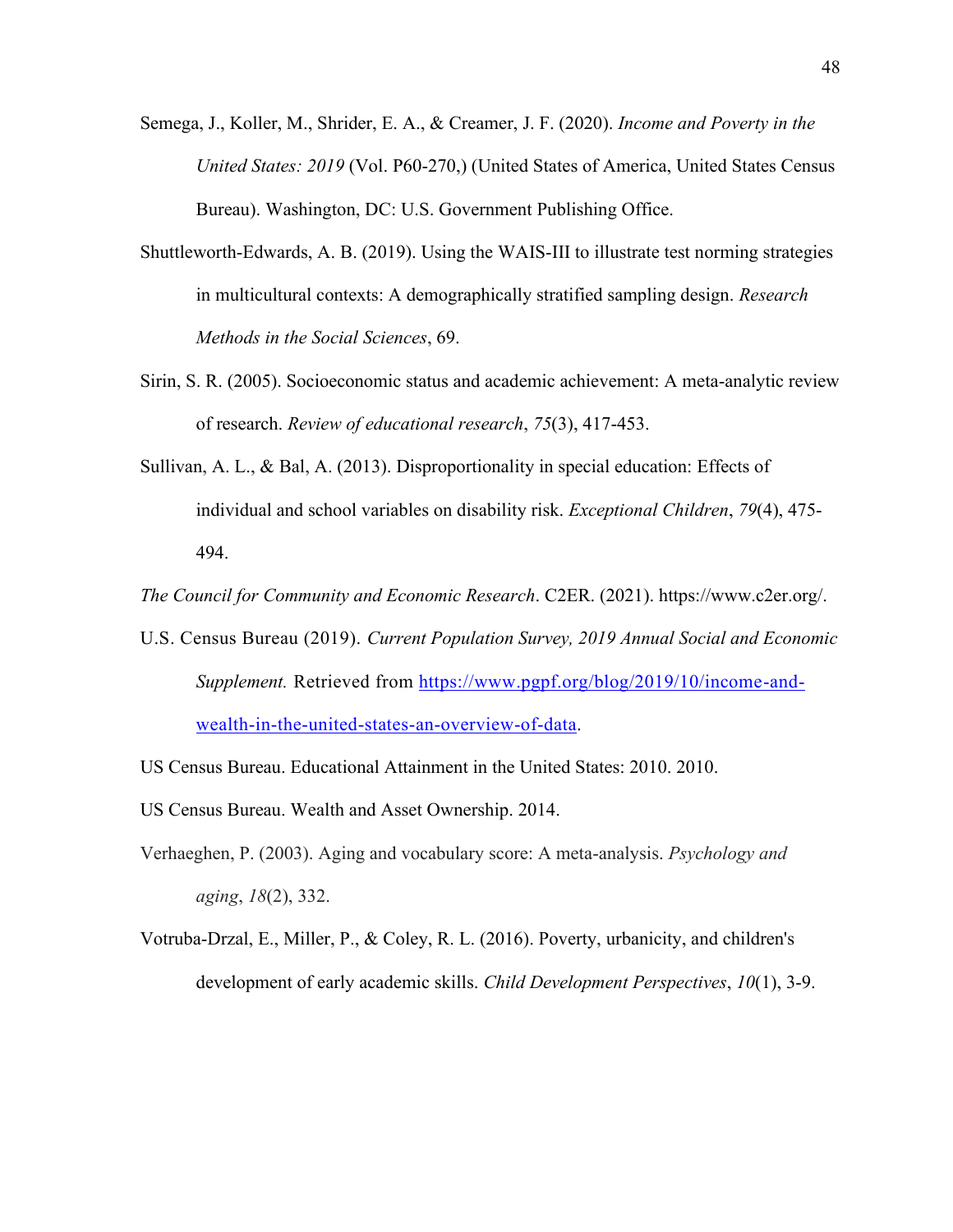- Williams, D. R., Priest, N., & Anderson, N. B. (2016). Understanding associations among race, socioeconomic status, and health: Patterns and prospects. *Health Psychology*, *35*(4), 407.
- World Health Organization. (1992). *The ICD-10 classification of mental and behavioural disorders: Clinical descriptions and diagnostic guidelines*. Geneva: World Health Organization.